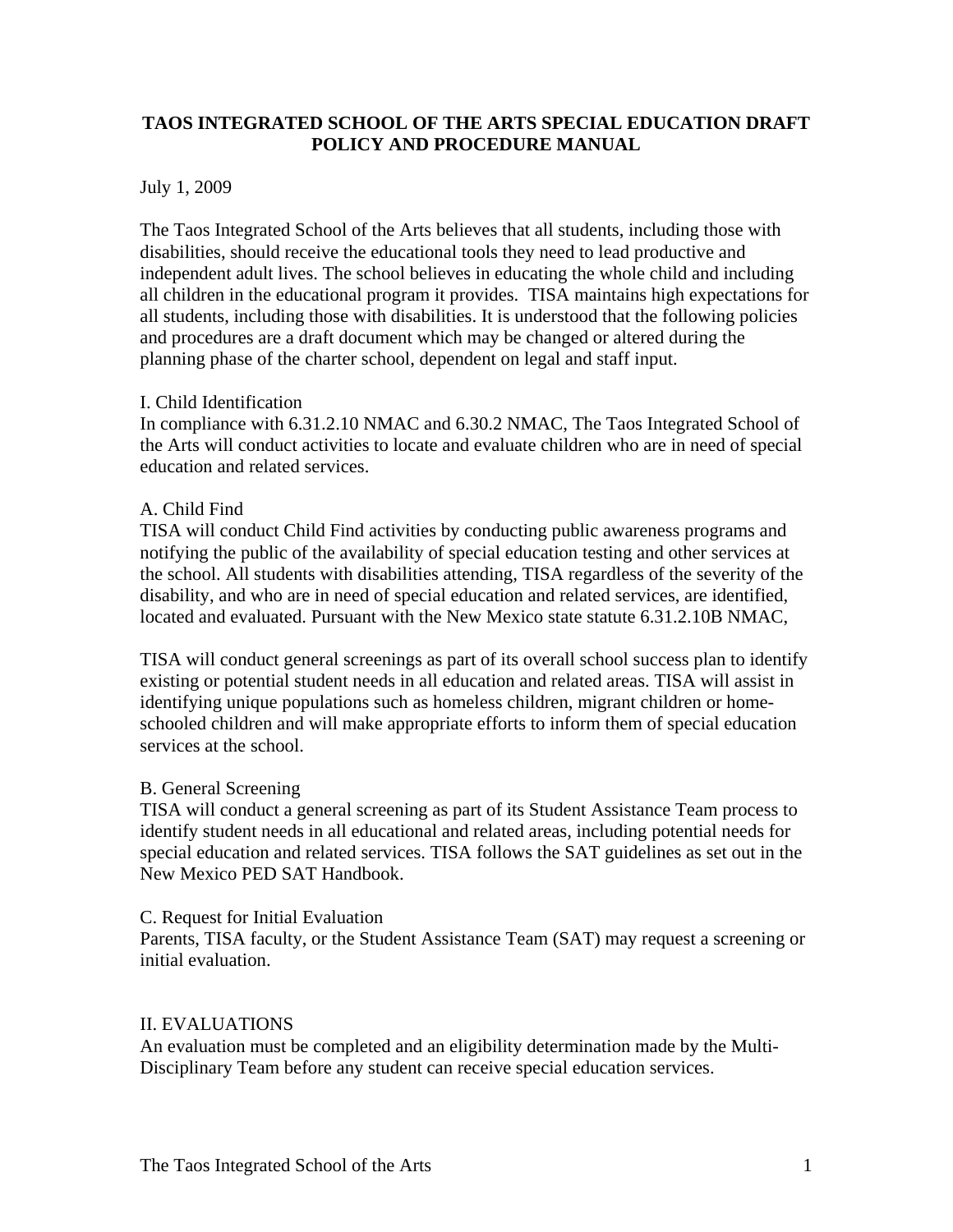### A. Determining the Need for an Evaluation

The Taos Integrated School of the Arts will identify those students in need of an evaluation through screening, review of previous records, and parent information. The information shall include:

- The results of screening
- Reports from outside agencies
- A statement of language proficiency and dominance
- A case history from the parents
- A vision and hearing screening
- An informal observation of the student
- Medical information when appropriate

### B. Evaluations in General

When a student has been identified as needing an evaluation, TISAshall obtain the services of a contract diagnostic agency or diagnostician. Evaluations will take place within 60 days and will be conducted at no cost to parents in compliance with 34 CFR sections 300.532-300.535. The evaluation will include any and all assessments that are deemed necessary and appropriate to a child's individual situation in all areas of suspected disability. Evaluations will be conducted in such a manner so as not to be discriminatory on a racial or cultural basis and will be administered in the child's native language or other mode of communication, unless it is clearly not feasible to do so.

### C. Contents of Evaluation Files

- The Parent Notification Referral
- Parent Consent for Evaluation
- Parent perception of problems and interventions
- A summary of the student's attendance history

• A statement regarding any cultural, linguistic, environmental or socioeconomic factors impacting the student's ability to gain from his/her educational experience

• A statement regarding any cultural, linguistic, environmental or socioeconomic factors impacting the student's test performance

- An observation of test behavior
- An Evaluation Report, which conforms to diagnostic standards
- A statement indicating the need for specialized instruction
- A recommendation for general teaching or environmental strategies
- A recommendation for specific general education modifications
- Notification of a Multi-Disciplinary Team meeting sent prior to the meeting
- Documentation of MDT determination of eligibility
- Current IEP, if any
- Current Evaluation
- Transition Plan

### D. Independent Evaluations

Parents who disagree with evaluation results and/or interpretations have the right to obtain an independent educational evaluation of the child at public expense.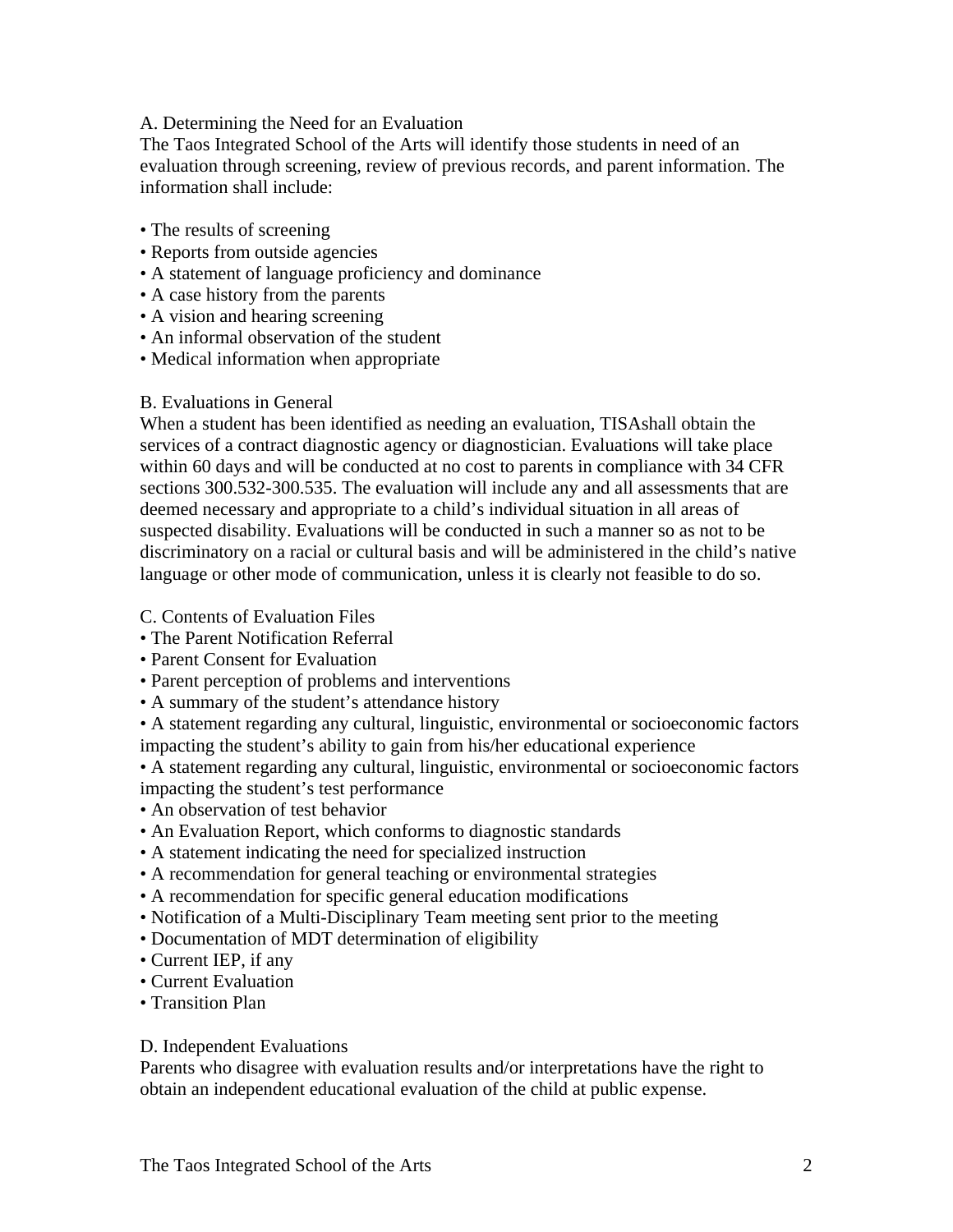### E. Re-evaluations

Re-evaluations will be conducted no less than once every three years. They may be conducted at the request of the student's parent or legal guardian at any time further information will benefit the student's educational program.

# III. ELIGIBILITY DETERMINATIONS

### A. Current TISA students

Please note that ECCS students who are referred by a Student Assistance Team (SAT) for special education eligibility determination will have received Tier One and Tier Two instruction and interventions before referral. The SAT will submit a complete file prior to the request for screening or initial evaluation as required by 6.13.2.109 (C) NMAC 2005. (Refer to Section E #19)

Upon completing the administration of tests and other evaluations, the Multi-Disciplinary Team (MDT), a group of qualified professionals, and the parent/guardian of the student, will determine if the student is one with a disability and thus qualifies for special education services, as defined in 34 CFR Sec. 300.7 and Paragraph B (1) of 6.31.2.7 NMAC. The student's disability must adversely affect his or her academic performance. This determination shall be made following the procedures set out in 34 CFR Sections 300.534 – 300.535 and any other Special Education Bureau rules and regulations. The Eligibility Determination shall include a statement regarding the specific educational needs of the student.

# B. 504 Plans

If a student has a disability but the disability does not adversely affect educational performance, the student will not be eligible for special education services under IDEA but may be eligible for protections under Section 504 of the Rehabilitation Act. To be eligible, the student must have a physical or mental impairment that substantially limits at least one major life activity. Major life activities include walking, seeing, hearing, speaking, breathing, sitting, standing, learning, reading, writing, performing math calculations, working, caring for oneself, or performing manual tasks. Under Section 504 the student with a disability may receive accommodations and modifications. An IEP team, SAT, or a parent may request a 504 Plan.

# C. Transfers

In the case of a student with a disability who transfers from another school district either in New Mexico or from another state to TISA within the same academic year, and who has an IEP, TISA will provide that student with special education services comparable to those described in the previously held IEP, in consultation with the parents/guardians, until TISA either adopts that IEP or develops a new IEP.

# D. Change of Eligibility

Before a student who has had an IEP can be found to be ineligible for special education services, TISA will have that student reevaluated and will convene a meeting with the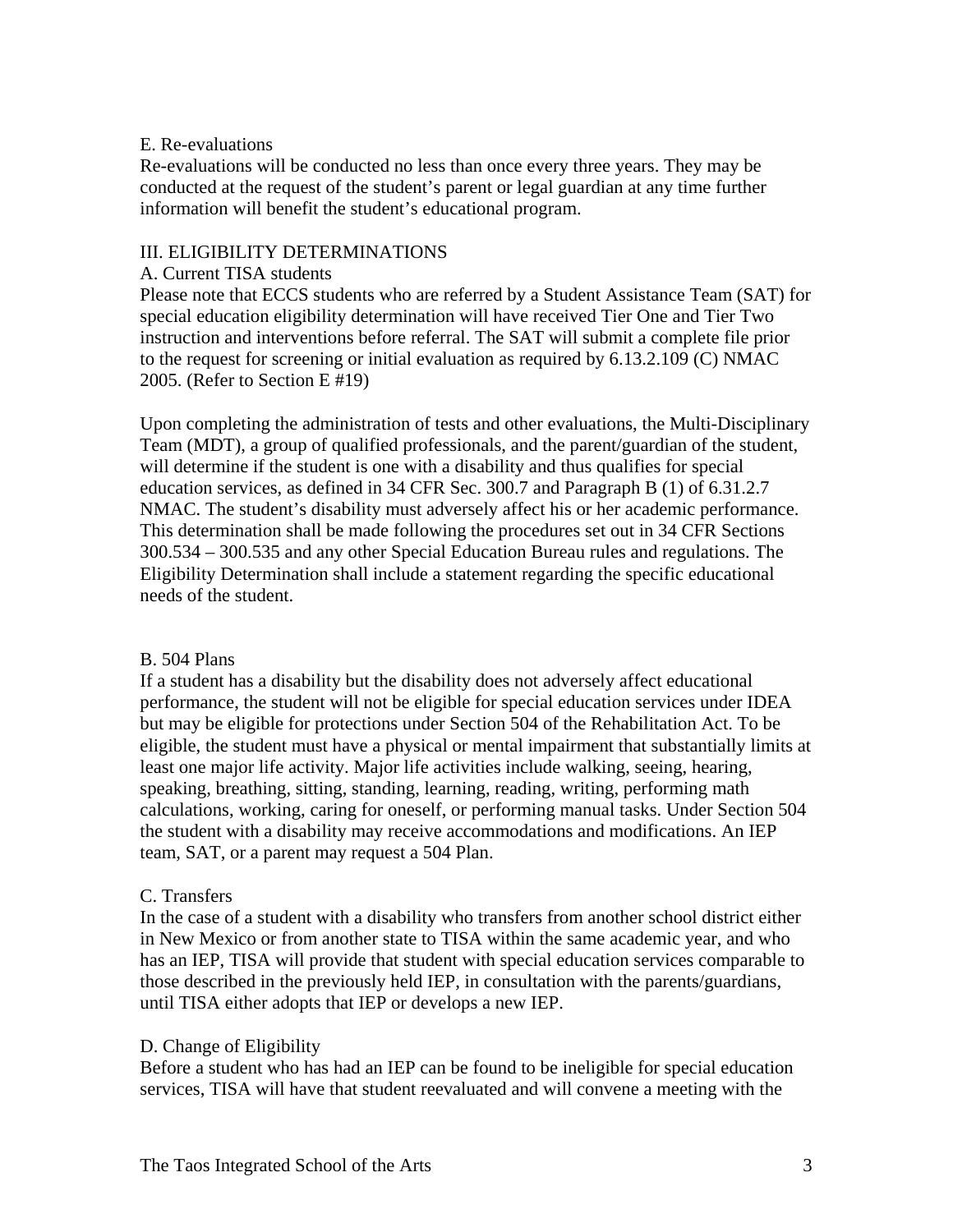student, the student's parents, and all necessary professional therapists and teachers as appropriate, to discuss progress and subsequent program. If a student's eligibility for special education is terminated, TISA will provide the student with a summary of his or her academic achievement and functional performance and will make recommendations on how to assist the student in meeting postsecondary goals. A student is no longer eligible for special education services upon his/her twenty-second birthday, or upon graduation.

### E. Special Rule Regarding Eligibility

If, after evaluation procedures, the Multi-Disciplinary Team and/or IEP team determine that the student's academic delays are due to a lack of teaching in reading or math or due to limited English proficiency, that student will not be eligible for special education services. However, other solutions will be sought to remediate the deficiencies.

### F. Rule Regarding Medication

No student will be required to obtain a prescription for a medication covered by the Controlled Substances Act as a condition of attending school, receiving an evaluation, or for eligibility for special education services.

### IV. PLACEMENTS

After a student is determined to be eligible for special education services, a determination of placement will be made. TISA insures that each student's educational placement and services will be provided in the least restrictive environment.

### A. Placement at TISA

As stated in 6.31.2 (2) (c) NMAC, the presumption is that the student will be educated in the school that he or she would attend if non-disabled unless the student's IEP requires some other arrangement. Since TISA is a charter school providing school choice for students from the greater Taos area, TISA will provide placement for a student with disabilities unless the student's IEP clearly requires some other arrangement.

- B. Placement Files must include
- Documentation of any special factors affecting school placement

• The student's IEP goals and objectives aligned to state standards and written in specific, measurable terms, including references to the measurement tool or tools to be used to determine progress.

• Clear justification for the program placement.

### C. Other Placements

If a student's IEP requires another placement, a student may be placed in an appropriate private school or facility in order to fulfill the requirement of the student's IEP at no cost to the student's parents.

### D. Private Schools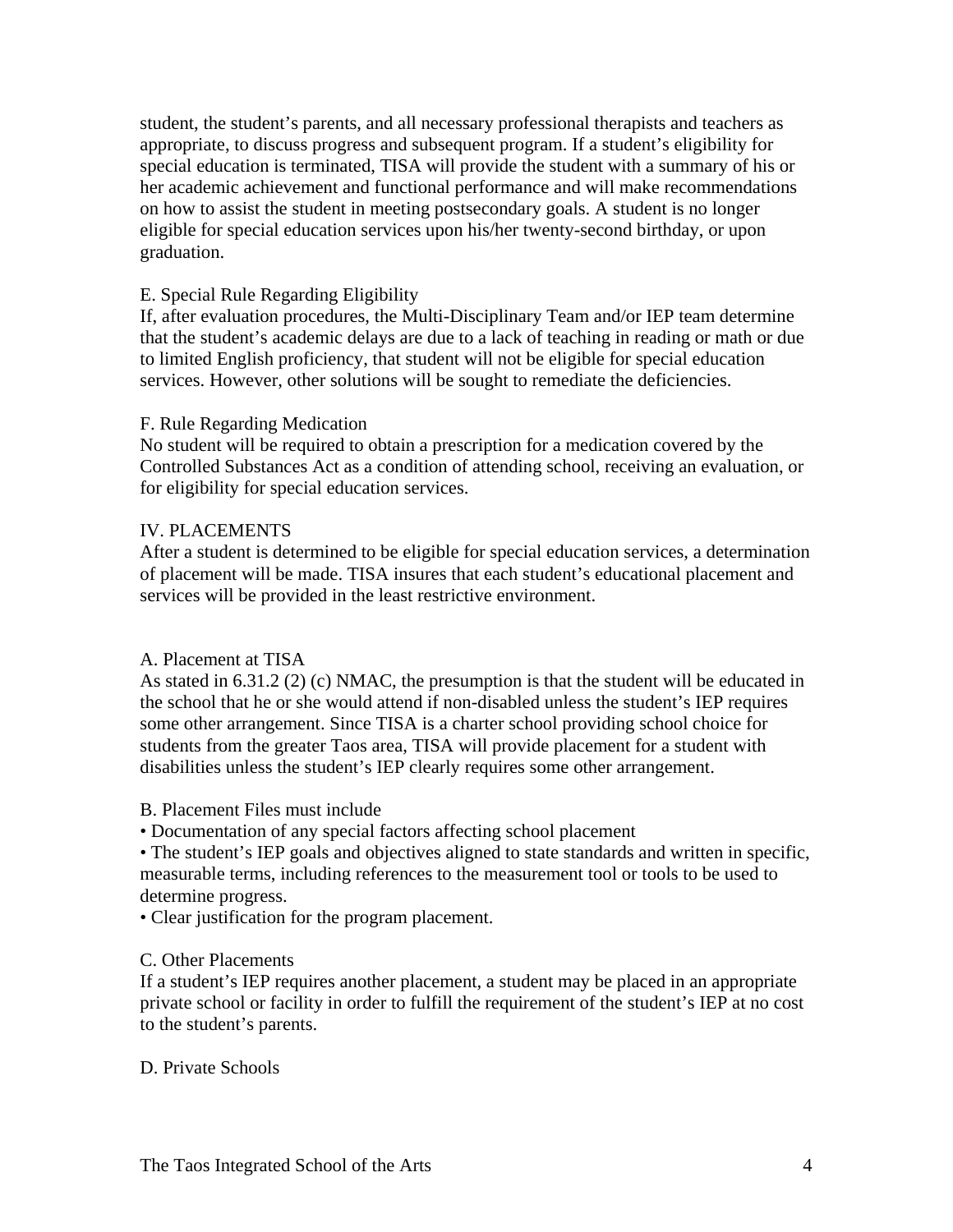If parents believe that TISA has failed to provide a free appropriate public education to their disabled child and they independently place that child in a private school, TISA and the PED will not be responsible for the student's tuition unless the parent has followed the state and federal guidelines governing this situation. Parents must first notify TISA of their concerns and of their intention to enroll their child in a private school at public expense. (Refer to state and federal regulations that specifically address this situation)

### E. Placements during Due Process

Pending a meeting or hearing regarding conflict resolution, a student will remain in his or her current placement unless otherwise determined by the IEP Team or a hearing officer.

# V. INDIVIDUALIZED EDUCATION PROGRAM (IEP)

An "individualized education program" (IEP) means a written statement or educational plan for a student with a disability that is developed, implemented, and revised in compliance with state and federal law. This program is designed by the IEP team which consists of the special education teacher, general education teachers, parents, other professionals with expertise in appropriate areas, and the student if possible or appropriate.

### A. Responsibility for IEP

The Taos Integrated School of the Arts is responsible for developing and implementing an IEP for each student in need of special education services. As such, TISA insures that an IEP will be developed and implemented for each enrolled student in need of special education who is placed in or referred to a private school by TISA or who is enrolled in a parochial or home school, and who receives special education or related services from TISA .

### B. When IEPs Must Be in Effect

• At the beginning of each school year TISA will have an IEP in effect for each student with a disability who is receiving special education from the school.

• An IEP will be in effect before special education and related services are provided to a student.

• An IEP will be implemented as soon as possible following the IEP meetings except when the meetings occur during the summer or a vacation period or where there are circumstances that require a short delay. There will be no undue delay in providing special education and related services to a student.

### C. Meetings

TISA will be responsible for initiating and conducting meetings for the purpose of developing, reviewing and revising a student's IEP. A meeting to develop an IEP will be held within 30 calendar days of a determination that the student needs special education and related services. A meeting to review a student's IEP will be held each year or anytime there is new information that would substantially alter the student's educational plan. However, if TISA and the parents agree, an amendment may be made to the IEP in writing and without the requirement of a meeting.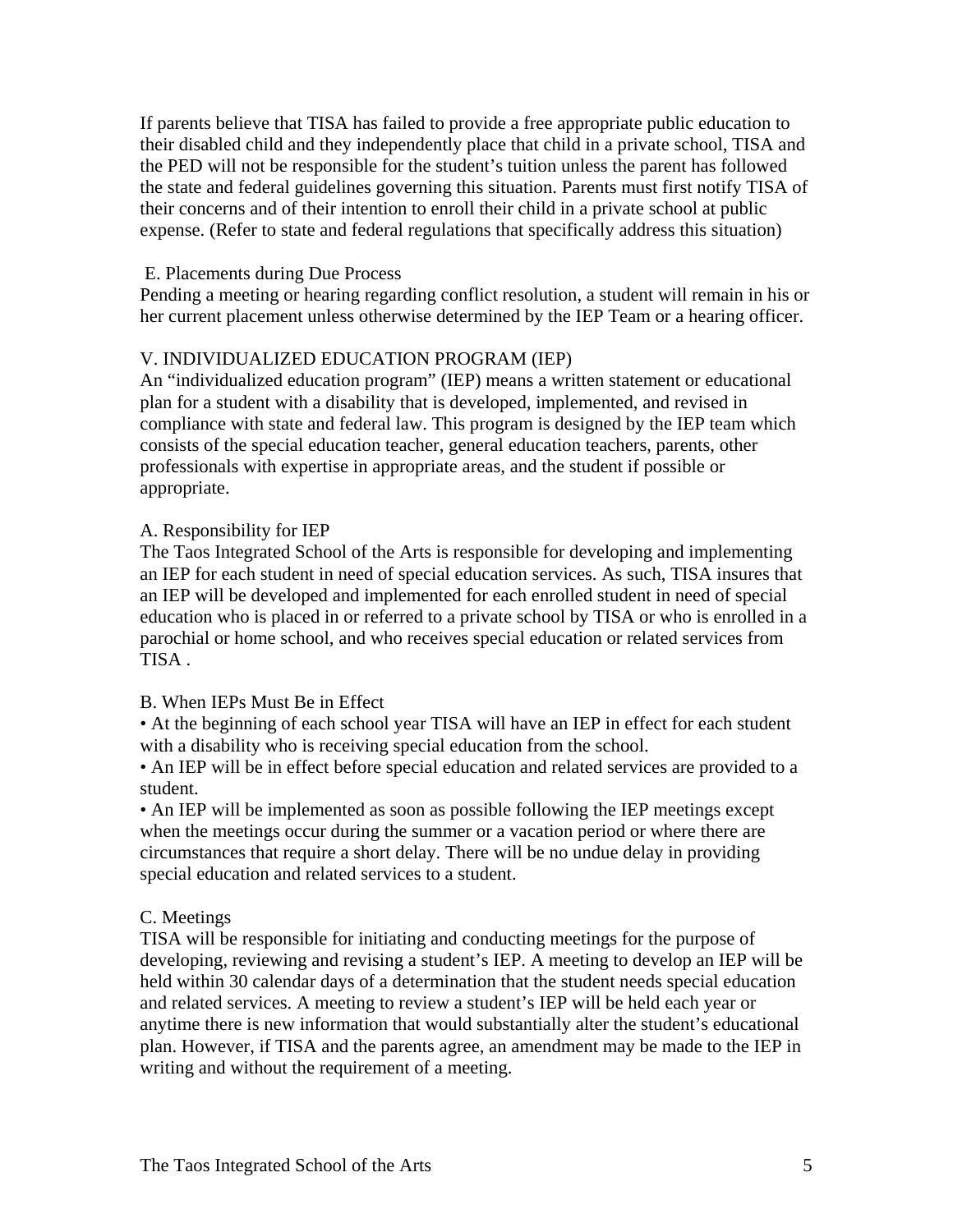### Participants

The IEP team shall consist of the student, if appropriate, one or both of the student's parents, the TISA special education teacher, at least one regular education teacher, a person who can interpret the educational implications of test results, a school administrator or designee, any appropriate therapists or other service providers, or transition services personnel as appropriate, and any other advocate or support person the parent chooses to invite. An IEP team member may be excused from attendance at a meeting if the parents agree. Members who do not attend may provide written input prior to the meeting.

### Special Provisions for Parents

TISA will do its best to insure that one or both of the parents of the student with a disability can be present at each meeting or are afforded the opportunity to participate. TISA will attempt to schedule meetings at a mutually agreed upon time and place.

TISA will provide written notice to the parents at least a week prior to the meeting to ensure they will be able to attend. The written notice will specify the purpose, time, and location of the meeting and who will be in attendance. If the parents cannot attend, TISA will offer other means of attendance such as conference calls.

If necessary, TISA will ensure that an appropriate interpreter will be at the meeting so the parents and/or student can understand what is being said.

TISA will provide a copy of the Parent's Rights and Responsibilities to parents and will get a signed acknowledgment of receipt. TISA will provide a copy of all evaluation results to the parents before the meeting and will provide a copy of the completed IEP at the conclusion of the meeting.

# If a Parent Will Not Attend

A meeting may be conducted without a parent present if TISA is unable to convince the parents they should attend. In this case, TISA will maintain a detailed record of all attempts to arrange a mutually agreed upon time and place. TISA will institute procedures to protect the rights of the student when the student's parents are not known.

### VI. CONTENT OF THE IEP

The IEP team will take the following into consideration: the student's strengths, the parent's concerns and desires, the student's concerns and desires, the evaluation results, the student's academic, developmental and functional needs, the recommendations of regular and special education teachers, input from therapists and other professionals, and any special social, behavioral or communication factors.

The IEP for each student will include the following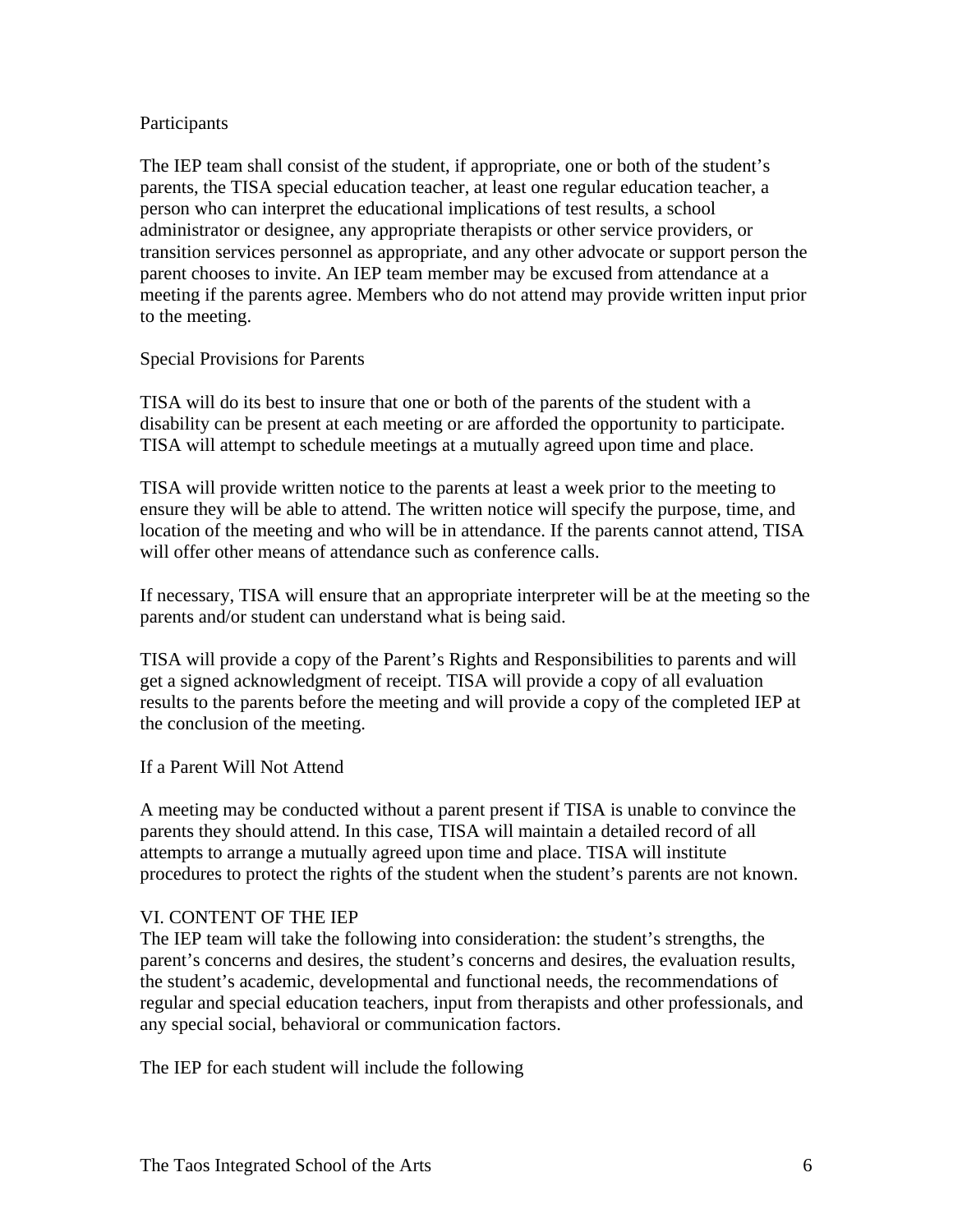• A statement of the student's present levels of educational performance which accurately describes the impact of the student's disability on his or her performance in the general education curriculum

• A statement of measurable annual goals, both academic and functional, designed to meet the student's needs that result from his or her disability and which enable the student to be involved in and make progress in the general education curriculum

• A statement of how the student's progress will be measured and when progress reports will be issued

• A statement of special education and related services and supplementary aids and services, based on peer-reviewed research, if possible

• A statement of program modifications and supports to be provided to the student in the Least Restrictive Environment (LRE), and the extent to which the student will participate in the general education curriculum

• An explanation of the extent, if any, to which the student will not participate with nondisabled students in the regular classroom

• A statement of accommodations the student needs when participating in district-wide or statewide assessments, or in the event the student must take an alternate assessment, a statement as to why the alternate assessment is necessary in accordance with New Mexico law and guidelines.

According to 6.31.2.11 (E) NMAC, students may participate in alternate assessments only if it can be documented that their past and present levels of performance in multiple settings indicate the presence of a significant cognitive disability. These students require intensive, pervasive, or extensive levels of support in home, school and community settings. These students' current cognitive and adaptive skills and performance levels require direct instruction to accomplish the acquisition, maintenance, and generalization of these skills in multiple settings.

• A statement regarding the extent to which the student will be subject to the standard behavioral policies of the school and if individualized behavioral techniques should be used

• The projected date for the beginning of services and the projected frequency, location, and duration of those services

• A statement that the student and parents were informed that the student's rights under IDEA will transfer to him or her upon the age of majority.

ECCS will place this statement in the IEP no later than one year before the student becomes 18. If the parents follow legal procedures to maintain full or partial guardianship, this information will be included in the student's file.

• A signature page where each participant present during the IEP meeting will sign, date, and indicate their position

• When the student is 16, a statement of appropriate measurable postsecondary goals related to training, education, employment, and if appropriate, independent living skills. Also included will be a plan to provide transition services, including course of study

• A statement describing restrictive environment. To the maximum extent possible, TISA students with disabilities will be educated with students without disabilities. TISA insures that special classes, separate schooling, or other removal of students with disabilities from the general education environment will occur only when the nature and severity of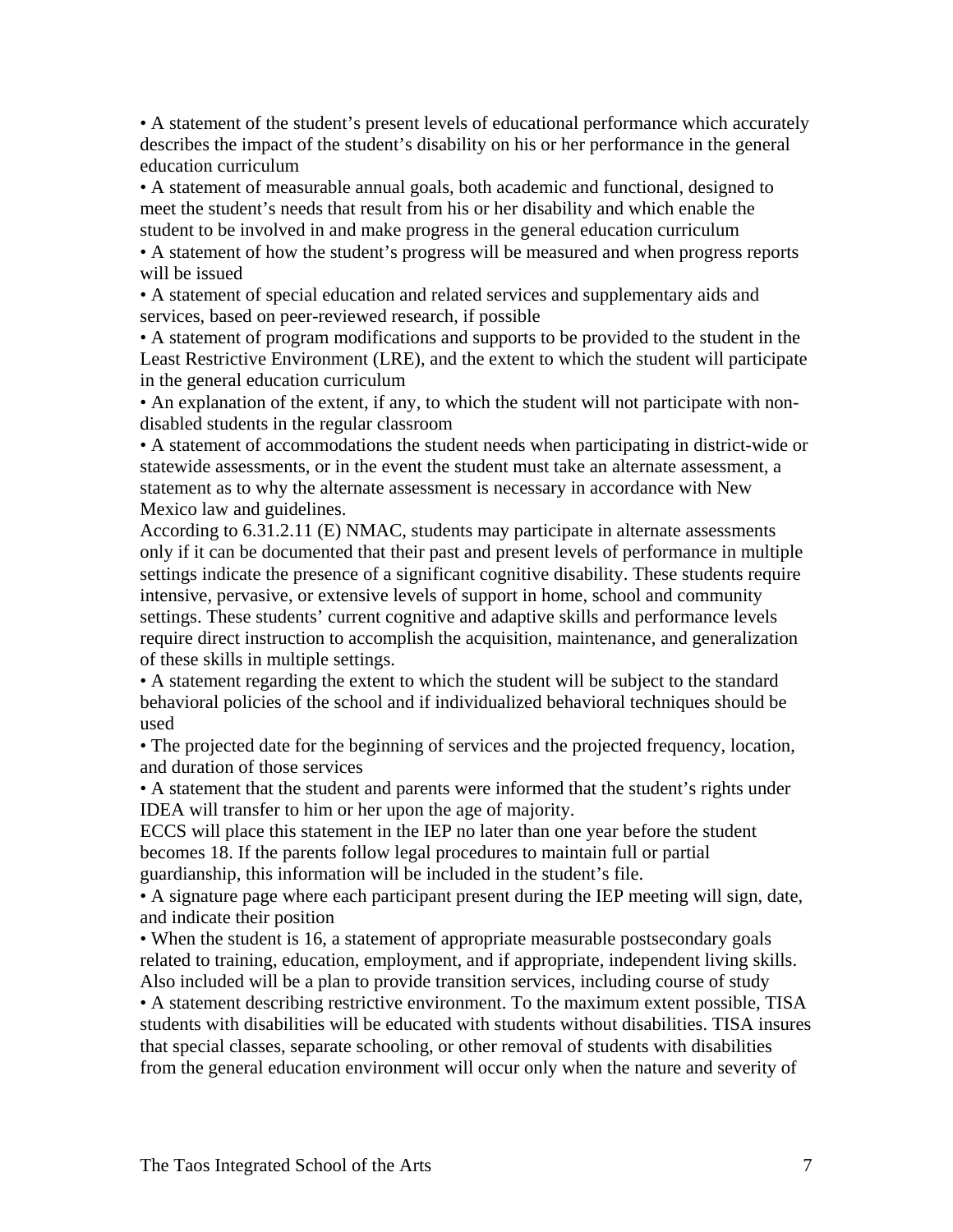the disability is such that education in general classes, even when supplementary aides and supports are used, cannot be satisfactorily achieved.

### VII. PROGRAM DELIVERY

### A. Continuum of Service Delivery

TISA will utilize the "consultant" model as much as is educationally feasible and sound for the special needs student. The special education teacher, along with appropriate ancillary staff, will collaborate with the general education teacher to serve as consultants by providing assistance so all students can be taught in an inclusive setting. The service will be brought to the student rather than the student to the service. When stipulated in the IEP, the special education teacher will provide modifications or direct support to the student in the general education setting. Educational assistants will be used to provide additional support for the implementation of modifications and to act as a critical link between the general and special education teacher.

A full continuum of alternative service delivery models for special education and related services will be available to meet the needs of students with more significant disabilities If a more direct model is needed, TISA will provide services in a small group or one to one setting.

### B. Individualized Education Placement

TISA will insure that the IEP team creates a plan individualized to the student's needs and will execute that plan. Special education and related services as well as supplementary aids and services will be based upon peer-reviewed research, to the extent feasible.

### C. Teacher Qualifications

TISA will insure that any special education teacher employed by TISA will be highly qualified, and that all related service personnel and educational assistants will be certified and licensed according to New Mexico standards. TISA will insure that all general education teachers will have ongoing professional training for the issues and teaching methods specific to TISA students with special needs.

# VIII. BEHAVIOR AND DISCIPLINE

### A. Comparable Disciplinary Rules

Unless otherwise stipulated by law, a student with an IEP shall be subject to the same disciplinary rules and requirements as other TISA students.

### B. Functional Behavioral Assessments

When creating or revising an IEP, the IEP team will consider whether a functional behavioral assessment or other behavioral strategies will be necessary to optimize student learning. If, at any time, a student with a disability demonstrates behavior that impedes his or her learning or that of others, TISA will convene a meeting to determine strategies to address that behavior or initiate a functional behavioral assessment.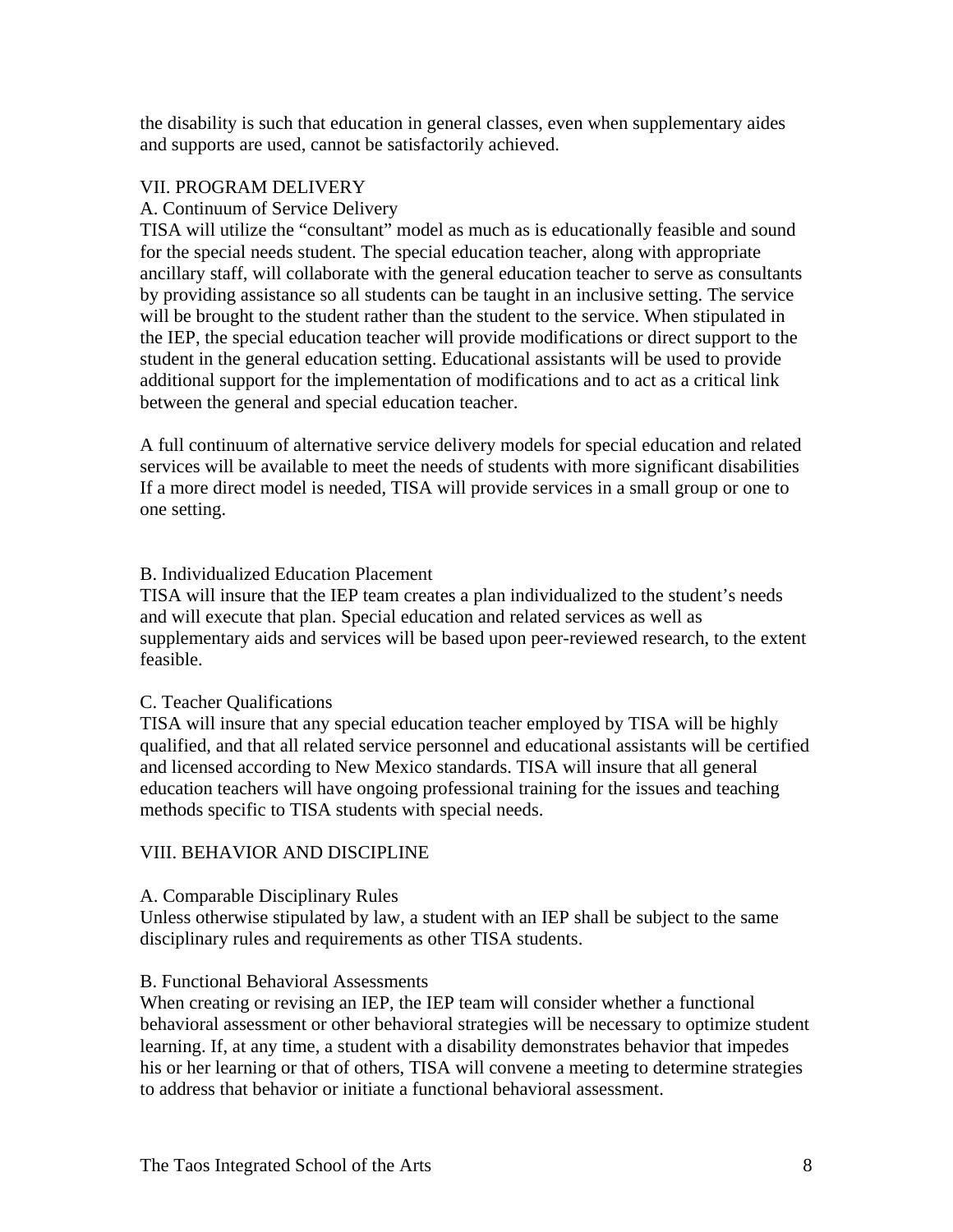### C. Suspension or Expulsion

If a student with a disability subject to the standard TISA disciplinary code commits an act that requires suspension or expulsion, TISA will insure that the student continues to receive a free appropriate public education and related services. If appropriate, the student will receive a functional behavioral assessment or other psycho-educational evaluations.

### D. Qualifications of Evaluator

If, at any stage of a student's educational career, it is determined that a psychoeducational evaluation is necessary, TISA will insure that the evaluator has expertise in that student's particular disability.

### E. Violations of Disciplinary Code

Except as noted in subsection G below, TISA will not remove a student with a disability who violates the disciplinary code from his/her current placement to another interim alternative educational setting or suspend that student for more than ten school days.

### F. Manifestation Determination

Within ten school days of any decision to change the placement of a student with a disability because of a violation of the school's disciplinary code, the IEP team shall convene a Manifestation Determination meeting. At this time they will review all relevant information including that provided by the parents concerning the student to determine if the negative behavior was caused by the student's disability. The IEP team will determine whether the negative behavior was caused by or had a direct and substantial relationship to the student's disability and/or if the negative behavior in question was the direct result of the school's failure to implement the IEP.

If the IEP Team determines that the student's negative behavior was a manifestation of the student's disability, TISA will initiate a functional behavioral assessment for that student and implement a behavior intervention plan based on that assessment. In the situation where a behavioral plan is already in place and a student's negative behavior continues, TISA will review the behavior intervention plan and modify it to address the behavior.

If the IEP team determines that the student's negative behavior was not a manifestation of the student's disability, the same disciplinary procedures applicable to children without disabilities will apply in this situation.

### G. Special Disciplinary Circumstances

TISA may remove a student to an interim alternative educational setting for not more than 45 school days without regard as to whether the behavior is a manifestation of the student's disability if the student:

• Carries or possesses a weapon to or at school or any school function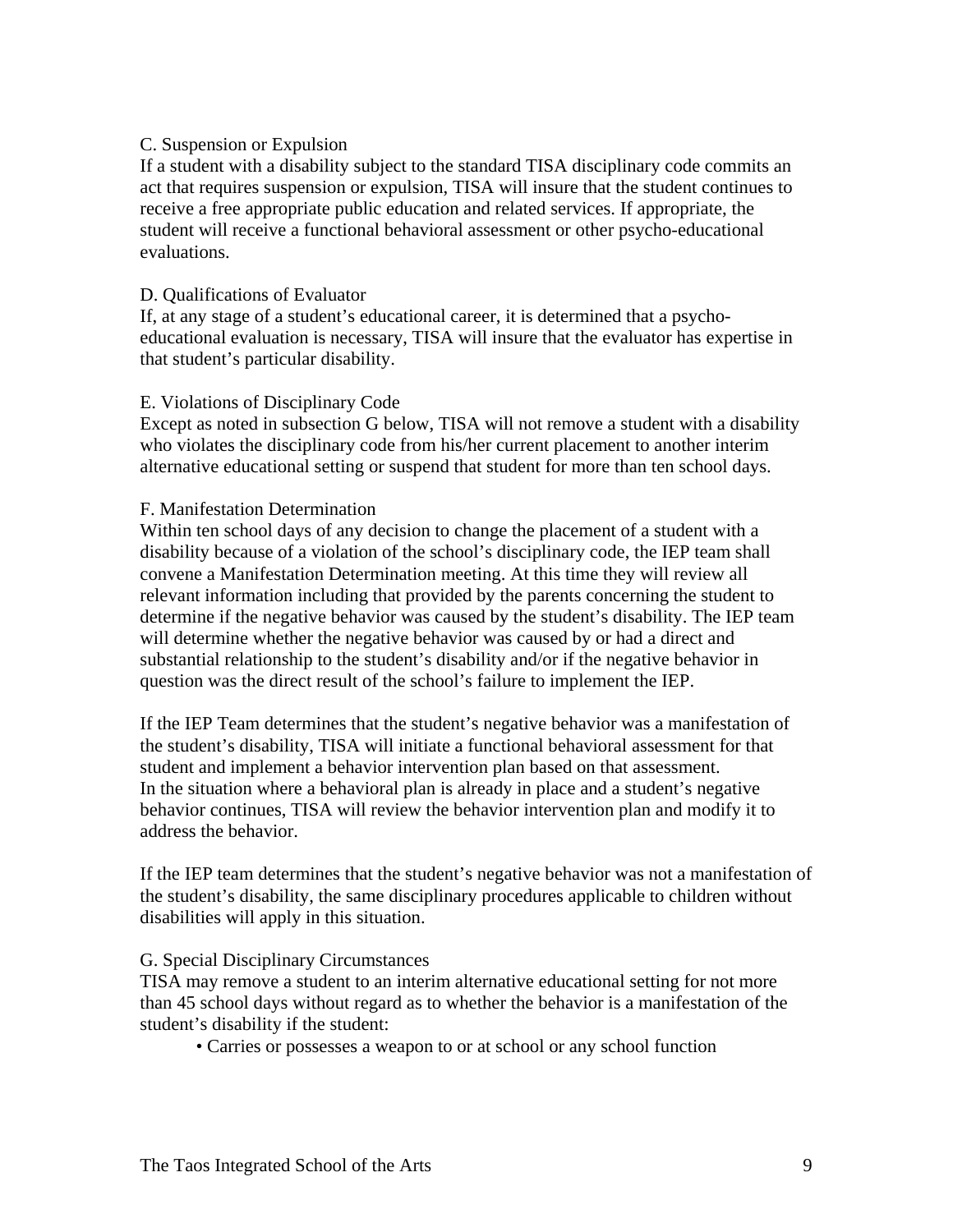• Knowingly possesses or uses illegal drugs or sells or solicits the sale of a controlled substance on school premises or at a school function, except as noted in section H.

• Has inflicted serious bodily injury upon another person while at school, on school premises, or at a school function.

### H. Prescription Drug Exception

If an TISA student with a disability has been prescribed a controlled substance by a doctor and the student has possession of the medication at school, this is not an illegal possession or use. However, all prescription or over-the-counter medications used by students will be stored in the administration office or health room during school hours.

### I. Interim Educational Setting

When a student with a disability needs to be removed from the regular educational placement to an interim alternative educational setting, the IEP team will determine that setting.

### J. Reporting of Crimes

TISA may, at its discretion, report a crime committed by a student with a disability to the appropriate authorities. If the school does so, it will insure that the authorities receive copies of the special education and disciplinary records of the student.

### K. Disciplinary Provisions for Students in IEP Process

An TISA student who has not yet been found eligible for special education will receive the same treatment in disciplinary matters as those who have IEP's if the parent of the student has expressed concern in writing that the student may need special education or has requested an evaluation, if the student's teacher has expressed specific concerns about the student's pattern of behavior, or if the student is in the SAT process.

### L. Due Process in Disciplinary Issues

If a parent of a student with a disability disagrees with any decision regarding placement or the manifestation determination, that parent may request a hearing.

### M. Determination of New Placement

The IEP team may determine that TISA is unable to meet the needs of the student and refer the student to another placement. TISA will follow the procedures as set out in 6.31.2.J – L NMAC and all relevant federal rules.

### IX. GIFTED STUDENTS

### A. In General.

TISA will provide services to all students that qualify as gifted, as defined in 6.31.2.12 NMAC and Sec. 22-1-1(O) NMSA 1978.

Assuming appropriate evaluations have been completed, a student may be determined to be both gifted and have a disability. The student will be entitled to a free appropriate public education for both reasons and both needs will be addressed in the IEP.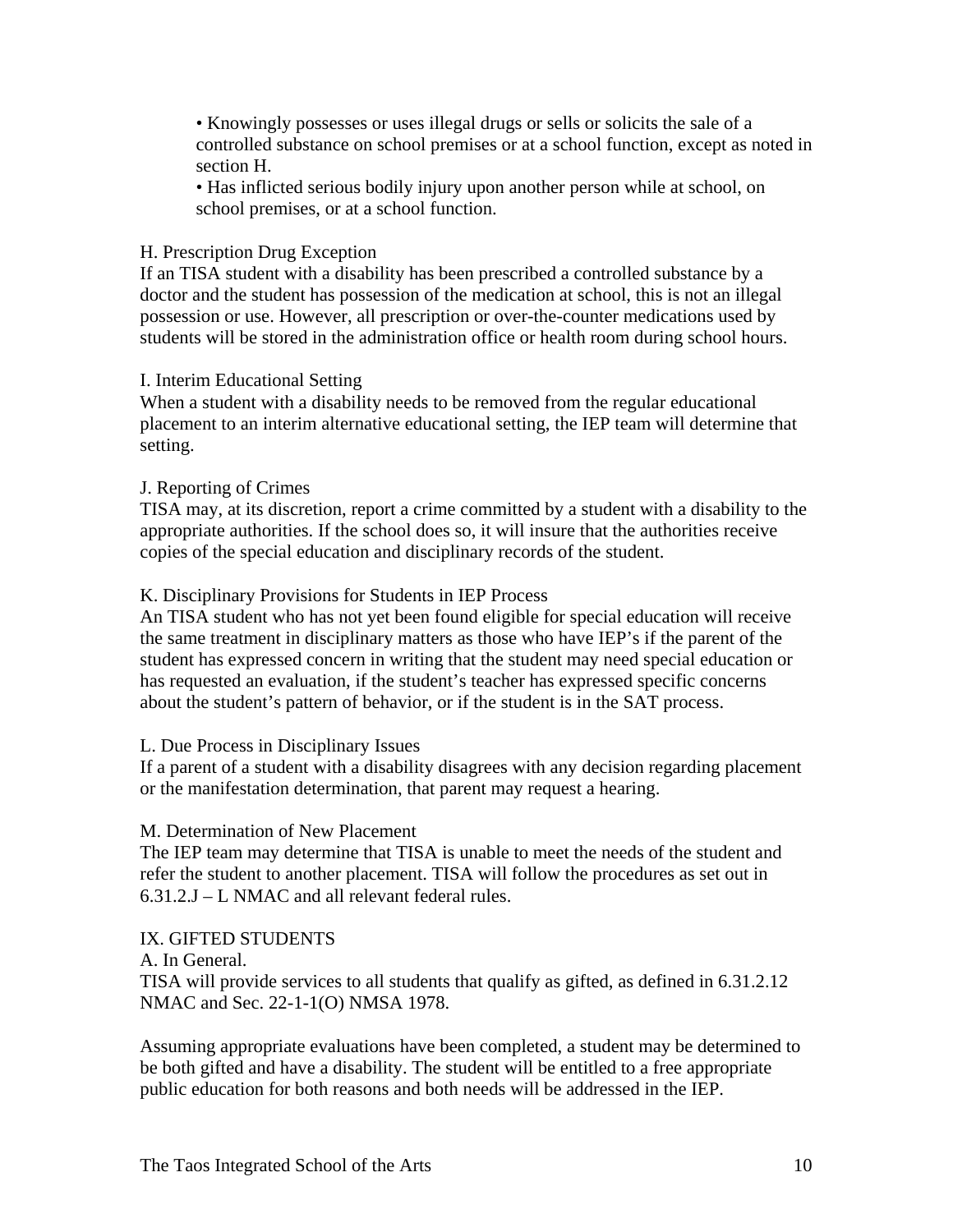TISA may offer gifted programs and services to students who fail to meet state eligibility criteria. However, the state will only provide funds for PED-approved gifted programs for those students who meet the criteria established by the state.

All provisions regarding the initiation and evaluation of IEPs, procedural safeguards, and rights apply to gifted students. However, provisions that specify special disciplinary protections and placements to students with disabilities do not apply to gifted students.

### B. Definition

A "gifted student" is a school-aged person whose intellectual ability paired with subjectmatter aptitude/achievement, creativity/divergent thinking, or problem-solving/critical thinking, meets the eligibility criteria determined by the state.

### C. Evaluation Procedures

A student's parents, the student, an TISA teacher or counselor, or SAT may request an evaluation to determine if a student is gifted and in need of special education services to meet the student's educational needs.

The Special Education Director will contract with a testing service or qualified diagnostician to administer the testing instruments required by law. The Director will also be responsible for gathering all information required to make an evaluation.

An IEP team will be created. One member should be a person knowledgeable about gifted programs and the needs of gifted students. In all other ways the constituents of the IEP team will be equivalent to one created for a student with a disability.

The IEP Team will consider documentation and data from multiple sources including:

• Standardized measures.

• Information regarding the student's activities from other sources such as collections of work, audio/visual products, judgment of work by qualified individuals knowledgeable about the student's performance (artists, musicians, scientists, etc.), interviews and observations.

• An accurate assessment of a student's ability may be affected by factors including cultural background, linguistic background, socioeconomic status, or disability conditions. The impact of these facts on the evaluation shall be documented and carefully considered when determining whether a student is gifted.

• The student's ability in all four areas specified in the above definition will be tested and considered.

### D. Eligibility

An ECCS student will be considered gifted by the IEP team if any of the following are true: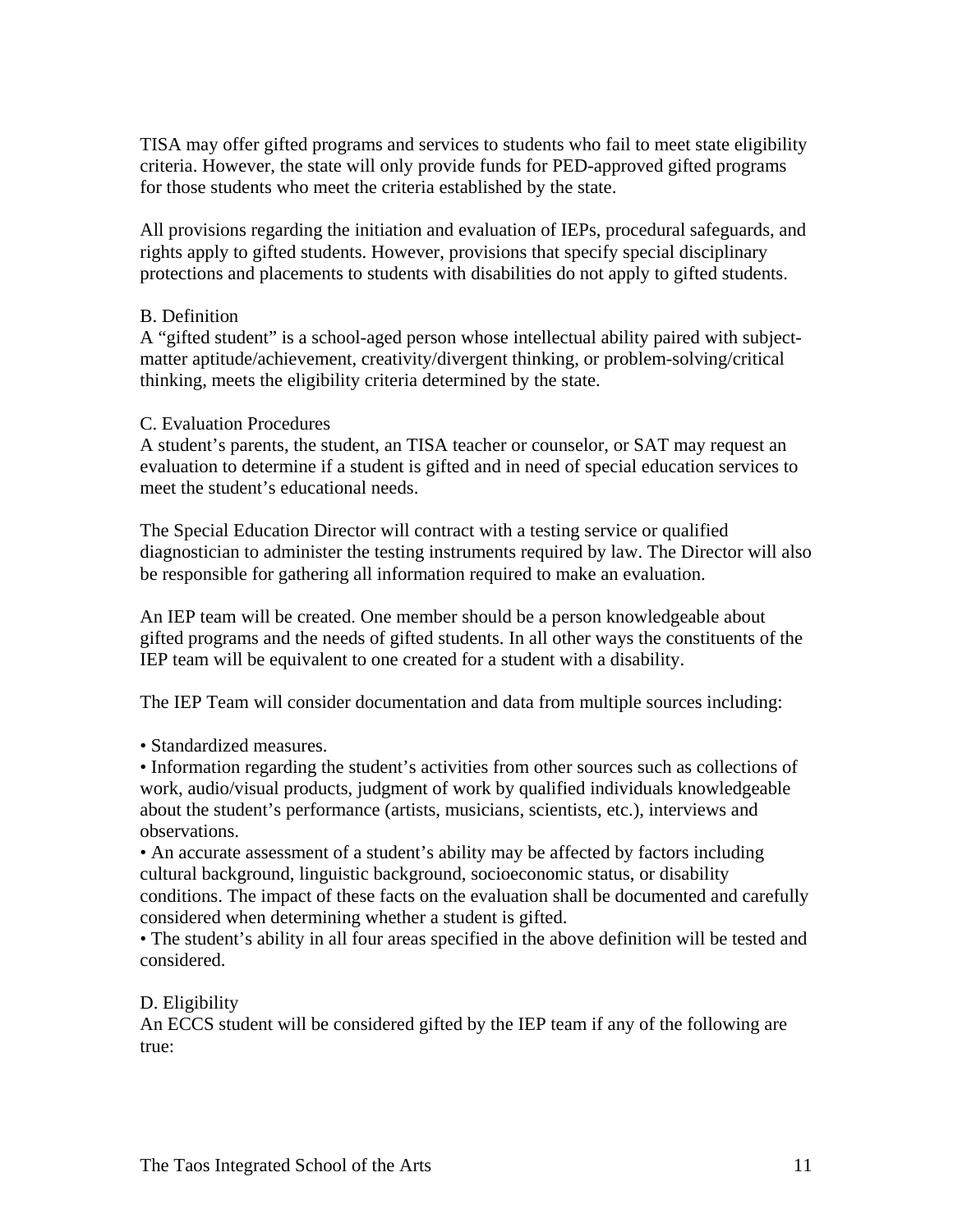The student shows a score of two standard deviations above the mean (130 or above) on a properly administered measure of intellectual ability, and the student meets eligibility criteria in one of the following three areas:

• Superior score on a total subject area section of a standardized measure, or as documented from other sources

• Outstanding performance on a test of creativity/divergent thinking, or as documented from other sources

• Outstanding performance on a test of problem-solving/critical thinking, or as documented from other sources

If the IEP team determines that a student is gifted, it will create and implement an IEP that meets the student's needs.

# X. STUDENT RECORDS

A. Transfers

Whenever a student from TISA transfers to another school, TISA will insure that all records, including IEPs, will be forwarded promptly upon proper request by the parents or the receiving school.

B. Confidentiality of Personally Identifiable Information

TISA insures that the following practices and policies regarding personally identifiable information are in place:

• Parental consent is obtained before personally identifiable information is disclosed to anyone other than officials of public education agencies collecting or using the information.

• TISA is required by the NCLB Act to disclose information regarding TISA students to the Pentagon for use in recruiting students into the Armed Forces.

• TISA protects the confidentiality of student records in the collection, storage, disclosure and destruction stages.

• One official at TISA is responsible for insuring the confidentiality of student records.

• All persons collecting or using student records will receive training or instruction regarding FERPA.

• TISA maintains for public inspection a current listing of the names and positions of those TISA employees who have access to student records.

# C. Access Rights

Upon parental request, TISA will provide a list of the types and locations of educational records collected, maintained, or used by the school and will permit parents to inspect and review any educational records relating to their students that are collected, maintained, or used by the school. TISA will comply with a request without unnecessary delay and before any meeting regarding an IEP.

TISA presumes that parents have the authority to inspect and review records relating to their student unless TISA has been advised otherwise under applicable state laws governing such matters as guardianship, custody, separation, and divorce.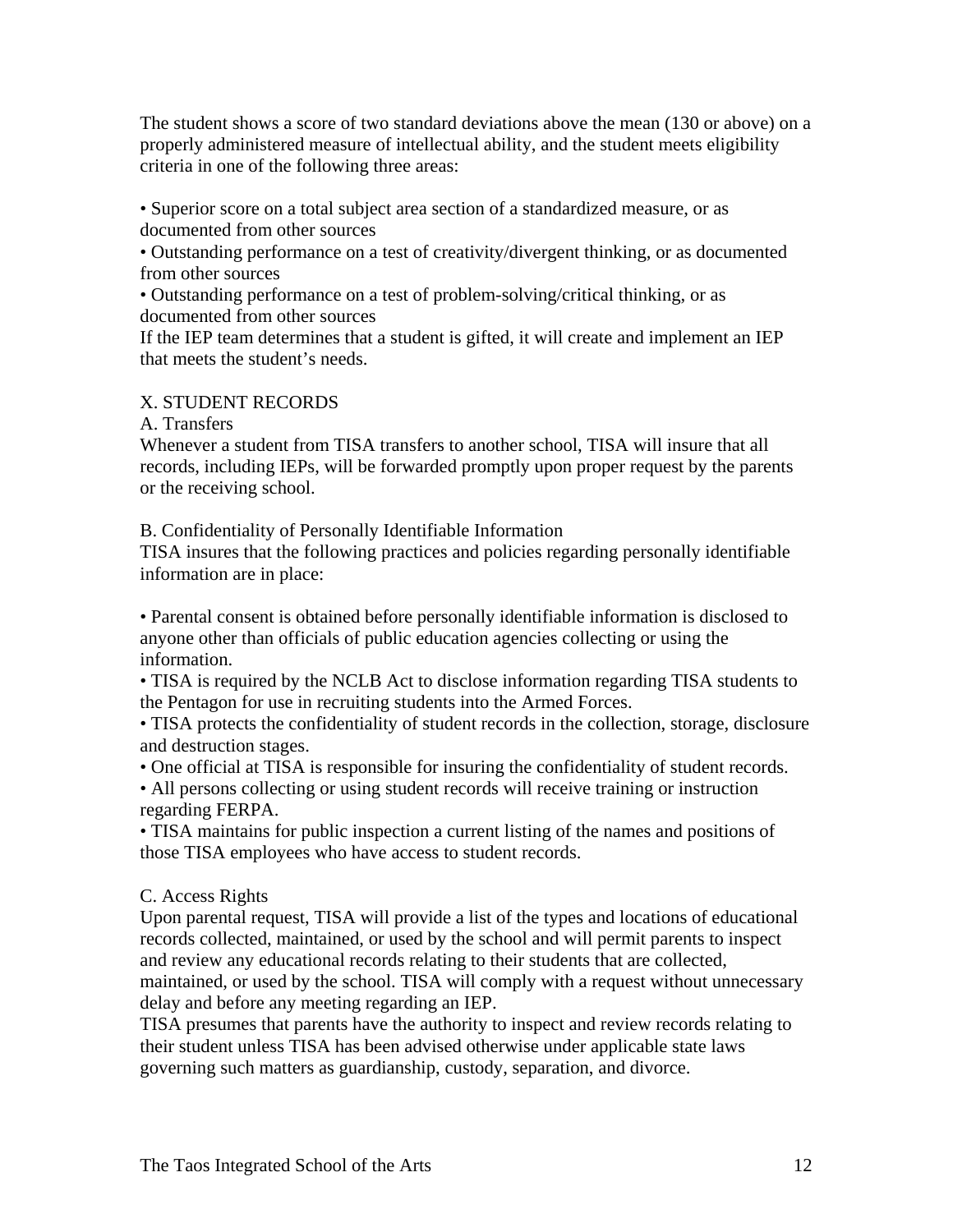• The right to inspect and review educational records includes

• The right to a response from TISA to reasonable request for explanations and interpretations of records

• The right to request that TISA provide copies of the records if failure to provide copies would effectively prevent the parents from exercising the right to inspect and review the records

• The right to have a representative of the parents inspect and review the records TISA keeps a record of parties who obtain access to educational records collected, maintained, or used (except access by parents and authorized employees of TISA), including the name of the party, position or credential of the party, the date, and purpose access was given.

# D. Records on More Than One Student

If any educational record includes information on more than one student, the parents of those students have the right to inspect and review only the information relating to their student or to be informed of that specific information.

### E. Fees

TISA does not charge a fee to search for or retrieve information for parents, nor does it charge a fee for copies of records if failure to provide copies or to pay a fee would effectively prevent parents from their right to inspect and review the records.

### F. Amendment of Records At Parent's Request

Parents who believe that information in their student's record is inaccurate or misleading, or that it violates the privacy or other rights of the student, may request in writing that TISA amends the information.

TISA will answer the request in a reasonable period of time following the receipt of the request. If TISA decides not to amend the information in accordance with the request, TISA will inform the parents in writing of the refusal and will advise the parents of their right to a hearing.

# G. Hearings

Upon written request, TISA will provide a hearing to parents to challenge information in the educational records of their student to insure that the information is not inaccurate, misleading, or otherwise in violation of the privacy or other rights of the student.

The hearing will be conducted according to the procedures under the Family Educational Rights and Privacy Act (FERPA), 34 CFR 99 and 6.5.2 NMAC.

If, as a result of the hearing, TISA determines that the information needs to be changed, it will amend the information accordingly and inform the parents in writing. If, as a result of the hearing, TISA decides that the information does not need to be changed, it will inform the parents of their right to place a statement commenting on the information in the student's record. Any explanation placed in the record of the student will be maintained by TISA as part of the school record as long as it is kept by TISA. If the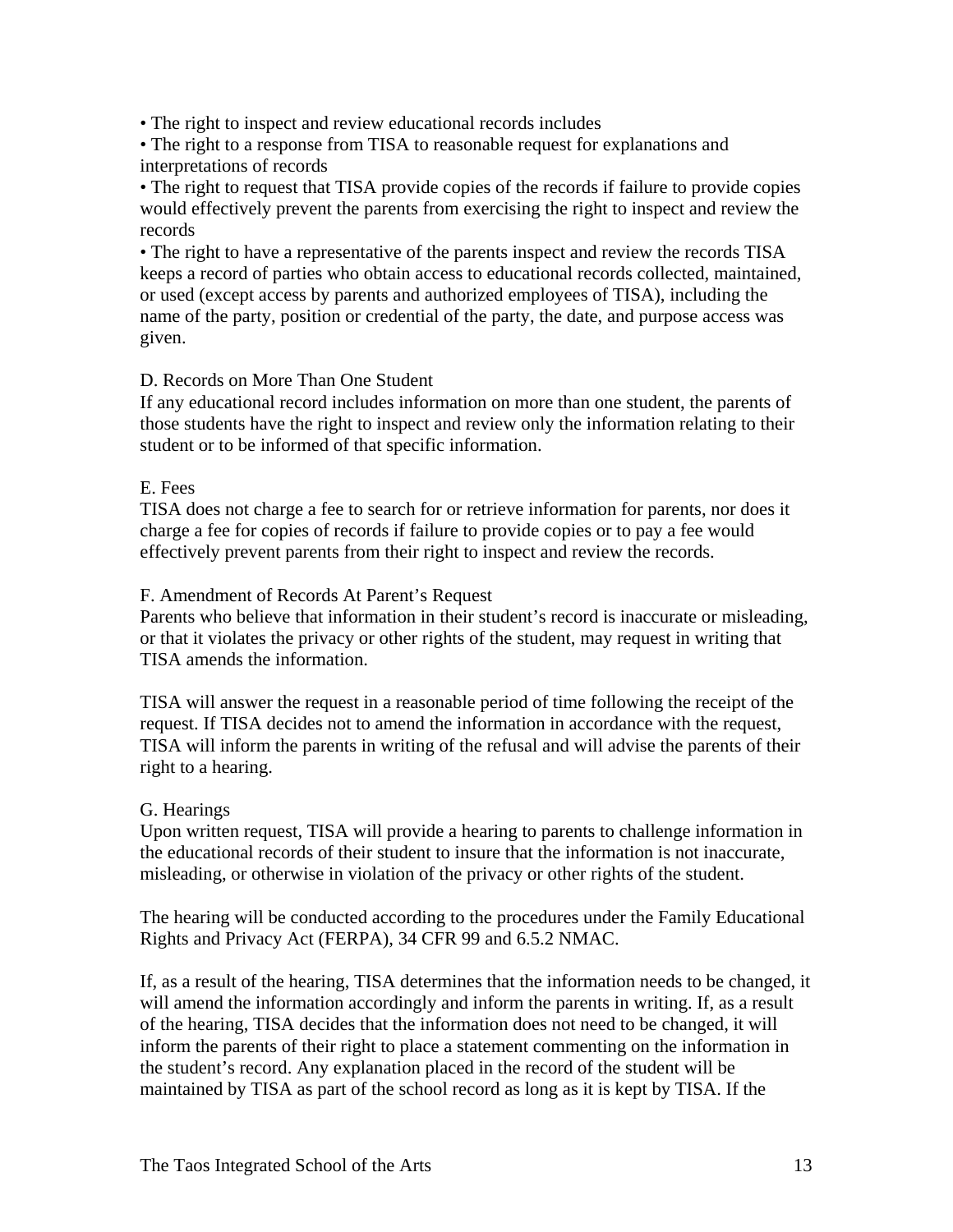record of the student is disclosed to any party, the explanation will also be disclosed with the record.

### H. Destruction of Records

As a matter of policy, TISA will destroy a student's records when they are no longer needed to provide educational services to that student. However, the records of a student with a disability may be retained permanently unless the parent of the student or the student at age of majority requests that the record be destroyed. Although destruction of records is the best protection against improper and unauthorized disclosure, the records may someday be needed for other purposes such as to obtain social security benefits or other services.

If TISA receives a request in writing to destroy the records of a student with a disability, it will give the records to the person making the request. However, TISA will keep a permanent record of a student's name, address, phone number, attendance, grade transcript, grade level completed, and year completed.

### I. Notice to Parents

The Special Education Director or designee will provide a written notice to parents fully informing them about the requirements pertaining to the confidentiality of student records and their rights under the law in regard to those records.

# XI. CONFLICT Management and Resolution

### A. In General

The Taos Integrated School of the Arts staff is committed to establishing and maintaining productive working relationships with the parents of all students at TISA since we believe that such a relationship contributes to the quality of the student's educational experience. To formalize this commitment, TISA will ask for a signed commitment of parental involvement in school life and activities. Furthermore, TISA will establish procedures in the Employee Handbook and Student Handbook that provide students and parents with a process through which they can address their concerns.

This is no different for students with disabilities. However, in addition to the school procedures, TISA will abide by the state and federal regulations regarding dispute resolution in matters pertaining to special education students.

First, as a proactive measure, the Special Education Director at TISA will maintain open and frequent communication with the parents of students with disabilities to discuss ongoing concerns and accomplishments.

Secondly, TISA will insure the maintenance of a continuum of dispute resolution options for parents and students with disabilities to include Informal Dispute Resolution procedures, Third-Party assisted intervention, and Formal Dispute Resolution options. The Special Education Director will provide a notice listing the rights of parents to Due Process at every IEP meeting or whenever a parent requests one.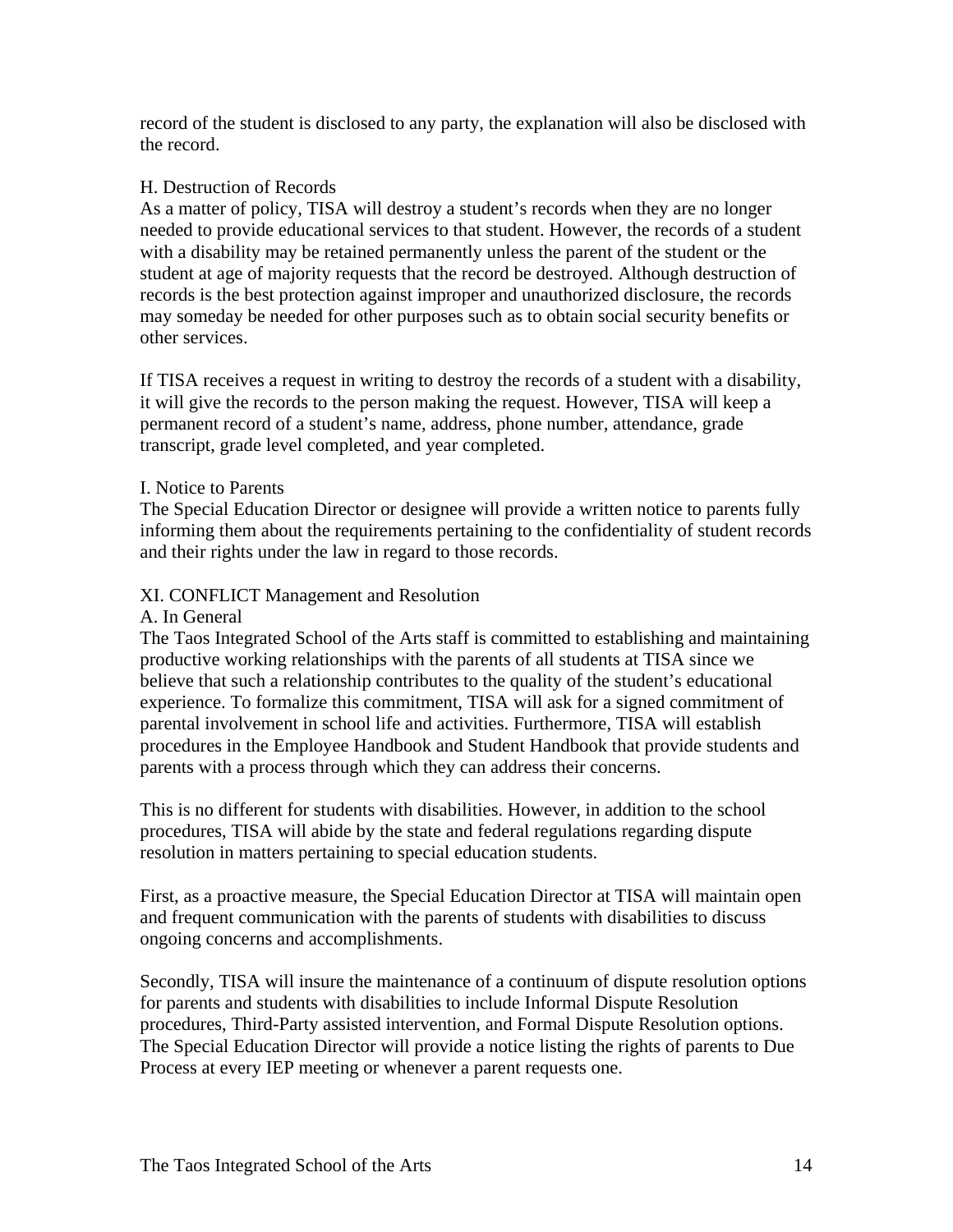### B. Informal Dispute Resolution Procedures

If a disagreement arises between parents and TISA over a student's IEP or educational program and it cannot be resolved through an informal conference, either the parents or TISA may convene a new IEP meeting at any time to attempt to resolve the issues in question.

### C. Third-Party Assisted Intervention

1. To resolve a disagreement, the parents and TISA may elect to meet with a neutral party who is under contract with Parents Reaching Out or an alternative dispute resolution provider.

2. To resolve a disagreement, the parents and TISA may choose mediation. In that case the Special Education Bureau of the Public Education Department ensures that mediation is available to parents and schools who request intervention before filing a state-level complaint or a request for a due process hearing. TISA will honor any parent's request for mediation and will assist in the process of arranging the meeting. TISA will also inform the parents of the procedures involved in a mediated intervention.

### D. Mediation

In compliance with 6.31.2 (b) NMAC, the parents and TISA will file with the Bureau a mutual request in writing, signed by both parties, which will contain a statement of the matter in dispute and a description of all attempts to resolve the matter. The Bureau will then contact TISA to set up a meeting.

In general:

• Mediation is voluntary on the part of the parties

• The mediation process will not be used to deny or delay a parent's right to a due process hearing

• All discussions that occur during the mediation process must be confidential and may not be used in any subsequent due process hearing or civil proceeding

• A mediated agreement will be signed by both parties and will be binding and enforceable in any state court or district court of the United States.

• If the mediated agreement involves IEP issues, the agreement must state that TISA will convene a meeting to inform the student's service providers of their responsibilities under the new agreement.

• The mediator will transmit a copy of the written mediation agreement to each party within seven days of the meeting.

• Each session in the mediation process will be scheduled in a timely manner and held in a location that is convenient to the parties involved in the dispute.

E. Formal Dispute Resolution

1. Complaint

A state level complaint may be filed with the Special Education Bureau of the Public Education Department. The Bureau will accept and investigate complaints from organizations or individuals that raise issues covered by state law 6.31.2.13 NMAC. The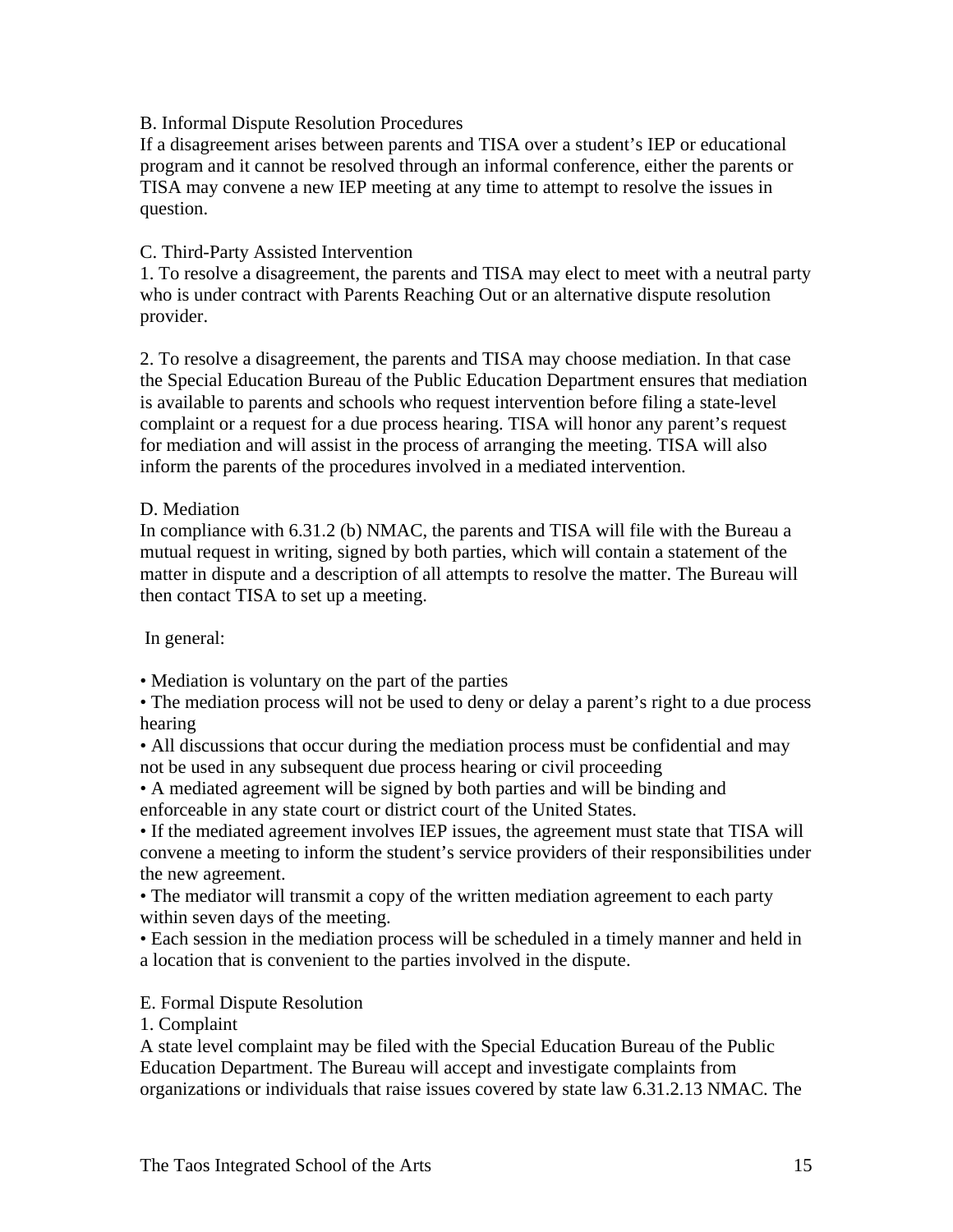Complaint must be in writing and submitted to the Special Education Bureau or the secretary of education in the case of a complaint against the Public Education Department.

The complaint must include a statement that the PED or TISA has violated an applicable state or federal law or regulation. It must contain a statement of the facts on which the allegation is based and a description of any efforts made to resolve the complaint issues with TISA. The alleged violation must have occurred not more than one year before the parent knew or should have known about the violation. Finally, the complaint must be signed. The requirements of a complaint are specifically set out in 6.31.2.13 (H) NMAC.

After receipt of a complaint, the state will offer to hold a preliminary meeting, an IEP meeting, or mediation. The parents may accept or decline the offer. After an investigation, the Special Education Bureau will issue a written decision that includes findings of the facts, conclusions, and the reasons for the decision. The decision will be mailed to all parties of the dispute.

According to state law, after a complaint has been filed, the PED will offer to convene a Complaint Assistance IEP meeting with the parents to address IEP-related issues. The parents may accept or decline this offer.

### 2. Due Process Hearing

Parents, their authorized representative, or TISA may request a Due Process hearing which is a procedure in which a Hearing Officer hears both sides of an issue and decides the case according to law.

A Due Process hearing may be requested for relief regarding any issue involving an IEP including claims for gifted services. However, a Due Process hearing may not be used to hear claims asserting that the Public Education Department should be required to provide direct services to a child or that the Public Education Department has failed to adequately perform its duty of general supervision over the educational programs for children with disabilities in New Mexico. A Complaint should be filed for those issues.

A request for a hearing must fulfill the legal requirements set out in 6.31.2. (I)(5) NMAC. The request should state all relevant facts of the dispute, a statement of the efforts made to resolve the dispute, a proposed resolution, and a request for a Hearing or an Expedited Hearing. The written notice shall be sent to TISA and to the Special Education Bureau. Upon receipt, TISA will send a written response specifically addressing the issues raised in the hearing request. When the Special Education Bureau receives the request, it will appoint a qualified and impartial Hearing Officer who will arrange the hearing time and place. The hearing will take place according to the rules set out by law.

### 3. Legal Action

Any party aggrieved by a decision in a Due Process Hearing may file suit in state or federal court.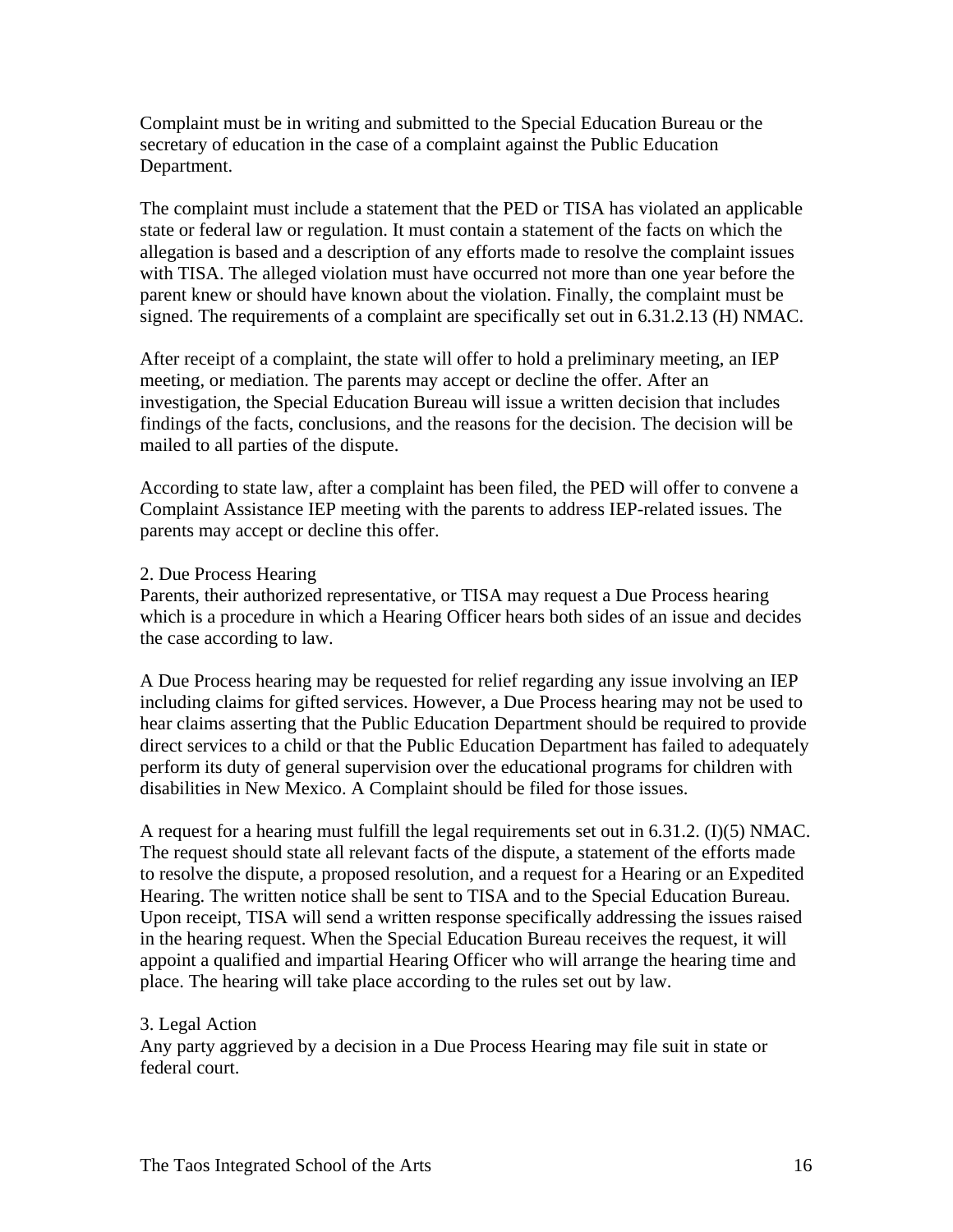### XII. FUNDS

### A. Excess Cost

TISA assures the New Mexico Public Education Department that it will use funds provided under IDEA only for costs which exceed state and local revenue and which are directly attributable to the education of students with disabilities. TISA will file annually an excess cost calculation that is available for review.

### B. Non-Supplanting

TISA assures the New Mexico Public Education Department that it will use funds provided under IDEA to supplement, and to the extent practical, increase the level of state funds expended for the education of students with disabilities and in no case will supplant those state funds.

To meet this requirement, the total amount or average per capita amount of state funds budgeted by TISA for the second fiscal year and subsequent year expenditures for the education of students with disabilities will be at least equal to the total amount or average per capita amount of state school funds actually expended for the education of students with disabilities in the preceding fiscal year for which the information is available.

Allowance may be made for decreases in enrollment of students with disabilities and unusually large amounts of funds expended for such long-term purposes as the acquisition of equipment and the construction of school facilities.

TISA will not use IDEA funds to displace state funds for any particular cost. The intent of this requirement is to insure that IDEA funds are used to increase state efforts and are not used to take their place.

Compliance with this requirement is judged with this aim in mind. The supplanting requirement is not intended to inhibit better services to students with disabilities. TISA will annually file maintenance of effort calculation that will be available for review.

D-18 Access to other services including but not limited to counseling and health.

The Taos Integrated School of the Arts will provide access to all necessary support persons including counseling and health services. For special needs students as specified on their IEP or those students who are at-risk, TISA will also make available, as they are needed, a diagnostician, speech therapist, social worker, occupational therapist, adaptive physical education teacher, school psychologist, assistive technology expert, and physical therapist. These support people will initially be contracted out unless or until their services are required on a full-time basis. Additionally, transition services and community connections will be addressed throughout the life of a TISA student.

D-Other (for renewal only) Not applicable to TISA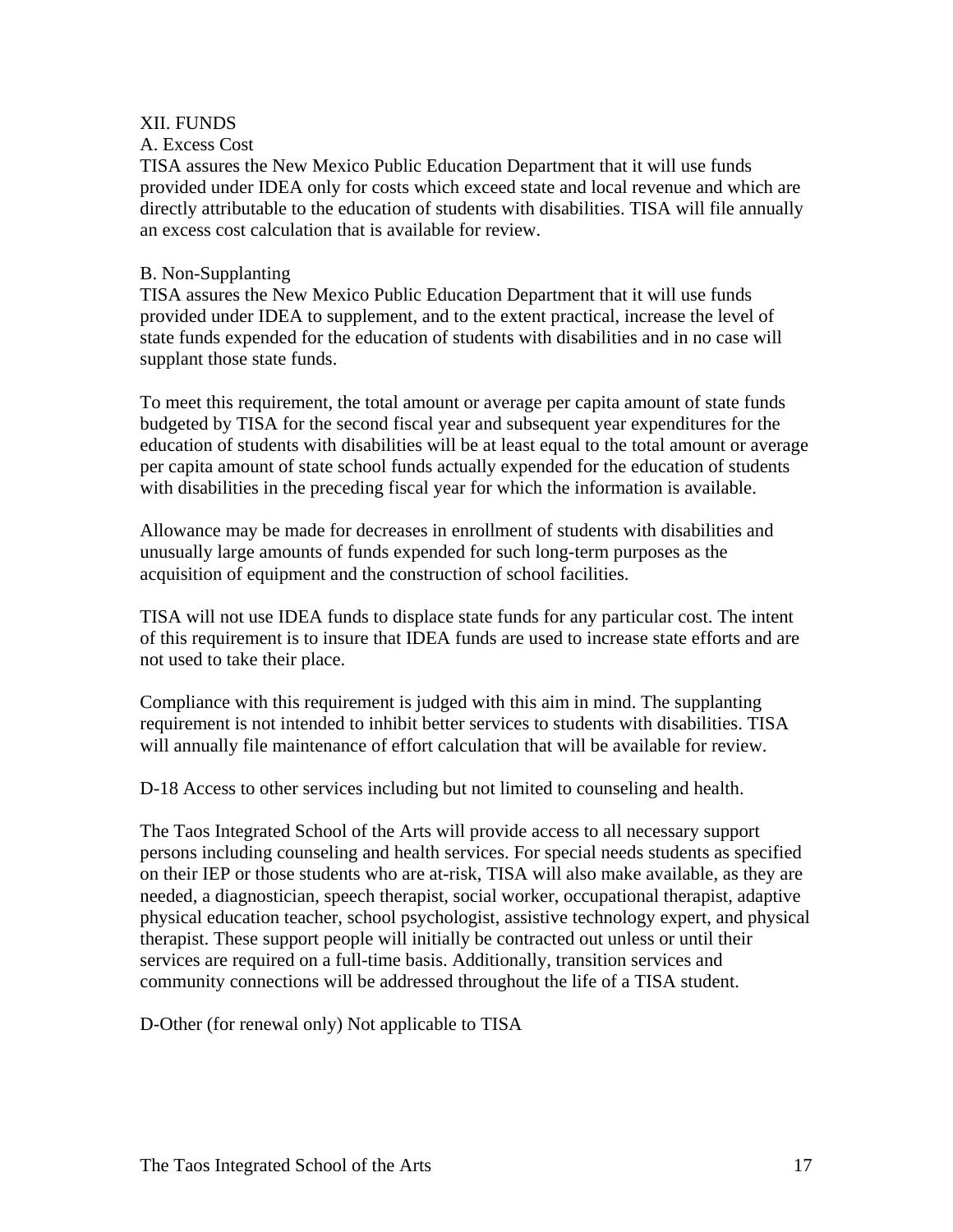# **E. BYLAWS OF the Taos Integrated School of the Arts**

### **ARTICLE 1 NAME, LOCATION AND FISCAL YEAR**

**Section 1.1 Name.** The name of the organization shall be Taos Integrated School of the Arts.

**Section 1.2 Location.** The location of the facilities shall be in the Taos Municipal School District.

**Section 1.3 Fiscal Year.** The fiscal year of the school shall coincide with the fiscal year of the Taos Municipal School District, which is July 1 through June 30.

### **ARTICLE II MEMBERS**

**Section 2.1 Eligibility.** All families having students enrolled in the school, and all staff members in good standing are members of TISA. There is only one class of member, and no family or staff member shall hold more than one membership, regardless of whether separate households are maintained.

**Section 2.2 Voting Rights.** Each member shall be entitled to one vote on each matter submitted to a vote of the entire membership.

**Section 2.3 Voting Procedures.** Voting may be conducted by written ballot or at a meeting of members, as determined by the Governing Council. A written ballot shall be delivered to each member, setting forth the matter to be voted on, and allowing 14 days to be returned. If a meeting of members is chosen for the vote, all votes shall be cast in person. There shall be no absentee votes allowed.

**Section 2.4 Termination.** Membership shall automatically terminate when a family no longer has a student enrolled at TISA, or a staff member is no longer employed by TISA.

### **ARTICLE III MEETINGS OF MEMBERSHIP**

**Section 3.1 Purpose.** The Governing Council may call a meeting of members whenever it decides not to conduct voting by written ballot; or for any other lawful purpose.

**Section 3.2 Place.** Meetings of members shall be held at the principal office of TISA or at such location as the Governing Council may designate.

**Section 3.3 Notice.** Written notice, stating the date, time, and place of any meeting of members, shall be delivered personally or by mail to each member not less than 7 days before the date of such meeting. Notice shall also be posted at the principal office of TIS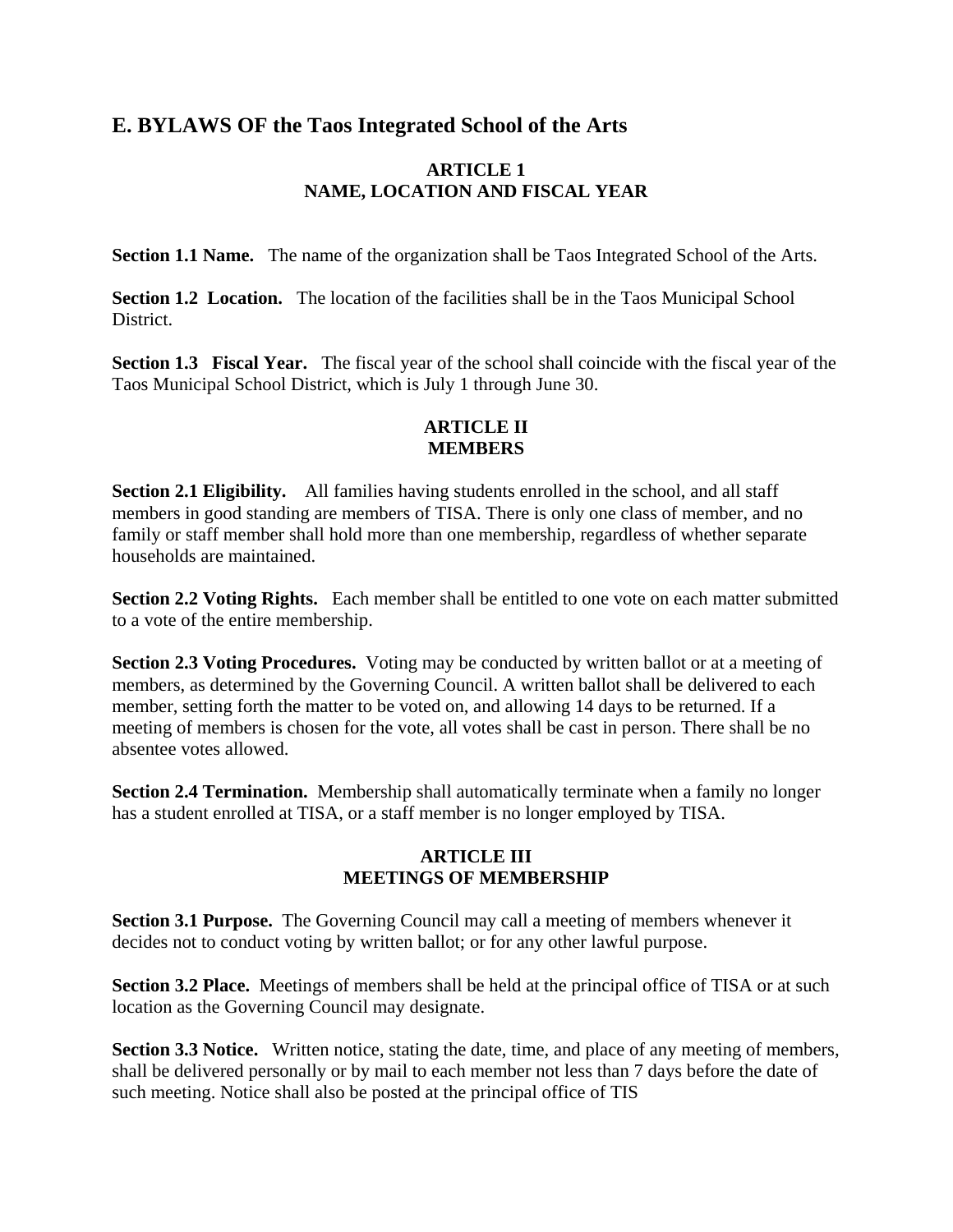### **ARTICLE IV GOVERNING BODIES**

**4.1 Composition.** There shall be three councils that make up the Governing Bodies of the charter school. The Governing council, Faculty council and Parent Council. The Governing council shall be comprised of a minimum of 5 voting members, made up of people from the community. Both members of the Administrative Team shall also serve as non-voting members on the Governing Council. The Faculty and Parent councils will send a nonvoting representative as a reporting member to each Governing Council meeting. The Faculty Council shall be comprised of all instructional staff, one reporting member from each of the other councils, and one member of the Administrative Team. The Parent Council shall be comprised of a representative from each class, one reporting member of the Faculty Council, and one member of the Administrative Team.

**4.2 Term.** Governing council members shall serve a term of 2 years beginning in July 1 the year elected. Faculty council members shall serve as long as they are employed by TISA. Parent Council members shall serve a one-year term, unless voted to continue by their class parents the following year, as their representative.

**4.3 Elections.** Elections for the Governing Council shall be conducted on a schedule such that results can be announced on the first Thursday in June of each year. Elections at a meeting of members shall be held on the first Thursday in June of each year.

# Article V

# **Officers**

**5.1 Officers.** The officers of the Corporation shall be a Council Chairperson, a Vice Chair Person, a Secretary and a Treasurer. The Governing Council may elect or appoint such other officers, as it shall deem desirable. Such Officers shall have authority and perform the duties prescribed from time to time by the Governing Council. Any two offices may be held by the same person, except the offices of Chair and Secretary.

**5.2 Election and Term of Office.** The officers of the corporation shall be elected annually by the Governing Council at the Annual Meeting of the Governing Council, which shall be the first meeting of the Council following the annual membership meeting. New offices may be created and filled at any meeting of the Governing Council. Each officer so elected shall hold office until the next annual meeting of the Governing Council and until a successor shall have been duly elected and qualified.

**5.3 Removal.** Any officer elected or appointed by the Governing Council may be removed by a majority of the Governing Council whenever in its judgment the best interest of the Corporation would be served thereby, but such removal shall be without prejudice to any contractual rights, if any, of the officer so removed.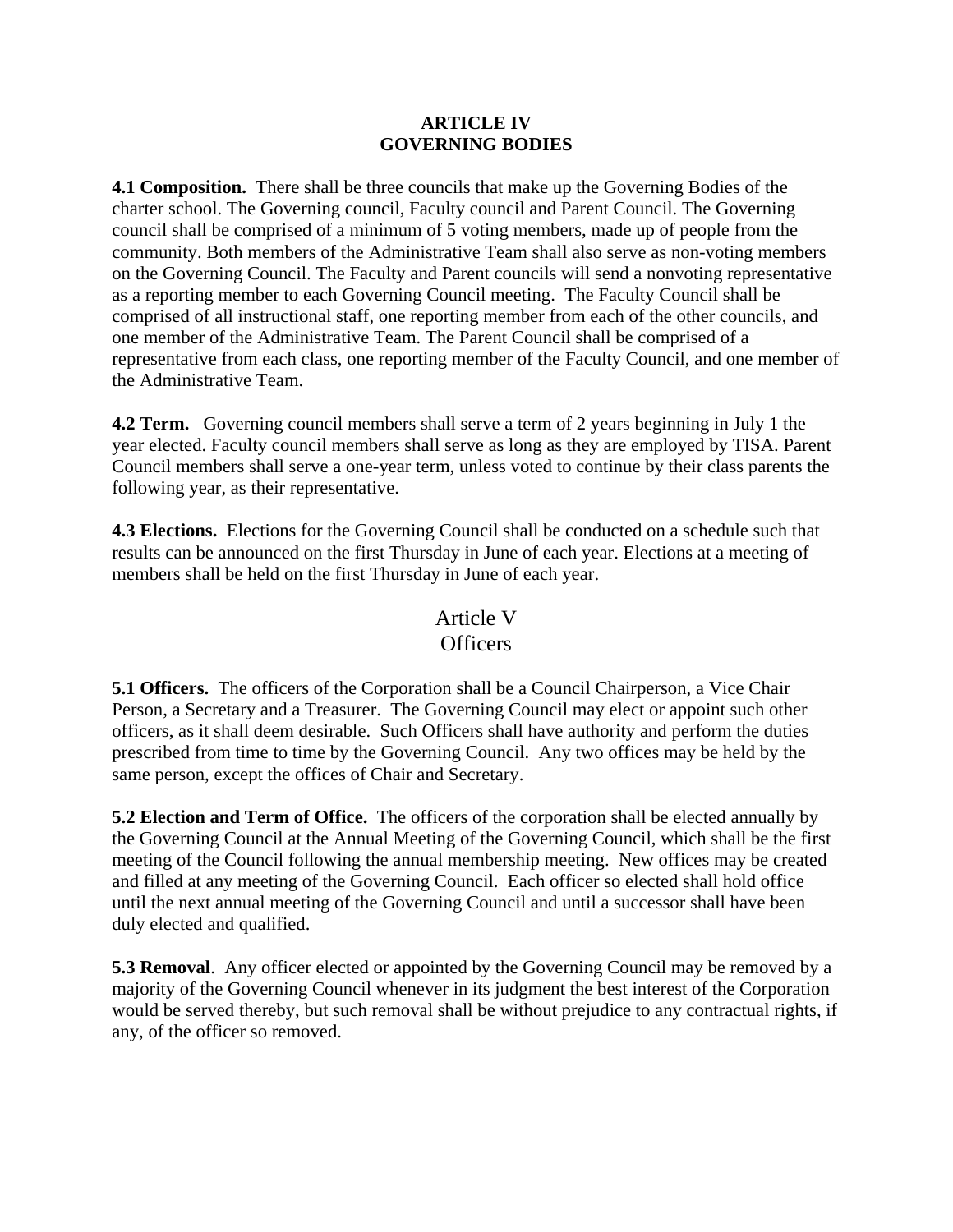**5.4 Vacancies**. A vacancy in any office occasioned by death, resignation, removal, and disqualification or otherwise, may be filled by the Governing Council at its next regular meeting, or a special meeting called for that purpose, for the unexpired portion of the term.

**5.5 Council Chairperson.** The Chairperson shall be the principal executive officer of the Corporation and shall in general supervise and oversee the business affairs of the Corporation. He or she shall preside at all meetings of the Governing Council. He or she may sign, with the Secretary, or any other proper officer authorized by the Governing Council, any contracts, deeds or other instruments which the Governing Council have authorized to be executed, except in those cases where the signing and execution thereof shall be expressly delegated by the Governing Council, or by these By-laws, or by statute to some other officer or agent of the corporation, and in general he or she shall perform all duties incident to the office of Chairperson and such other duties as may be prescribed from time to time by the Governing Council.

**5.6 Vice Chair.** In the absence of the Chairperson or in the event of his or her inability or refusal to act, the Vice Chair shall perform the duties of the Chairperson, and when so acting, shall have all the powers of, and be subject to all the restrictions upon the Chairperson. Any Vice Chair shall perform such other duties as from time to time may be assigned by the Governing Council.

**5.7 Secretary.** The Secretary shall keep the minutes of all meetings of the Governing Council; prepare and send all notices as provided in these By-laws, or as required by law; be custodian of the Corporate records and of the Seal of the Corporation; see that the Seal of the Corporation is affixed to all documents, the execution of which, on behalf of the corporation under its seal is duly authorized in accordance with the provisions of these By-laws; to keep a register of the mailing and e-mail addresses of each member of the Governing Council; and, in general, perform all duties incidental to the office of Secretary and such other duties as from time to time may be assigned to him or her by the Chairperson or by the Governing Council.

**5.8 Treasurer**. The Treasurer shall have charge and custody of, and be responsible for, all funds and securities of the Corporation; receive and give receipts for monies due and payable and receivable to or by the Corporation from any source, and deposit all such monies in the name of the Corporation in such banks, trust companies or other depositories as shall be selected by the Governing Council, and, in general, perform other such duties as from time to time may be assigned to him or her by the Chairperson or by the Governing Council.

# **Article VI**

# **Action by Resolution**

The Governing Council may act, without convening a regular or special meeting, by written resolution signed by all of the members of the Governing Council, and duly entered in the Corporate Records.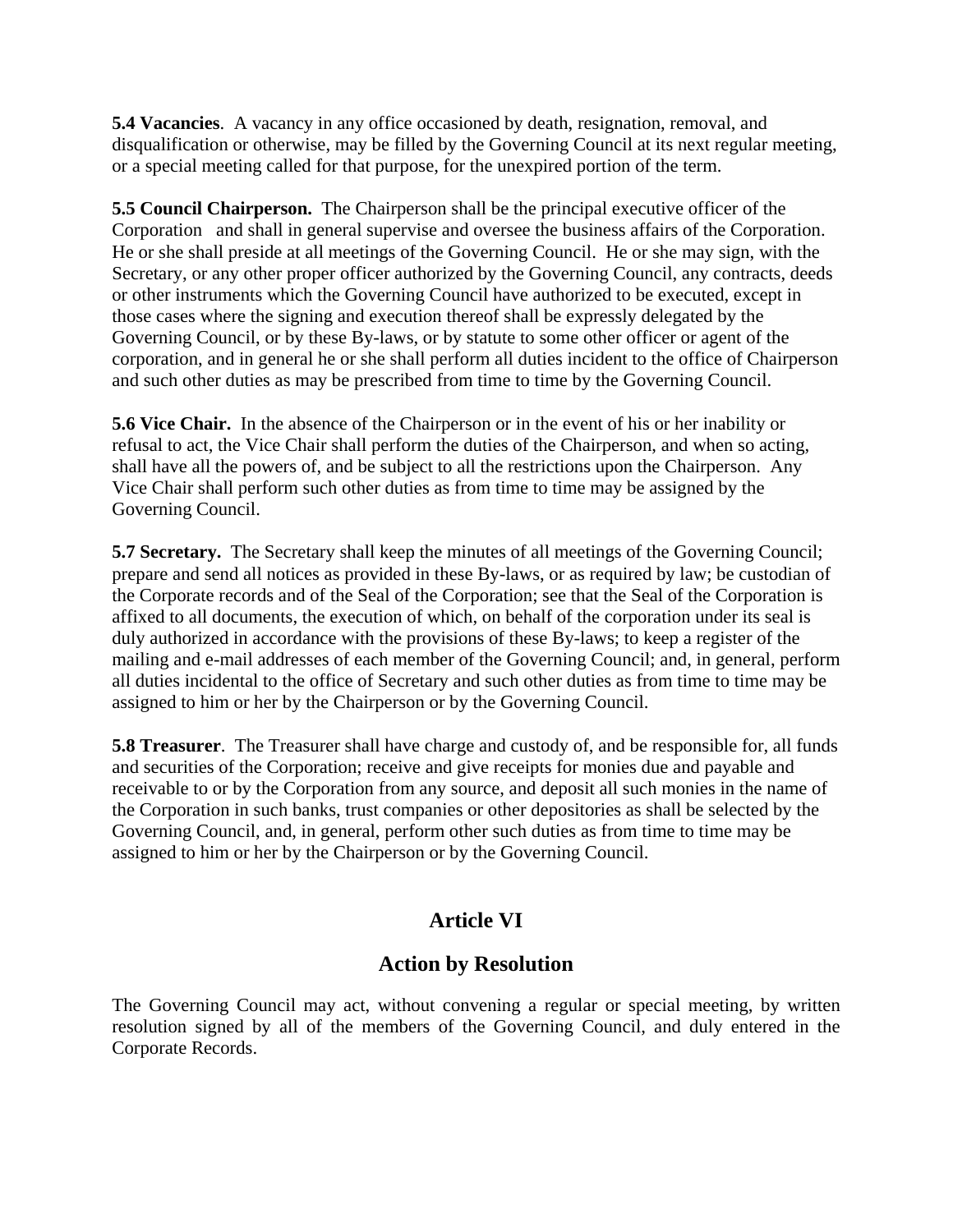# **Article VII**

# **Books and Records**

The Corporation shall keep correct and complete books and records of accounts, and shall keep minutes of all proceedings of its Governing Council and committees. All books and records of the Corporation may be inspected by any Director or member, or his or her agent or attorney, for any proper purpose at any reasonable time.

# **Article VIII**

# **Contracts, Checks, Deposits and Funds**

**8.1 Contracts.** The Governing Council may authorize any officer or officers, agent or agents of the corporation, in addition to the officers so authorized by these By-laws, to enter into any contract or execute and deliver any instrument in the name of, and on behalf of, this Corporation, and such authority may be general of confined to specific instances.

**8.2 Checks, Drafts, etc.** All checks, drafts or orders for payment of money, notes, or other evidences of indebtedness issued in the name of the corporation, shall be signed by such officer or officers, agent or agents of the Corporation and in such manner as shall from time to time be determined by resolution of the Governing Council. In the absence of such determination by the Governing Council, such instruments shall be signed by the Treasurer and countersigned by the Chairperson or Vice Chair of the Corporation.

**8.3 Deposits**. All funds of the Corporation shall be deposited from time to time to the credit of the Corporation in such banks, trust companies or other depositaries as the Governing Council may select.

**8.4 Gifts**. The Governing Council may accept on behalf of the Corporation any contribution, gift bequest or devise for the general purpose or for any specific purpose of the Corporation.

# **Article IX Conflict of Interest**

**9.1 No undisclosed interests**. No member of the Council shall be interested, directly or indirectly, in any contract relating to the operations conducted by the School unless such contract is authorized by a majority of the Council members at a meeting in which the interested Council member is not present. The fact and nature of such interest must be fully disclosed and known to the Governing members present at the meeting at which such a contract can be authorized.

**9.2 Disclosed interests.** No member of the Council shall vote on any questions in which they have a financial interest or on any question concerning their conduct. In instances where the Council Member has interests, the Council Member must disclose this interest fully and promptly to the Council. Application to abstain from voting due to conflict of interest must be made before the votes are cast by stating the reason to abstain. The abstaining Council Member shall not be counted in determining either a quorum or a majority to the Council.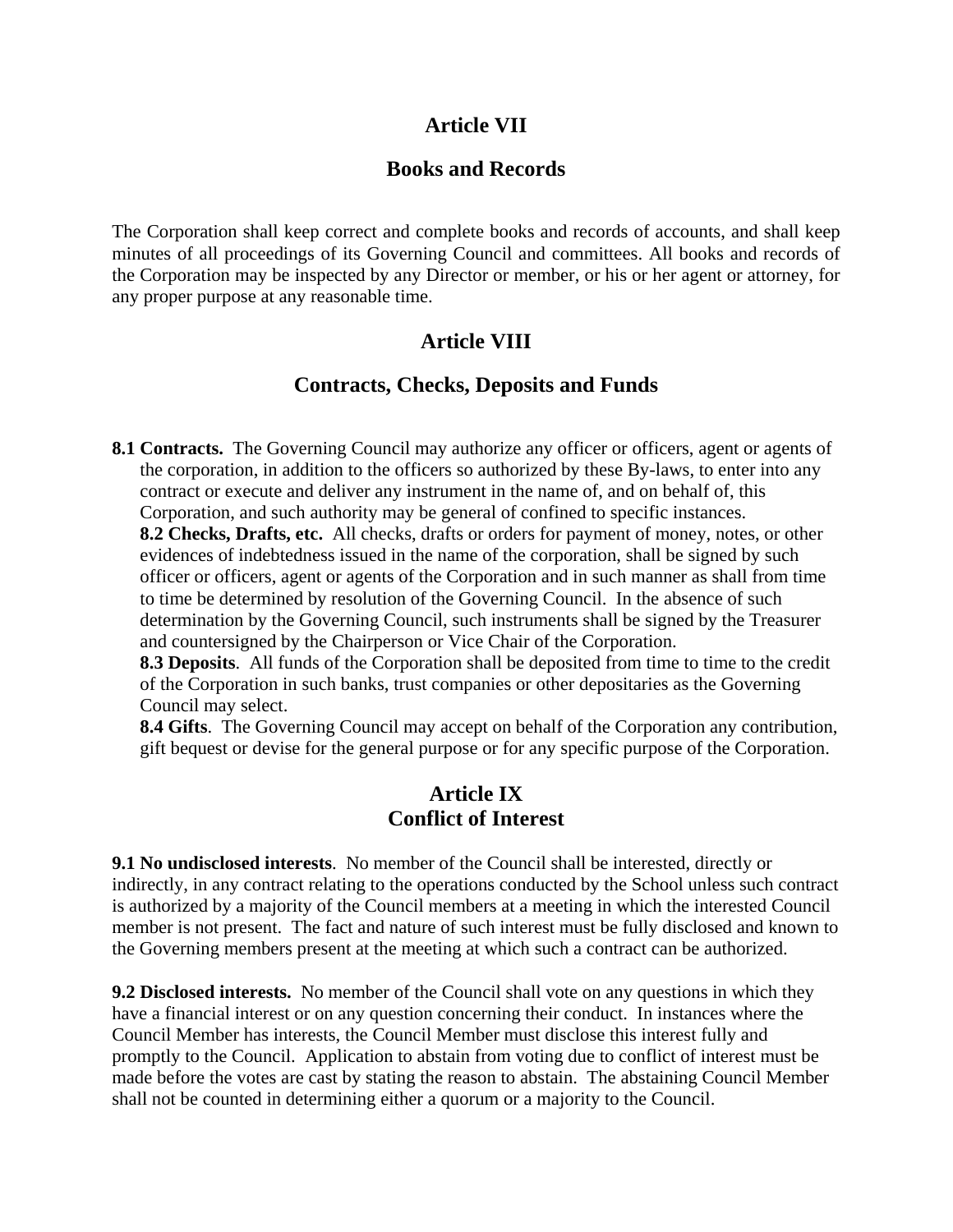# **Article X Non-Liability of Board Members**

Board members shall not be personally liable for the Corporation's debts, liabilities or other obligations.

# **Article XI Indemnification**

The Corporation shall indemnify every Council Member and every officer, his heirs, executors, administrators, against all loss, cost and expense, reasonably incurred by him or her in connection with any action, suit or proceeding to which her or she may be made a party, by reason of his or her being or having been a Council Member or officer of the Corporation, including reasonable matters wherein he or she shall be finally adjudged in such action, suit or proceeding to be liable for or guilty of negligence, except to the extent such liability, damage or injury is covered by any type of insurance; however, this indemnification shall not cover any acts of gross negligence, willful misconduct or with fraudulent or criminal intent. The foregoing rights shall be in addition to and not exclusive of all other rights to which such Council Member or officer may be entitled.

# **Article XII**

# **Meeting of Members, Elections**

**12.1 Annual Meetings of Members**. The annual meeting of the members of the Corporation shall be held each year in April on a date set by the first elected Governing Council and may be changed from time to time by the Governing Council. The purpose of the meeting shall be to elect the members of the Governing Council and for the transaction of any other business that may come before the membership.

**12.2 Special Meetings**. The Board Chairperson, the Governing Council, or not less than one tenth of the members having voting rights may call special Meetings of the members.

**12.3 Quorum**. One tenth of eligible voting members of record shall constitute a quorum at such meeting. If a quorum is not present at any meeting of members, a majority of the members present may adjourn the meeting.

**12.4 Proxies**. At any meeting of members, a member entitled to vote may vote by proxy executed in writing by the member.

**12.5 Voting by Mail**. Where directors are to be elected by members, such election may be conducted by mail in such manner, as the Governing Council shall determine.

**12.6 Election**. The election shall take place in April at the time of the annual meeting of members. The Nominating Committee will prepare ballots with a slate of up to three (3) candidates for each open Council seat. Ballots will be distributed to all members one (1) week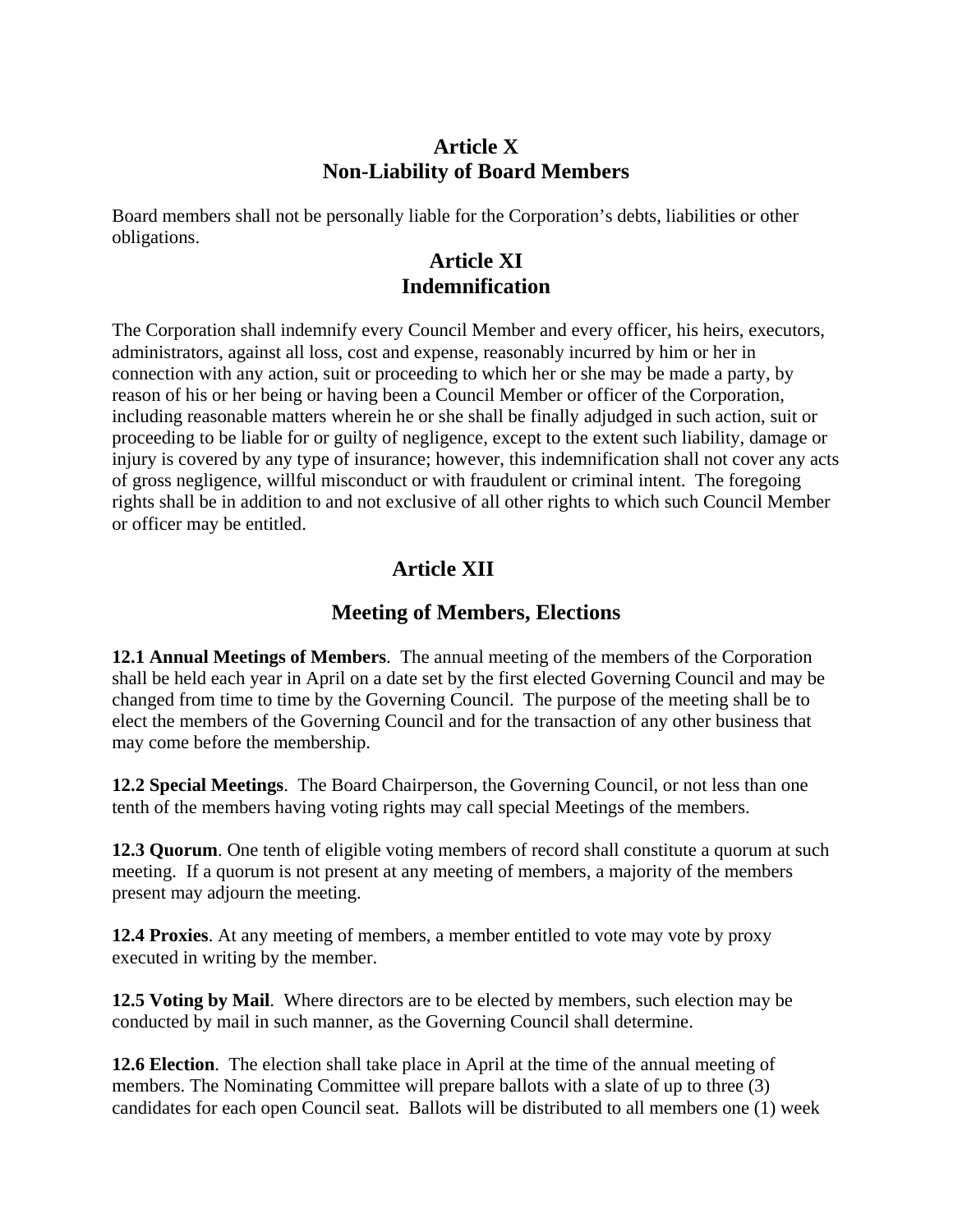prior to the Election Day and will be available at the School office during this time. The School Administrator or a designee will receive any ballots prior to the Election Day and store them in a locked ballot box in his or her custody. Votes received at the annual meeting of members will also be placed in the locked ballot box. Within two days of the end of the election, the School Administrator and two (2) members of the Nominating Committee will count the votes and post the results within three (3) days of the election.

**12.7 Election Results**. The candidates with the most votes shall be elected to the available seats. In the case of a tie, there shall be a run-off election to be held within two (2) weeks. In the case where seats are for partial terms, full-term seats shall be filled first by the candidate with the highest vote count, and then partial term seats in corresponding order from highest to lowest vote counts of candidates. Newly elected Council members will begin their term at the first scheduled Council meeting after the last day of the school year.

# **Article XIII**

# **Corporate Seal**

The Governing Council shall provide a Corporate Seal, which shall have inscribed thereon the name of the Corporation, the State of Incorporation and the Year of Incorporation. Said seal shall be in the form impressed below.

# **Article XIV**

# **Amendment of Bylaws**

These Bylaws may be amended or repealed and new Bylaws may be adopted by a vote of the majority of the Governing Council.

# **Article XV Dissolution**

In the event of dissolution of the Corporation, no part of the Corporation's assets shall inure to the benefit of, or be distributed to, any member of the Corporation. The Governing Council shall, after paying or making provision for the payment of all liabilities of the Corporation, distribute the remaining assets to such organization(s) operated for one or more of the purposes of the Corporation, or to such charitable or educational organization(s) as shall qualify as exempt under Section 501 (c) (3) of the Internal Revenue Code, as amended.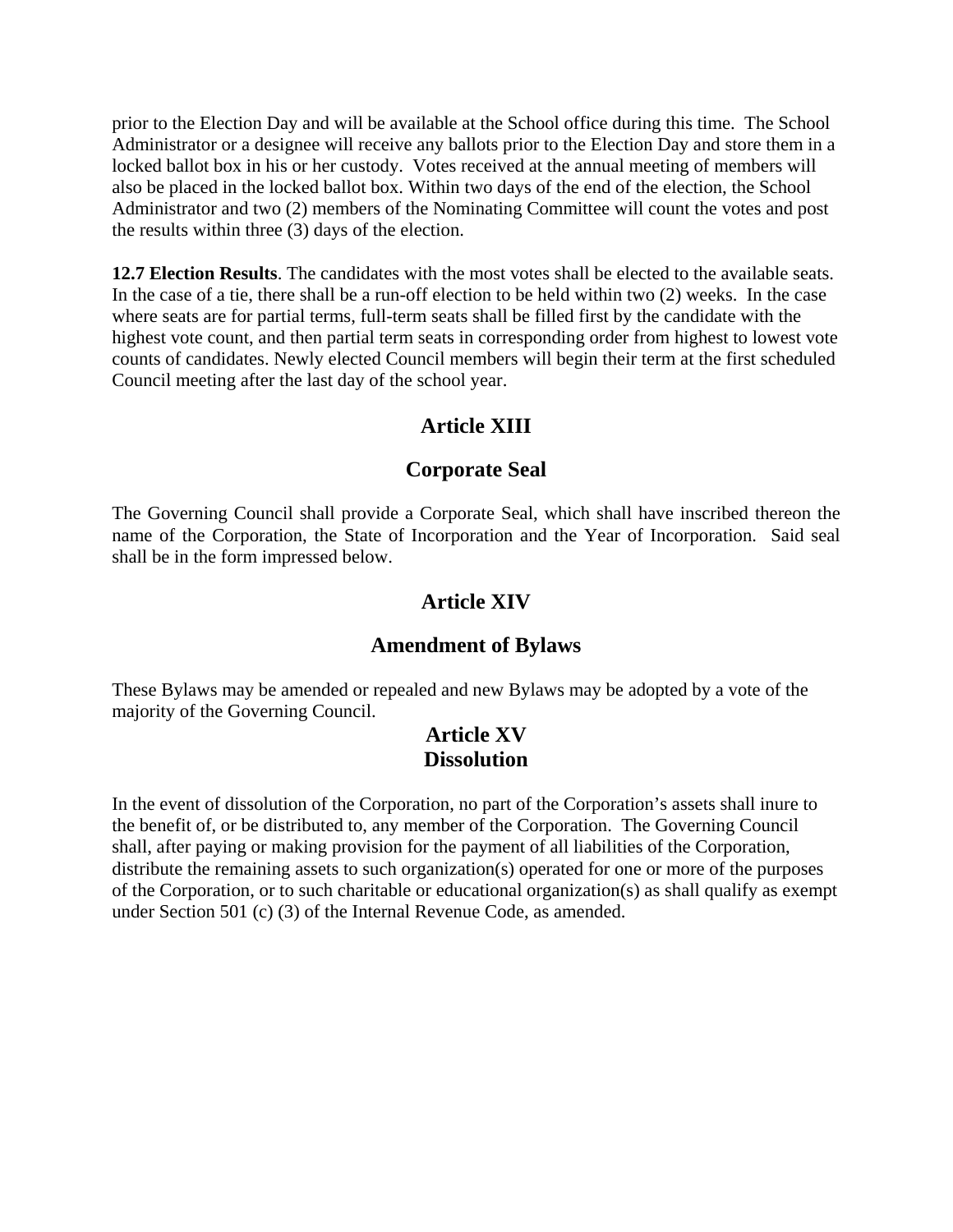# **A. Personnel Policies**

### **The Taos Integrated School of the Arts Personnel Policies and Procedures – Employee Handbook**

### **Personnel Goals and Objectives**

The Governing Council and Personnel Committee of Taos Integrated School of the Arts recognize that dynamic and efficient staff members dedicated to education are necessary to maintain a constantly improving educational program. The Governing Council is interested in its personnel as individuals, and it recognizes its responsibility for promoting the general welfare of the school employees.

Hence, these goals are established for the personnel policies and procedures:

- Recruiting, selecting, and employing the best-qualified personnel to staff the school.
- An employee evaluation program that will contribute to the continuous improvement of staff performance.
- Professional development and in-service training programs for employees that will improve their rate of performance and retention.
- Assignment of available personnel to ensure that they are utilized as effectively as possible within budgetary constraints.
- Promotion of working relationships necessary to obtain maximum staff performance and satisfaction.
- A staff compensation program sufficient to attract and retain qualified employees within the budget limitation of the school.
- Clear policies and procedures that result in smooth management of the school.

# **Legal Requirements Related to Employees**:

Taos Integrated School of the Arts will comply with all Federal and State Non-discrimination requirements, as put forth in the 1999 Charter School Act, 22-8B-4A, NMSA 1999. The following Federal Requirements will be met:

- Equal Pay Act of 1963
- Title VII of the Civil Rights Act of 1964
- Age Discrimination in Employment Act of 1967
- Title IX of the Education Amendments of 1972
- Section 504 of the Rehabilitation Act of 1973
- Age Discrimination Act of 1975
- Americans with Disabilities Act of 1990
- Civil Rights Act of 1991
- Part B of the Individuals with Disabilities Education Act of 1997
- Equal Employment Opportunity Commission Regulations and the State Requirements:
- New Mexico Human Rights Act of 1969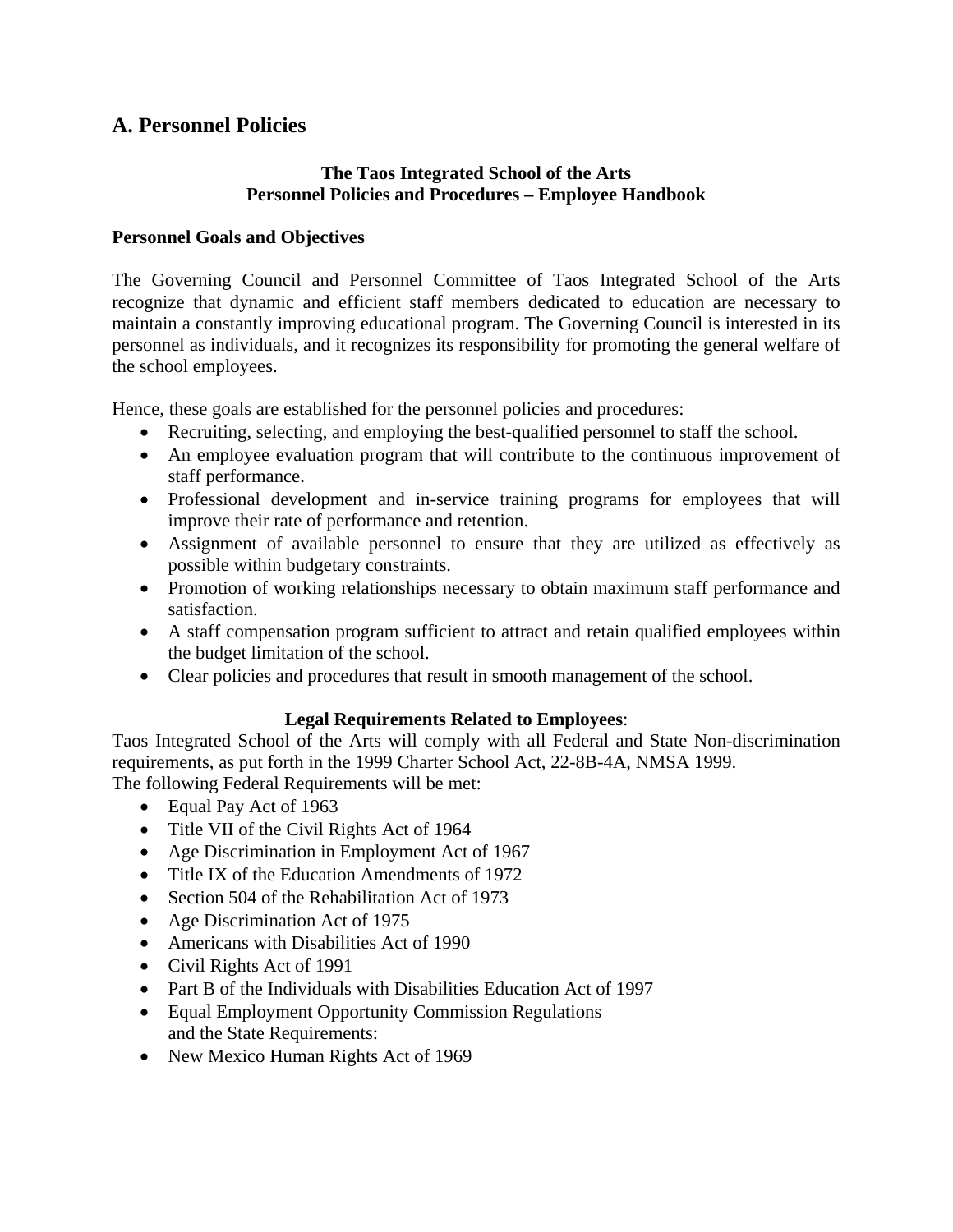### **Federal Requirements and how they will be met:**

### Non-Discrimination/Equal Employment Opportunity

Non- discrimination means freedom from adverse treatment based on disability, race, ethnicity, color, gender, sexual orientation, national origin, religion or age. Efforts will be made in recruitment and employment to ensure equal opportunity in employment for all qualified persons.

Our commitment to establish a workplace free from discrimination and harassment is one that must be shared by all employees. Violation of the Personnel Policies and Procedures are absolutely prohibited.

Complaints or charges of violations are to be reported to the Administrator, and will be immediately investigated. The Governing Council will take action, and disciplinary action may occur, if appropriate, up to and including termination of employment.

- Productive Work Environment
- Sexual Harassment
- Criminal Records/Background Checks
- Americans with Disabilities Compliance
- Immigration Reform and Control Act

### Drug-Free Workplace

Taos Integrated School of the Arts supports a "zero tolerance" policy regarding drugs at the workplace. No employee shall violate the law or school policy in the manufacture, distribution, dispensing, possession, or use, on or in the workplace, of alcohol or any narcotic drug, hallucinogenic drug, amphetamine, barbiturate, marijuana, or any other controlled substance.

Workplace includes any school building or any school premises and any school-owned vehicles or any other school-approved vehicle used to transport staff members or students to and from school or school activities or on school business. Off school property, the workplace includes any school sponsored or school-approved activity, event, or function where students or staff members are under the jurisdiction of the school. In addition, the workplace shall include all property owned, leased, or used by the school for any educational or school business purpose.

Any employee who has been convicted under any criminal drug statute for a violation occurring in the workplace, as described above, shall notify the Administrator within five (5) days that such conviction has occurred.

As a condition of employment, each employee shall abide by the terms of the School policy respecting a drug-free workplace.

Any employee who violates this policy in any manner is subject to discipline, which will include, but is not limited to, dismissal.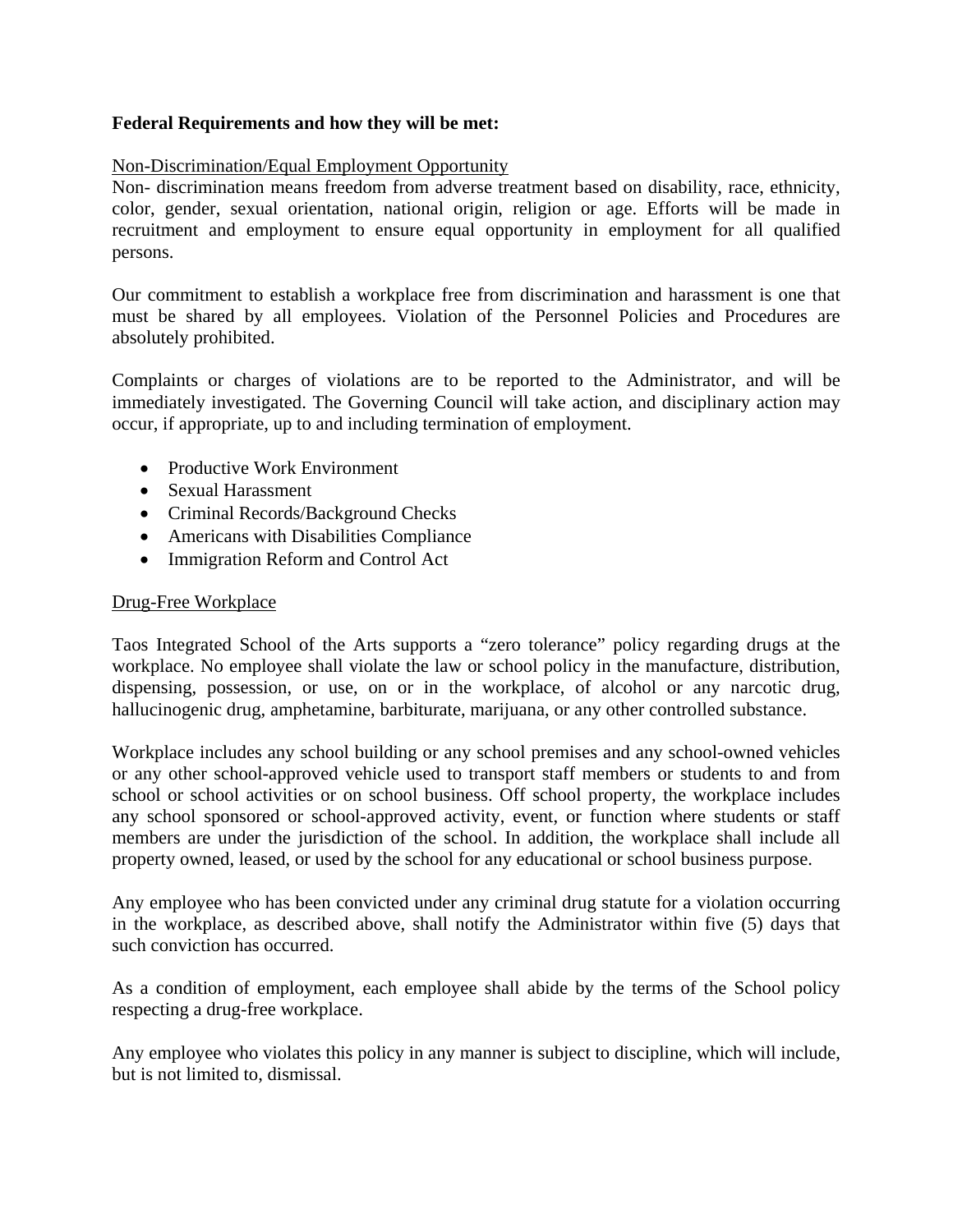### Smoking by Staff Members

The Governing Council recognizes that smoking presents a health and safety hazard that can have serious consequences for the smoker, the nonsmoker, and the welfare of the school.

In order to protect students and staff members from a harmful environment, the Council prohibits smoking by employees, in the following places:

- In school buildings
- On school grounds
- In school buses and other school vehicles
- On school sanctioned activities and events

For purposes of this policy, smoking shall mean all uses of tobacco, including, but not limited to, cigarettes, cigars, pipes, chewing tobacco and snuff.

# Code of Conduct

All employees of TISA are expected to maintain high standards of conduct in their school relationships. These standards must be idealistic, and at the same time practical, so that they can apply reasonably to all staff members. The employees acknowledge that TISA belongs to the public and serves the purpose of providing educational opportunities to all. Every employee assumes responsibility for providing leadership in the School and community. This responsibility requires the employee to maintain standards of exemplary conduct. It must be recognized that the employee's actions will be viewed and appraised by the community, associates and students. To these ends, the Governing Council adopts the following statements of standards.

The school employee:

- Makes the well being of students the fundamental value of all decision-making and actions.
- Maintains just, courteous, and proper relationships with students, parents, staff members, and others.
- Strives for the maintenance of high levels of efficiency and knowledge of developments in the employee's field of work.
- Fulfills job responsibilities with honesty and integrity.
- Directs any criticism of other staff members or of any department of the school system toward improving the school. Such constructive criticism is to be made directly to the person or persons involved. If resolution is not met, the issue should be reported to the Director.
- Supports the principle of due process and protects the civil and human rights of all individuals.
- Upholds local, state and federal laws.
- Implements the Governing Council's policies and administrative rules and regulations.
- Refrains from using school property, equipment, or staff to promote partisan politics, sectarian religious views, or selfish intents of any kind.
- Pursues appropriate measures to recommend the correction of any laws, policies, or regulations that are not consistent of sound educational goals.
- Avoids using their position for personal gain through political, social, religious, economic, or other influence.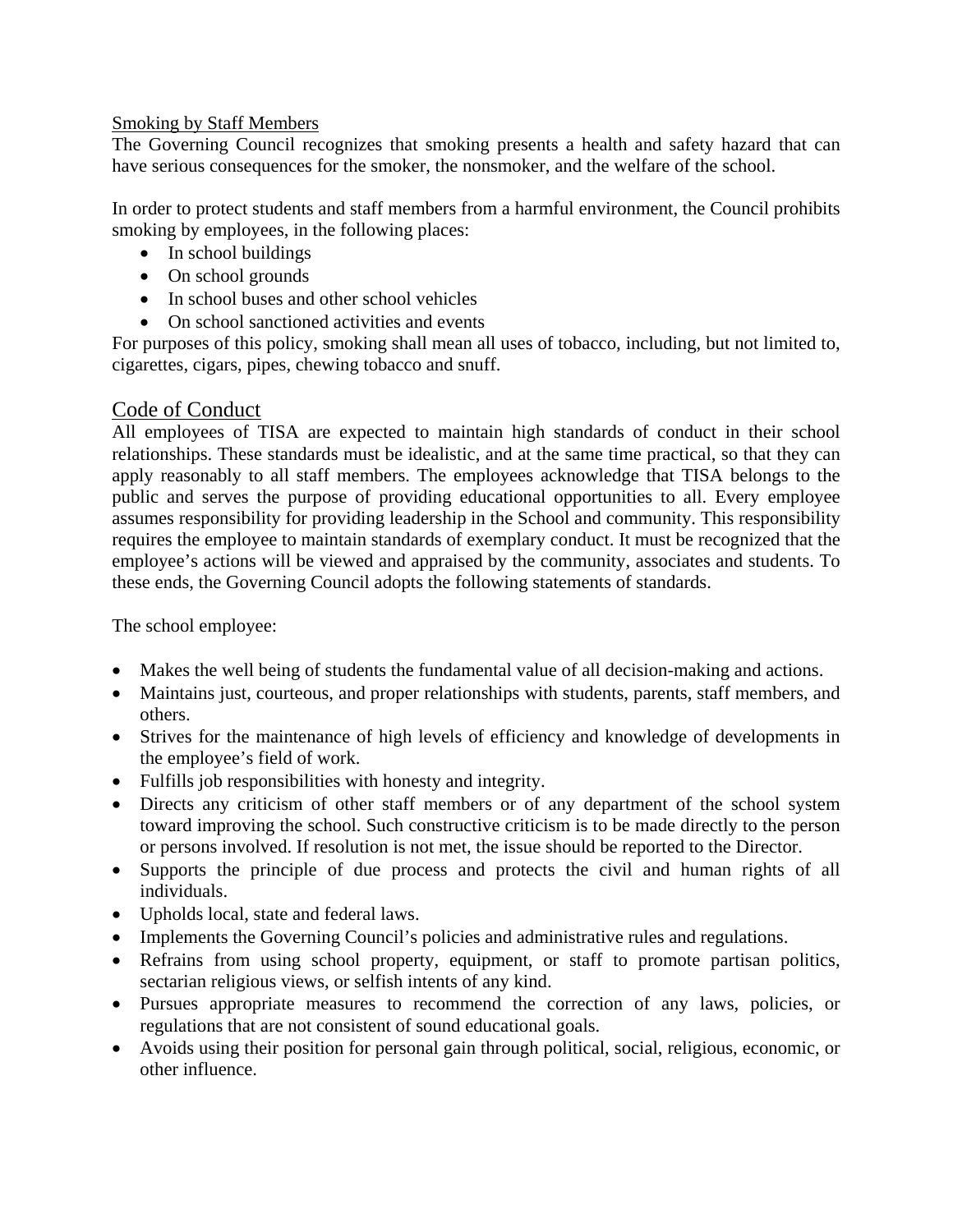- Maintains the standards and seeks to improve the effectiveness of the profession through research and continuing professional development.
- Stresses the proper use and protection of all school properties, equipment, and materials.
- Honors all contracts until fulfillment or release.

In the performance of duties, employees shall keep in confidence such information as they may secure unless disclosure is directed by the school or is required by law.

# **Conditions of Employment**

- Specific Guidelines affecting the Relationship of the Administratorr with the Charter school
- Specific Guidelines affecting the relationship of teachers with the charter school
- Specific guidelines affecting the relationship of other employees with the charter school
- Attendance (absenteeism & tardiness)
- Conferences and seminars
- Conflict of interest
- Confidentiality
- Credentialing of professional staff
- Confidentiality and privileged communications

### **Dress code and personal appearance of employees**

Employees contribute to the reputation and the overall feeling of the School in the manner they present themselves. A favorable appearance is essential to a favorable impression with the community. Good grooming and appropriate dress reflects employee pride and inspires confidence as a demonstration of a role model.

The Administrator has the discretion to determine professional appropriateness in appearance. Employees who do not meet the approved School dress code may be sent home to change, and will not be paid for that time off.

Professionalism in appearance extends also to the work area, which should be kept neat and free of unnecessary papers and clutter. Certain personal items are permitted in the work areas, such as family pictures, as long as they do not diminish the professionalism of the workplace.

- Employee classifications for non-professional educators
- Employment selection procedures
- Employee privacy
- Fraternization
- Information systems privacy
- E-mail/computer usage
- Identification badge
- Management of job related injury/illness
- Mandatory training requirements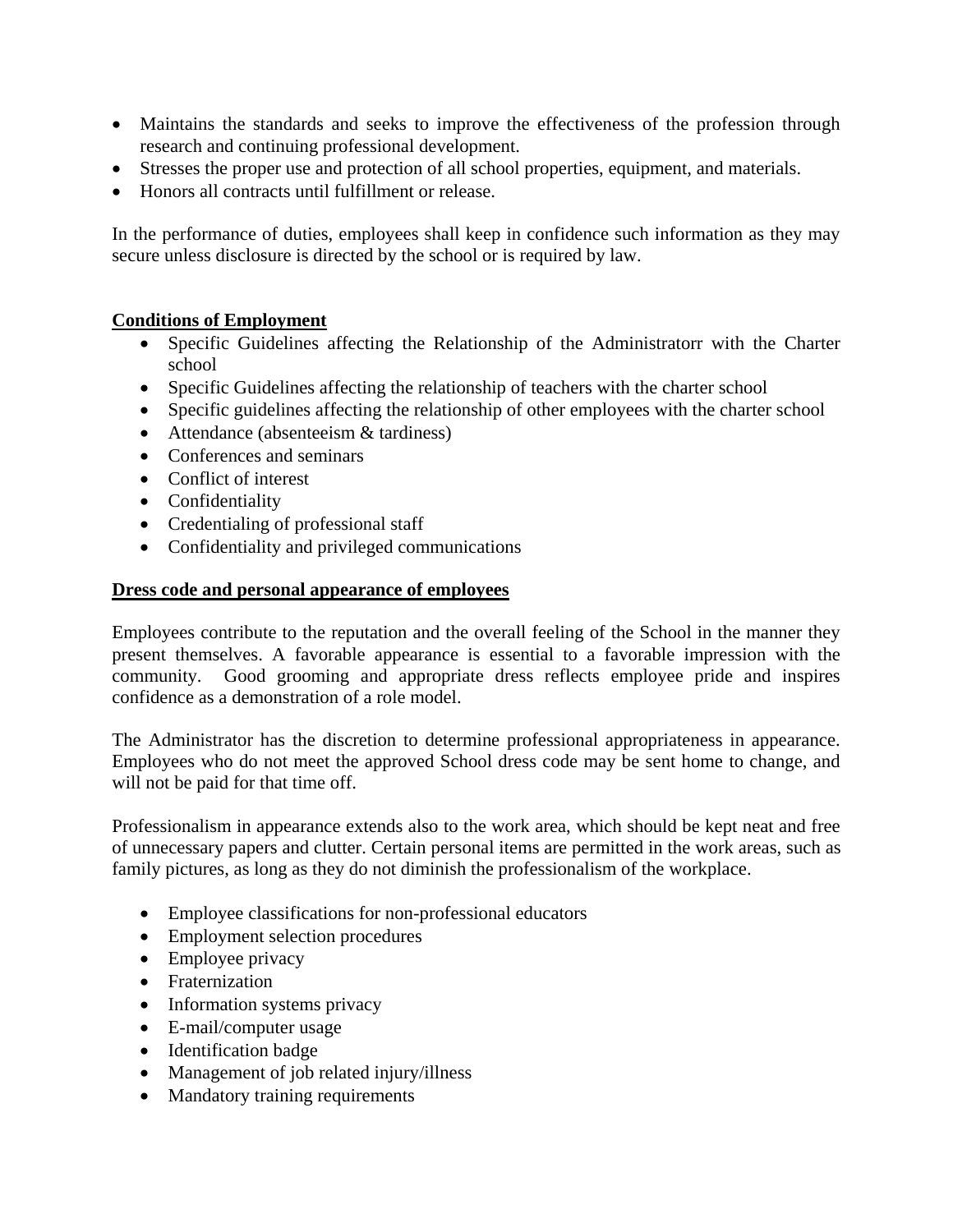- Media relations
- Personal property
- Serious diseases
- Solicitation
- Temporary and part-time employees
- Termination of employment
- Travel
- Performance evaluations
- Professional ethics
- Re-employment
- Use of school property
- Use of school vehicles
- Worker's compensation
- Employee complaint
- Maintenance of work areas
- Participation in community affairs
- Outside requests for information or testimony

### **Wage and Salary Administration**

- Compensation policy
- Wage and salary administration
- Salary administration
- Pay periods and pay checks
- Pay practices
- Garnishments

### **Employment Benefits Policies**

- Benefits policy
- Leave of absence policy
- Disclosure of benefits
- Educator retirement plan
- Bereavement (funeral) leave
- Extended medical leave
- Family and medical leave
- Holidays
- Jury duty
- Leave without pay
- Military leave
- Medical benefits
- Personal leave
- Sick leave
- Professional development
- Participation in trade and professional associations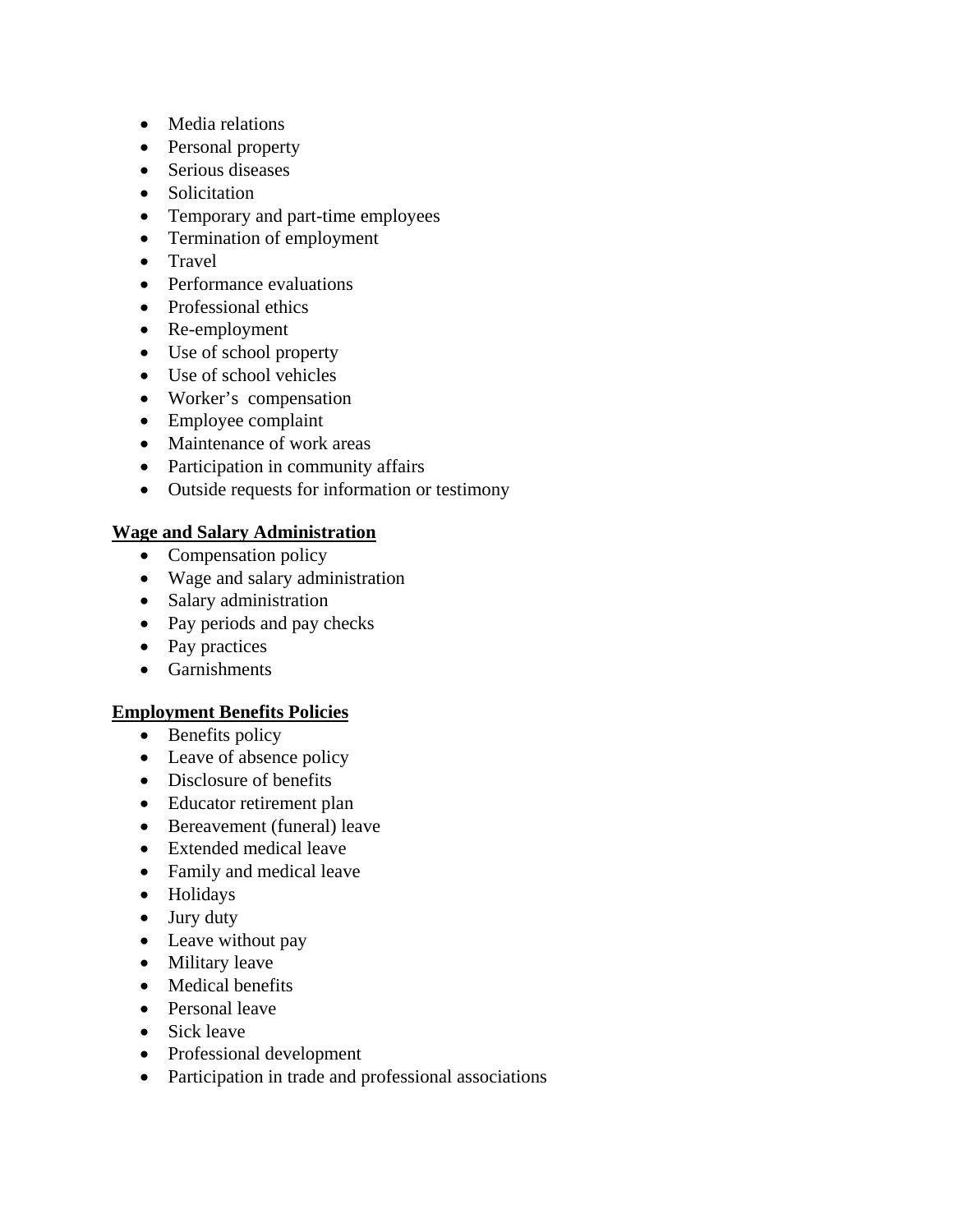### **Unemployment compensations**

All employees shall be covered by Worker's Compensation insurance for any accident while on assignment, including any accident on school property or while on official business off school property. An employee must report any such accident to the Business Manager immediately, including the time of the accident, persons involved, and how it happened.

The Administrator, for purposes of employment or retention, may require employees to submit to such tests or examination, as a licensed physician deems appropriate.

When, in the opinion of the Administrator, the employee's physical or emotional condition warrants, the school may require a complete examination, at the school's expense, by a licensed physician selected by the school.

The school shall have procedures for complying with the requirements of Occupational Safety and Health Administration (OSHA), including an exposure-control plan, methods of compliance, work practice controls, post-exposure evaluations and follow up.

### **Staff Conduct and Discipline**

Employees of Taos Integrated School of the Arts are expected to conduct themselves on the job in a respectable manner that will be a credit to the School and in accordance with standards of ethics reflected in the charter. Employees are considered to be on the job when they are traveling on official school business, and are expected to maintain proper conduct at all times. (See Code of Conduct)

# **Prohibited Conduct**

- 1. Corporal Punishment. No employee of Taos Integrated School of the Arts will physically strike a student or other employee for any reason. Student discipline will be affected by means other than corporal punishment.
- 2. Sexual Harassment. Sexual harassment is any unwelcome sexual advance, request for sexual favors, or other verbal or physical conduct of a sexual nature when (a) submission to the conduct is made either an explicit or implicit condition of employment, (b) submission to or rejection of the conduct is used as the basis for an employment decision affecting the harassed employee, or (c) the conduct substantially interferes with an employee's work performance or creates an intimidating, hostile or offensive work environment. It is the policy of the
- 3. Council that there will be no sexual harassment of any employee or applicant for employment. The Governing Council will not tolerate sexual harassment by any of its employees, and sexual harassment is a violation of the Governing Council policies.

 Any employee or applicant for employment, who believes he or she has been the victim of sexual harassment, should report such incident or incidents to the Administrator. If the Administrator is the perpetrator of the incident or incidents, then the report should be made to the Governing Council Chair. In determining whether the alleged conduct constitutes sexual harassment, the totality of the circumstances, the nature of the alleged harassment and the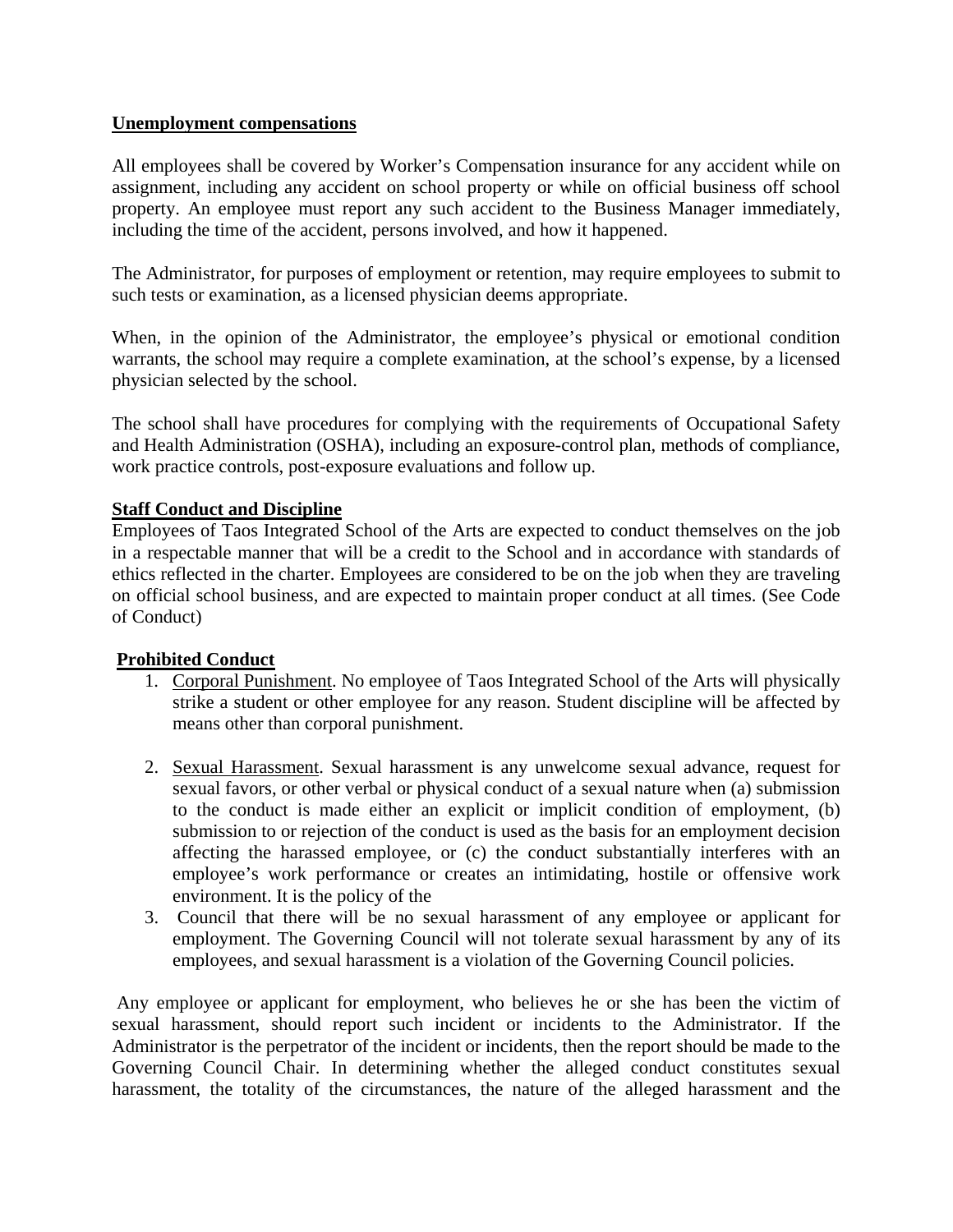context in which the alleged incidents occurred will be investigated promptly. The Governing Council is committed to investigating thoroughly any complaint made and taking immediate and appropriate corrective action on all confirmed violations of this policy. The Governing Council considers sexual harassment to be a major offense that can result in any discipline deemed appropriate, including dismissal.

The Governing Council will neither allow nor tolerate any reprisal in any form by any employee or supervisor against any complaining employee or corroborating witness.

3. False Statements. No person will make any false statement, certificate, grade, rating or report with regard to any test, certification or appointment.

4. Bribery. No person will directly or indirectly give, render, pay, offer, solicit or accept any money, service or other valuable consideration for, or because of, any appointment, proposed appointment, promotion or proposed promotion to a position at the school.

5. Unfair Employment Opportunity. No employee of the personnel office, examiner, or other person will obstruct any person in his or her right to examination, eligibility certification, or appointment under these policies, or furnish to any person any special or secret information for purpose of affecting the rights or prospects of any person with respect to employment at Taos Integrated School of the Arts.

6. Unreported Outside Employment. Outside employment is permissible provided it does not (a) detract from the employee's efficiency at Taos Integrated School of the Arts, (b) conflict with the interests of the School or (c) discredit TISA. All outside employment by full-time employees must be reported in writing to the Administrator.

7. Improper Relations with Students. No employee shall have sexual or other improper relations with, or sexually harass, any student.

# **Disciplinary Action**

Causes for disciplinary action will include, but not be limited to the following:

- 1. Consumption of intoxicating beverages or use of drugs while on the job, or arriving on the job under the influence of either. This includes, but is not limited to, being under the influence of such intoxicating beverages and/or drugs while representing Taos Integrated School of the Arts.
- 2. Insubordination
- 3. Excessive absenteeism and/or tardiness, or abuse of sick leave and other leave time allowed to Taos Integrated School of the Arts employees.
- 4. Unsatisfactory work performance.
- 5. Inducing, or attempting to induce, any employee to commit an unlawful act or acts in violation of these policies or state/federal laws.
- 6. Vending, soliciting, or collecting contributions on the employer's time or premises without written authorization from Director.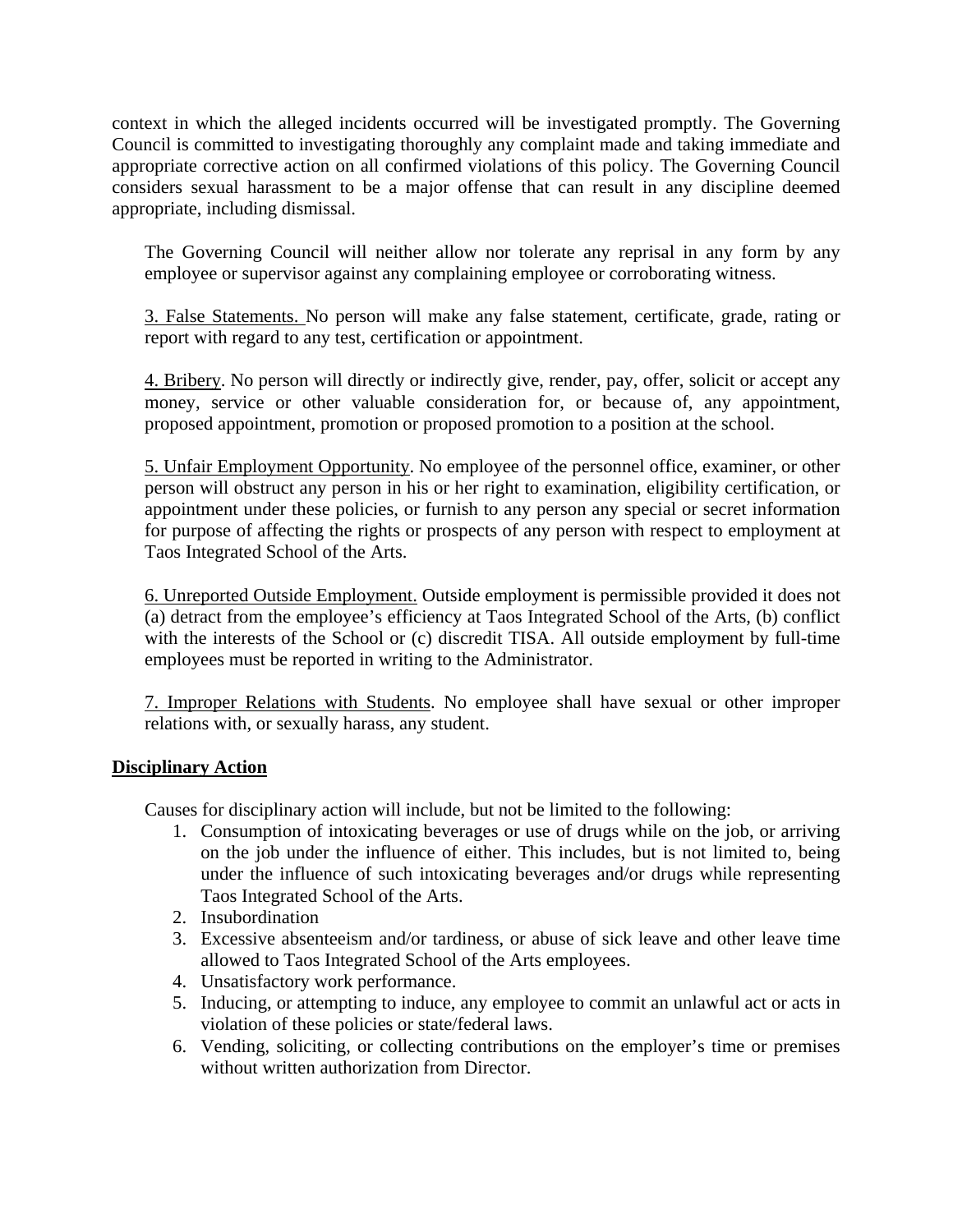- 7. Unauthorized use of equipment, theft or intentional destruction of property, and any other crimes against Taos Integrated School of the Arts or its employees or students.
- 8. Intentional falsification of personal records, time sheets or other TISA records.
- 9. Carelessness or negligence with the monies or property of Taos Integrated School of the Arts
- 10. Fighting on the job. This includes, but is not limited to, physically striking a student, colleague or any other person for any reason while representing Taos Integrated School of the Arts
- 11. Violation of the Governing Body policies, rules and regulations, federal and state laws or other applicable laws.

When an employee has committed an action that will result in disciplinary action, the following steps will be taken:

- 1. Oral Reprimand. This action, taken by a supervisor, is a verbal warning.
- 2. Written Reprimand. A written reprimand is an action by a supervisor with respect to an employee's actions that are severe in nature, or regarding behavior that has been repeated after an oral reprimand.
- 3. Suspension. A supervisor may recommend suspension of an employee with or without pay for a period not to exceed ten (10) working days. A suspension without pay is a disciplinary action that is taken for cause. A suspension with pay is used to allow an investigation of allegations relating to an employee. A suspension without pay is a disciplinary measure and is recorded in the employee's permanent record. The Administrator, and the Governing Council and/or Personnel Committee must authorize a suspension.
- 4. Disciplinary Probation. A supervisor may recommend the placement of an employee on disciplinary probation for a period not to exceed three (3) months. Such action must be writing and must identify the specific conduct for which the employee is being placed on probation, together with specific criteria that must be met before an employee can be removed from probation. Employees on disciplinary probation are not eligible to take vacation or personal leave other than sick days. The Administrator, and the Governing Council and/or Personnel Committee must authorize disciplinary probation.

### **Dismissal, Demotion and Suspension without Pay**

Pre-Disciplinary Procedures. Before a non-probationary employee may be dismissed, demoted or suspended without pay for ten (10) working days or more, the Administrator shall give the nonprobationary employee written notice of the charges, a summary of the basis for the charges, and an opportunity for the non-probationary employee to present a response.

• Disciplinary Procedures. The Administrator may dismiss, demote or suspend without pay for ten (10) working days or more any non-probationary employee with non-probationary status only for cause, but not before attempting to serve the non-probationary employee personally, or by registered or certified mail, return receipt requested (addressee only), with written notice of the specific reasons for the disciplinary action in sufficient detail to inform the non-probationary employee of the facts. The Administrator shall include a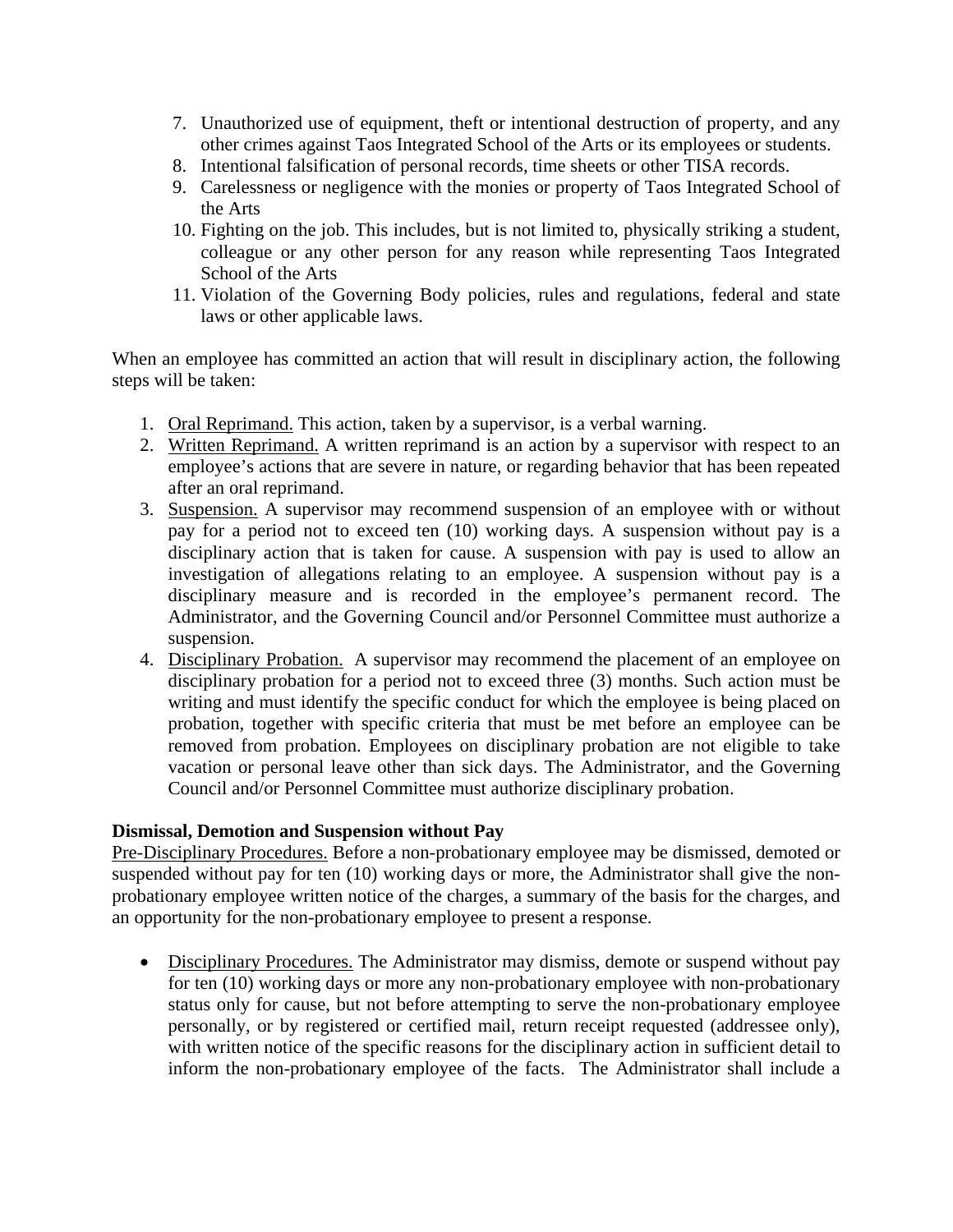statement of the non-probationary employee's right to appeal. The action is not effective until one of the following occurs:

- (a) The non-probationary employee signs for receipt of the disciplinary letter; or
- (b) An attempt is made to personally serve the disciplinary letter, but the nonprobationary employee refuses to sign for receipt of the letter. Such attempt to personally serve the letter shall be witnessed; or
- (c) Three (3) working days have passed since the letter was mailed to the nonprobationary employee.

The Administrator, or the Administrator's designee, may suspend an employee without pay for up to ten (10) working days. There is no right to appeal a suspension for up to ten (10) working days.

As required by the Fair Labor Standards Act, exempt employees shall not be suspended for less than one (1) week except for safety violations.

- 3. Probationary Employees. This section does not apply to probationary employees.
- 4. Relief from Duty. Nothing in this rule shall preclude the Administrator from immediately placing an employee on administrative leave pending implementation of procedures under this rule, but no pay shall be withheld for such period.
- 5. Non-Renewal. Failure to renew the contract of an employee who was under contract for a specific period of time shall not be considered a dismissal or a disciplinary action. An employee shall have no right to appeal a non-renewal or to receive a statement of reasons for the non-renewal of a contract.

### **Appeals of a Dismissal, Demotion or Suspension without Pay**

- 1. General Provisions. Unless the context requires otherwise, the following definitions govern:
	- (a) "Appeal" means any written request filed with the Governing Council by any nonprobationary employee seeking relief from dismissal, demotion or suspension without pay for ten (10) working days or more.
	- (b) "Appellant" means the non-probationary employee filing an appeal with the Governing Council.
	- (c) "Hearing Officer" means a person employed or appointed by the Governing Council as a hearing officer, or any member of the Governing Council designated by it as a hearing officer, or the Governing Council as a whole.
	- (d) "Respondent" means the administration of Taos Integrated School of the Arts.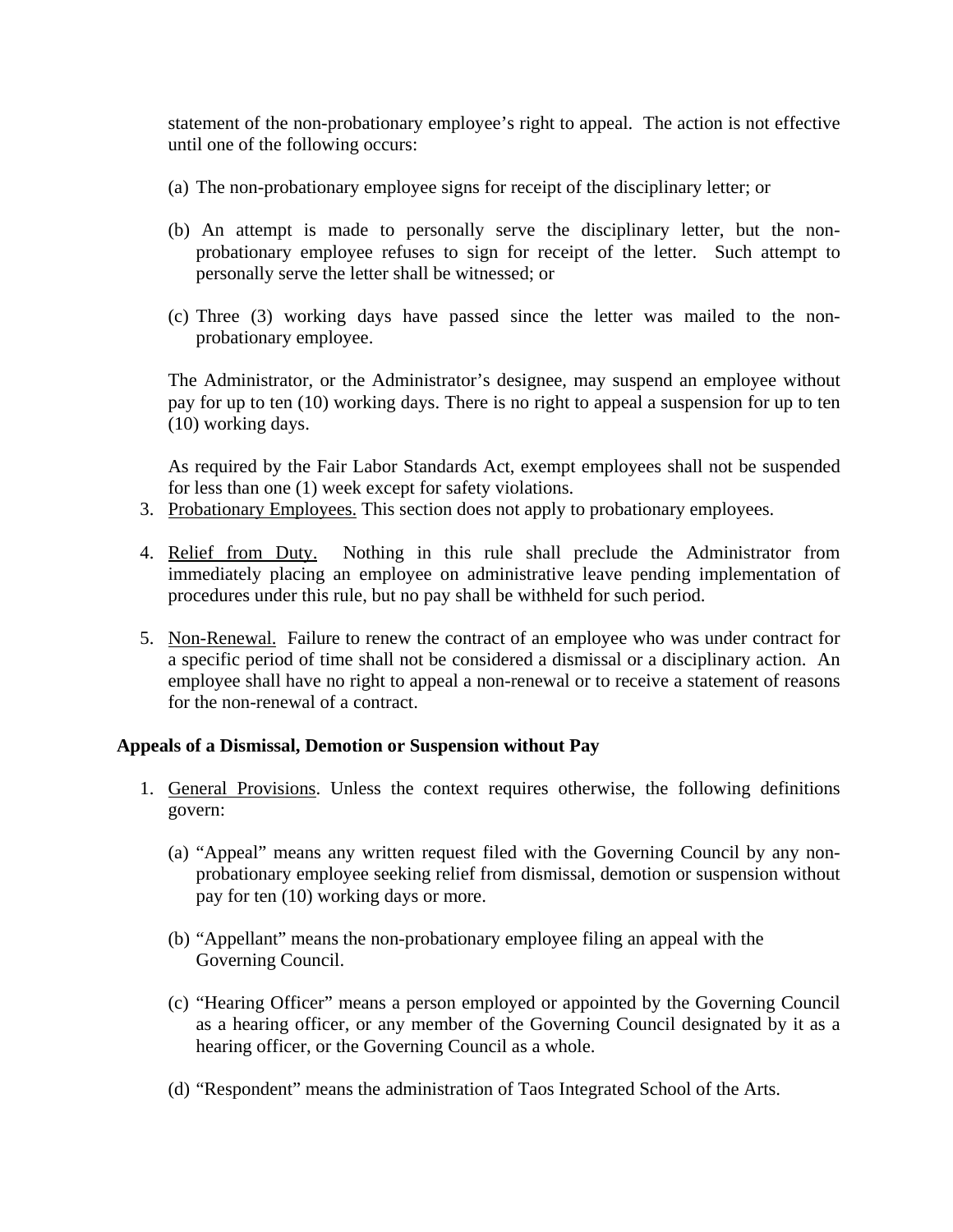### 2. Appeal Procedures.

- (a) Appeal. An appeal to the Governing Council shall be filed in writing. The appeal shall include the action requested of the Governing Council and must state specific facts relating directly to the charges on which the appeal is based so that the Governing Council may understand the nature of the appeal. A copy of the appeal shall be provided to the respondent.
- (b) Time for Appeal. The appellant must file an appeal no later than ten (10) working days from the effective date of the dismissal, suspension without pay, or demotion that is the subject of the appeal. Any appeal filed after this time limit is barred and shall not be processed.
- (c) Reply. The respondent need file no reply to the appeal. If a reply is filed prior to the hearing, the respondent shall send a copy thereof to the appellant. If no reply is filed, every relevant and material allegation of the appeal is in issue, but in any case, irrelevant and immaterial issues may be excluded.
- (d) Hearing Officer. The Governing Council may assign any appeal to a hearing officer for hearing. When an appeal is assigned to a hearing officer, the hearing officer shall be the authorized representative of the Governing Council and is fully authorized and empowered to grant or refuse extensions of time, to set proceedings for hearing, to conduct the hearing, and to take any action in connection with the proceeding which the Governing Council itself is authorized to take by law, or by these rules, on behalf of the Governing Council, other than making the final findings of fact, conclusions of law and order. No assignment of an appeal to a hearing officer shall preclude the Governing Council from withdrawing such assignment and conducting the hearing itself, or from reassigning an appeal to another hearing officer. The hearing officer conducting the hearing shall write and submit a report embodying findings of fact, conclusions of law and recommendations, as well as a brief statement of reasons for these findings and conclusions, within ten (10) working days of the last date of the hearing. The hearing shall be considered concluded upon receipt by the Governing Council of the hearing officer's findings of fact, conclusions of law and recommendation. The hearing officer may be present during the consideration of the appeal by the Governing Council, and if requested, shall assist and advise the Governing Council.
- (e) Time for Hearing. The Governing Council shall hold every hearing on an appeal within thirty (30) working days from receipt, unless the time is extended by mutual consent of the appellant and respondent.
- (f) Notice of Hearing. Written notice of the time, date, place of hearing of an appeal, and the name of the hearing officer, if any, shall be provided the appellant and the respondent by the Governing Council not less than fifteen (15) calendar days before the date of such hearing.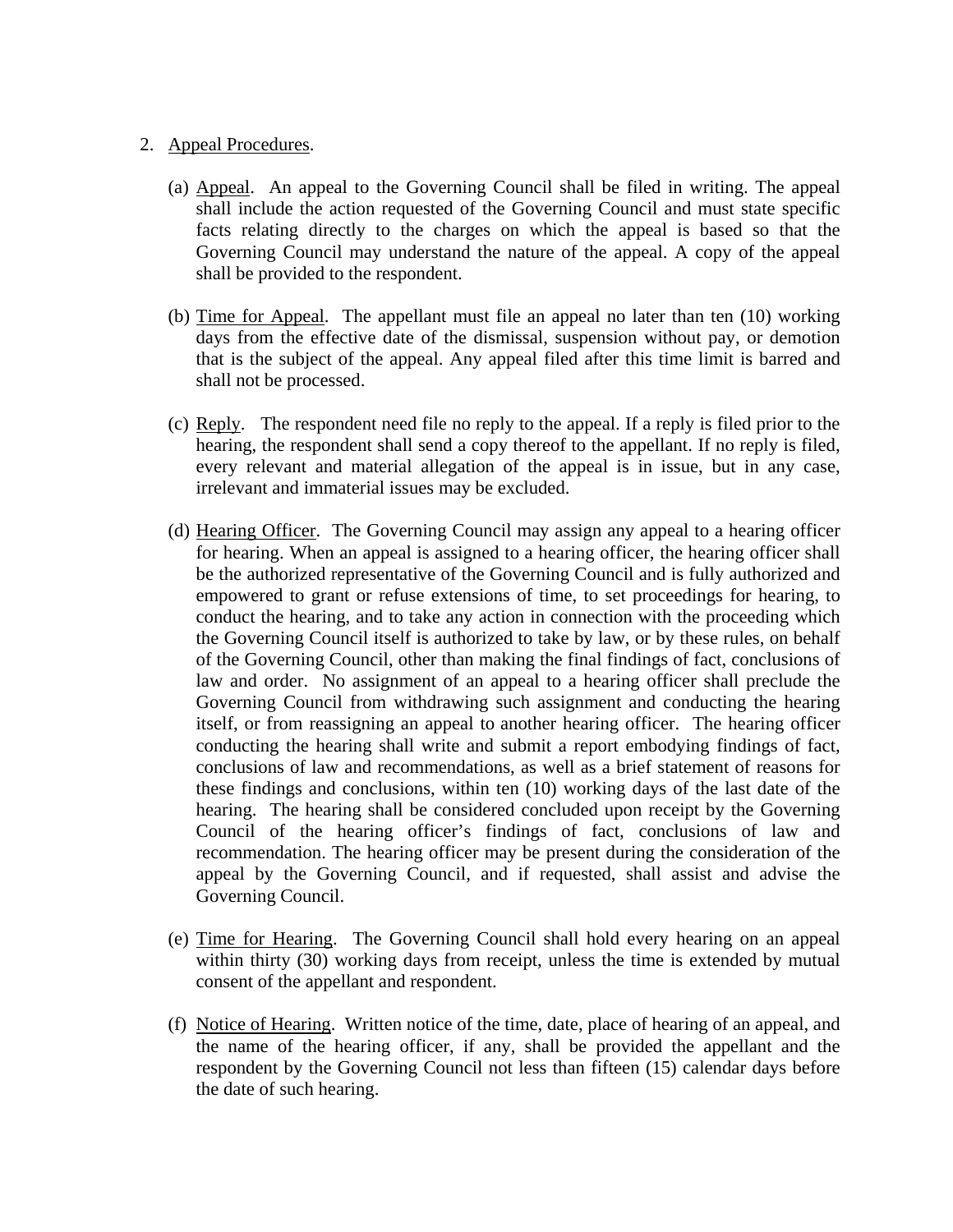- (g) Nature of Hearing/Rules of Evidence. Every hearing shall be in executive session unless the appellant requests an open hearing. If the disciplinary hearing involves evidence that law from disclosing precludes the respondent, then the Governing Council or its hearing officer may grant a confidential hearing of such evidence. If testimony of certain witnesses is of a sensitive nature, either the appellant, respondent or hearing officer may request that those portions of the hearing be held in executive session and that those portions of the record be sealed or adequately protected. He or a representative at that party's own expense may represent any party. All witnesses shall testify under oath or by affirmation, and a record of the proceedings shall be made and kept for three (3) years. The Governing Council, a Governing Council member or the hearing officer shall not be bound by common law or statutory rules of evidence or by technical or formal rules of procedure.
- (h) Exclusion of Witnesses. Upon the motion of any appellant or respondent, the Governing Council, in its discretion, may exclude from the hearing room any witnesses not at the time under examination. A party to the proceeding, or their representative or other person conducting the case, shall not be excluded.
- *(i)* Governing Council Decision. If the Governing Council has used a hearing officer, the Governing Council shall notify the interested parties in advance of the time and place of the Governing Council meeting at which the appeal will be decided. The Governing Council may affirm, reverse, adopt, modify, supplement, amend or reject the hearing officer's report in whole or in part, may recommit the matter to the hearing officer with instructions, may convene itself as a hearing body, or may make any other appropriate disposition of the appeal. The Governing Council shall make its decision on the appeal within thirty (30) working days after the conclusion of a hearing and shall notify the parties of their decision. The Governing Council may sustain the disciplinary action, may impose a lesser disciplinary action and may reinstate the appellant with or without back pay for such period and in such amounts as the Board determines to be proper.

# **STAFF CONDUCT WITH STUDENTS**

All staff is expected to exercise general supervision over the conduct of students, not only while in the classroom, but also before and after school and during recess. At all times staff members will recognize the student's dignity and respect that they deserve, and avoid embarrassing any student unnecessarily.

Students are expected to regard all school employees as individuals who are employed to provide direct or indirect contributions to learning. While students are to have considerable latitude in making choices for themselves, they shall be required to respect the rights of all school employees and other students, and interference with those rights will not be tolerated.

Students shall not have the right to interfere with the efforts of instructional staff members to coordinate or assist in learning, to disseminate information for purposes of learning, or to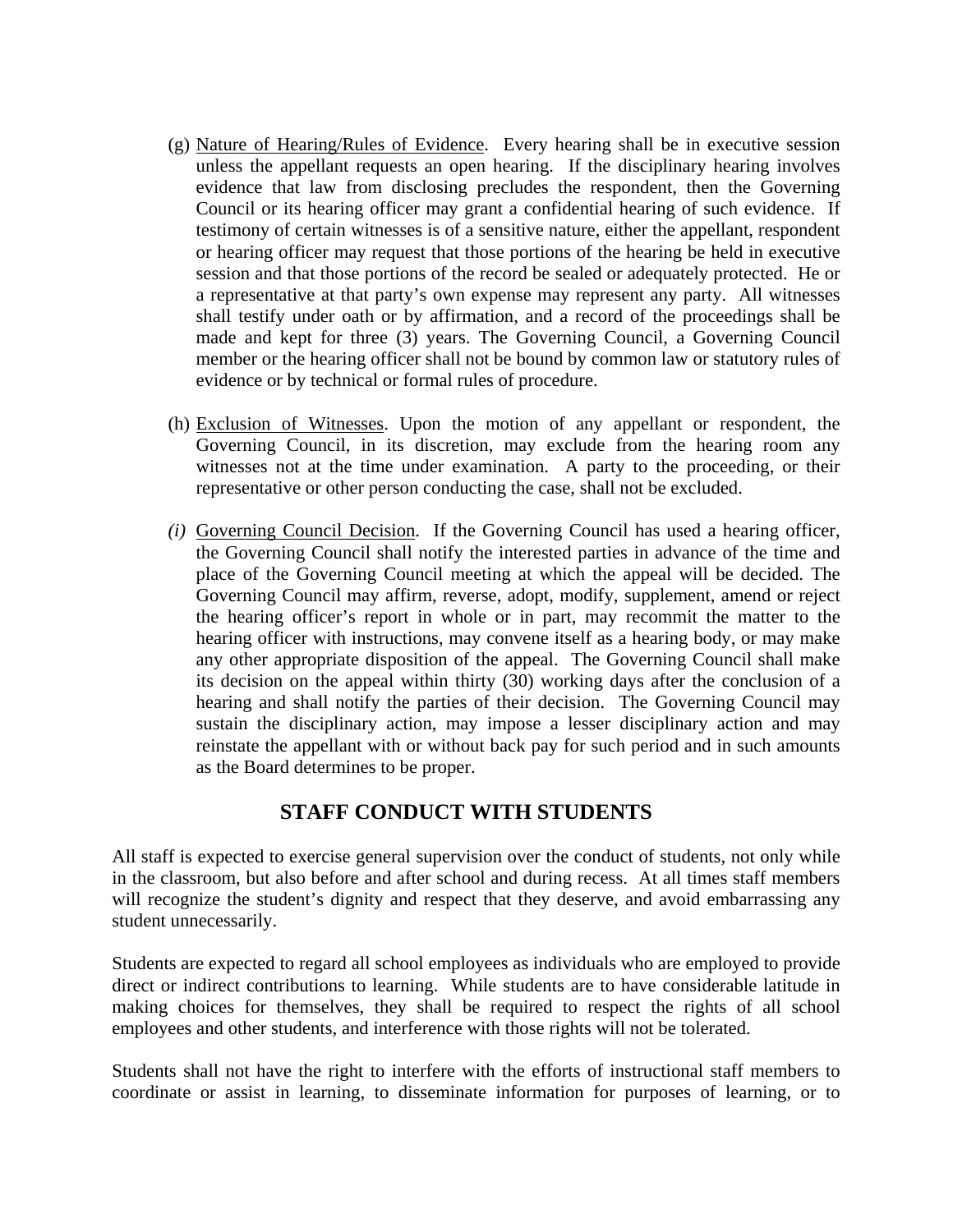otherwise implement a learning program. Nor shall a student have the right to interfere with the motivation to learn or the learning activities and efforts of other students. No student shall have the right to interfere with or disrupt any employee's work activities.

All personnel employed by the School are expected to relate to students of the School in a manner that encourages social and moral patterns of behavior consistent with School values, ethical standards and acceptable professional conduct.

Relationships between staff members and students that include, but not limited to, "dating," "courtship," "romantic involvement," or "sexual activity" are prohibited. These behaviors deviate from ethical or professional standards and shall be deemed unacceptable and contrary to the expectations of School governance.

Staff/student relationships shall reflect mutual respect between staff members and students and shall support the dignity of the entire profession and educational process.

Violations of the above shall be considered serious and may result in severe disciplinary action, including dismissal.

# **EMPLOYEE ASSISTANCE**

### **Worker's Compensation**

All employees shall be covered by worker's compensation insurance for any accident while on assignment, including an accident on school property or while on official business off school property. An employee must report any such accident to the office manager immediately, including the time of the accident, persons involved, and how it happened.

The Administrator, for purposes of employment or retention, may require employees to submit to such tests or examinations, as a licensed physician deems appropriate.

When, in the opinion of the Administrator, the employee's physical or emotional condition warrants, the School may require a complete examination, at School's expense, by a licensed physician selected by the School.

The School shall have procedures for complying with the requirements of the Occupational Safety and Health Administration (OSHA), including an exposure-control plan, methods of compliance, work-practice controls, post-exposure evaluation and follow up, and administering vaccine to employees exposed to Hepatitis B virus.

All employees, who because of their employment have had significant exposure to blood-borne pathogens (Hepatitis B/Human Immunodeficiency Virus), are required to report the details of the exposure in writing to the School and are required to follow post-exposure evaluation and follow-up activities in accordance with New Mexico and federal laws. An employee who chooses not to complete these reporting requirements will be at risk of losing any claim to rights.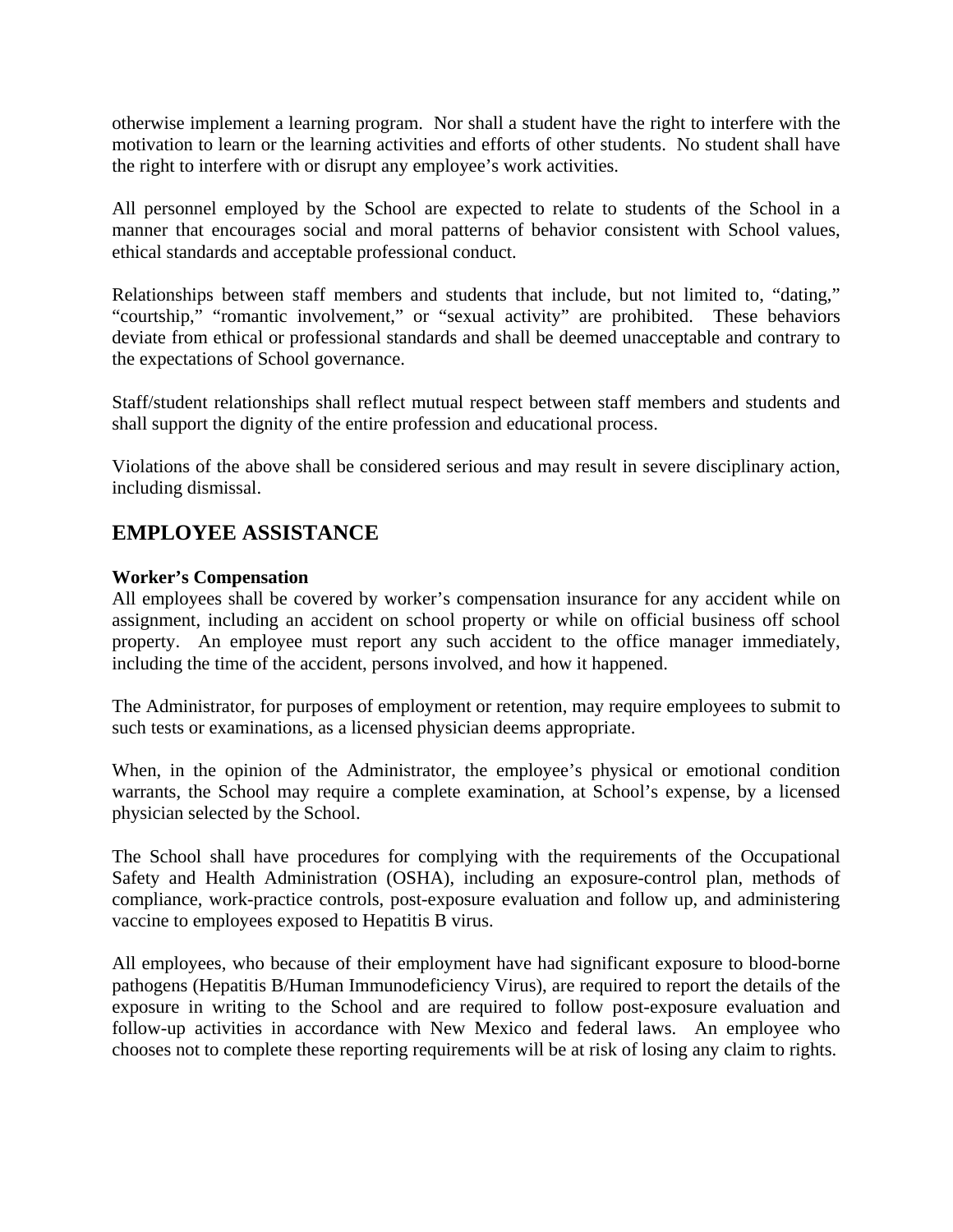# **IMMUNIZATION REQUIREMENTS**

### **Measles (Rubella)**

It shall be a condition of employment that, unless exempted, all employees, including substitutes, born after January 1, 1957, shall present proof of immunity to rubella (measles) prior to reporting for work.

Evidence of immunity to measles shall consist of:

- A record of immunization against measles with a live virus vaccine given on or after the first birthday; or
- A statement signed by a licensed physician, or a state or local health officer, that affirms serologic evidence of having had measles.

### **German measles (Rubella)**

Similarly, unless exempted, all employees, including substitutes, shall present proof of immunity to rubella (German measles) prior to reporting for work.

Evidence of immunity to rubella shall consist of:

- A record of immunization against rubella given on or after the first birthday; or
- A statement signed by a licensed physician, or a state or local health officer, that affirms serologic evidence of having had rubella.
- Attaining age 45 (presumed immunity).

### **General Information**

Exempted employees include those with medical exceptions for receiving vaccines and those who refuse immunization for religious reasons. Non-immune employees, including those who utilize the exemption, in the event of an outbreak of either disease, shall be put on leave without pay, or they may use accumulated sick leave during the period they are excluded from work due to the outbreak. If a staff member does not have any earned sick leave, a salary deduction of one contract day will be made for each day of authorized leave used.

# **STAFF FRINGE BENEFITS**

The Governing Council will review staff fringe benefits each year during the budget process.

Staff members who work thirty-two (32) or more hours per week qualify as full-time employees and will be eligible for fringe benefits as determined by the Board annually. Employees who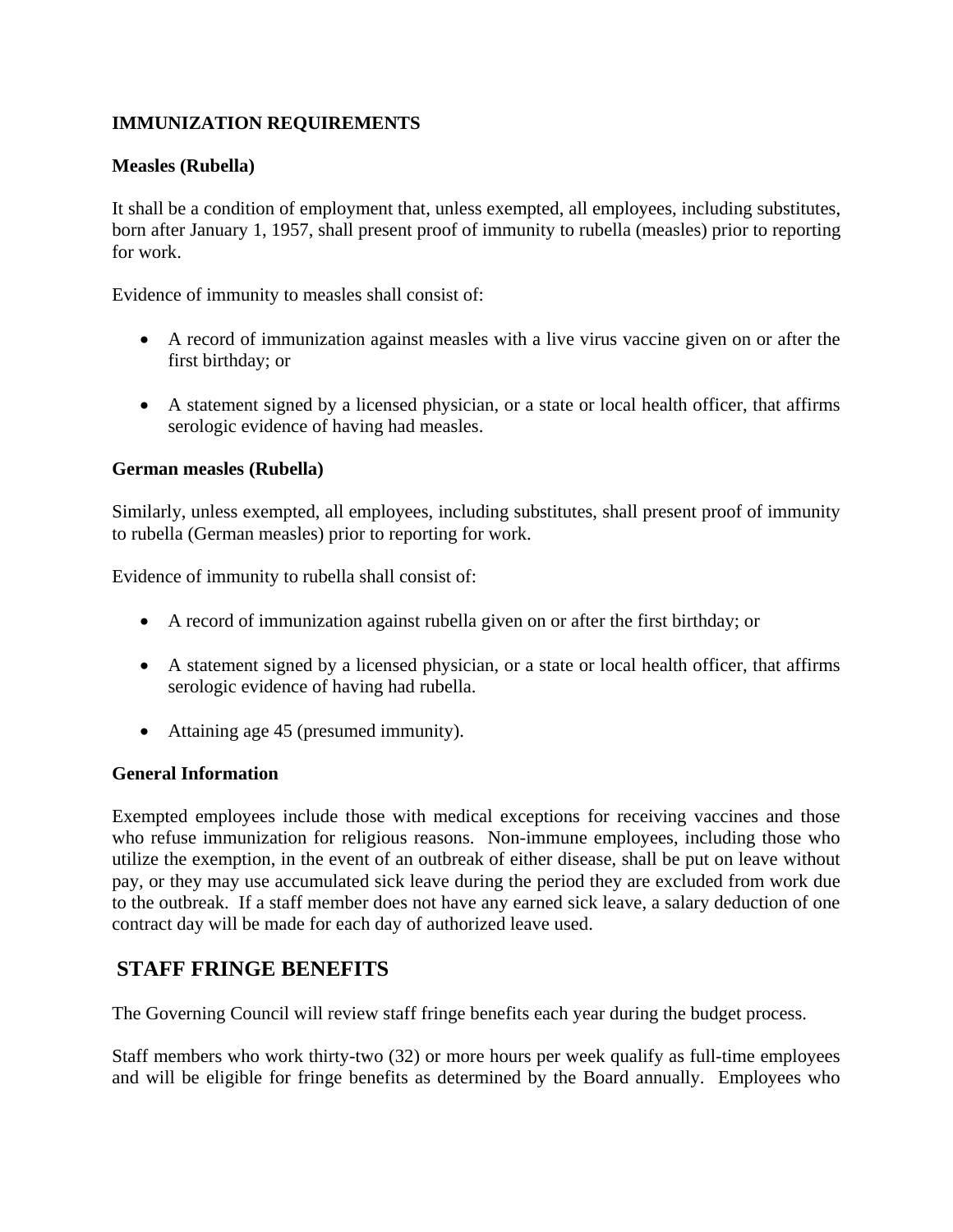work twenty or more hours per week are eligible for participation in the New Mexico State Retirement Program, but no other benefits.

Staff members who work less than thirty-two (32) hours per week may purchase fringe benefits, if available, at their own expense, as determined by the Board annually and as allowed by the provider.

It is the intent of the Governing Council to provide the following as fringe benefits for full-time employees at a rate determined annually:

- Group Health Insurance, including major medical and physician coverage.
- Group Life Insurance.
- Pension Program.

# **STAFF LEAVE OF ABSENCE WITHOUT PAY**

The School recognizes that on occasion extenuating circumstances arise that may necessitate absence from duty that is not covered by other specific leave provisions of the School. To address such situations, a leave of absence, without pay, may be granted a member of the certificated or classified staff for no longer than one year.

Leave of absence may be requested for, but not limited to, the following purposes:

- For additional education that relates to the employee's primary assignment. A plan of contemplated course work must be presented.
- To provide for an unpaid leave in a situation where the employee will be absent from work because of :
	- 1) A reason that conforms to a policy currently in effect but the maximum number of days provided for in that policy will be exceeded; or,
	- 2) Failure to report to work without prior notification to the Administrator.
- For a leave of absence that benefits or is in the best interest of the School, as determined by the Board upon review of the application.

A leave of absence requested pursuant to this policy may be:

- Approved by the Administrator if the leave period does not exceed 12 weeks; or,
- Recommended by the Administrator, and approved by the Governing Council if the leave period exceeds 12 weeks.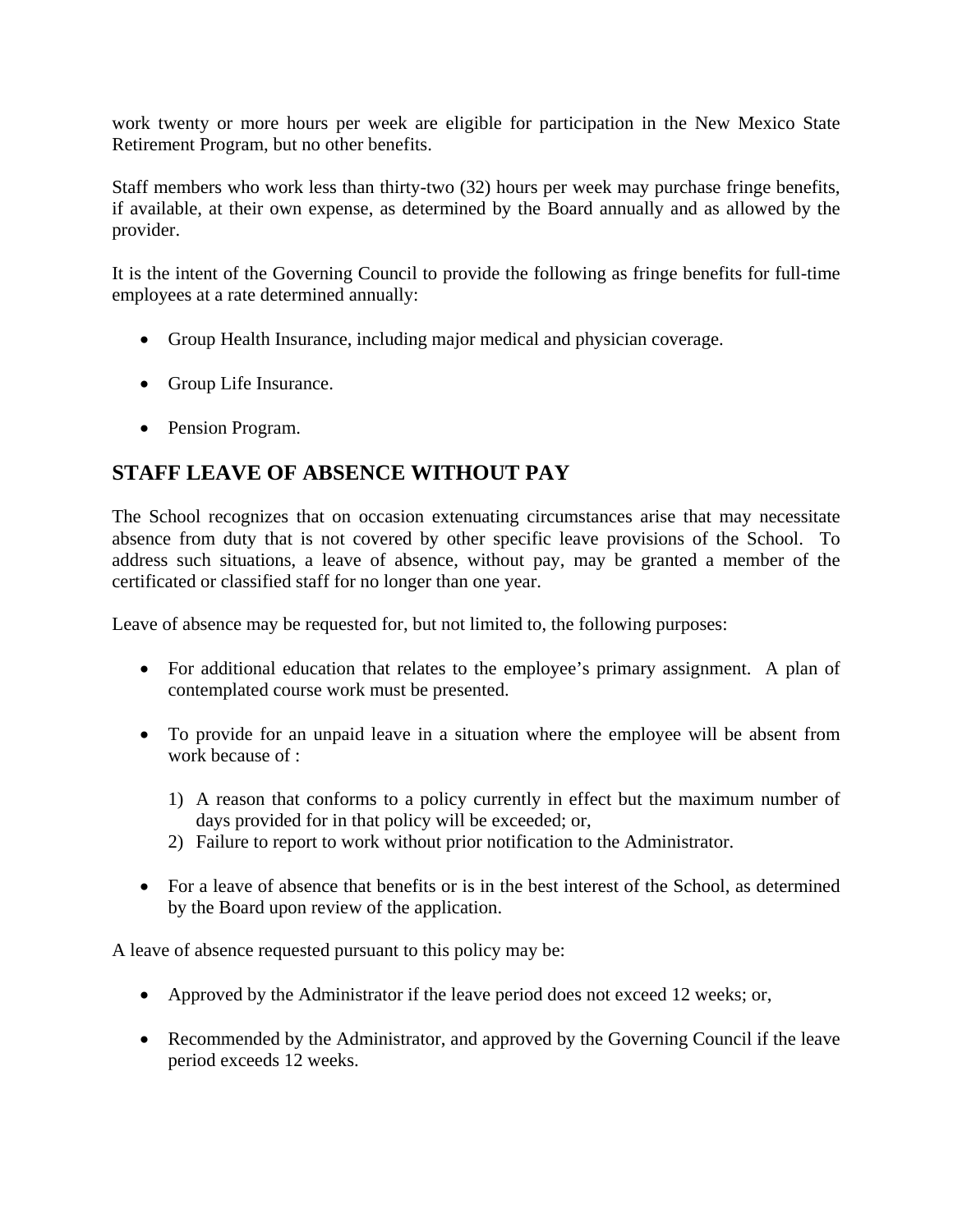A request for leave of absence shall not be denied by the School if the employee is entitled to the leave under the Family and Medical Leave Act. All other applications for leave of absence may be granted or denied by the School, in its sole discretion.

Each request for such a leave of absence shall be in a written application stating the purpose, starting date, and duration of the leave of absence, the reasons for its necessity or desirability, and any other information the applicant deems relevant to the request. The leave of absence shall be only for the purpose and duration approved and may not be extended without written approval by the School.

All rights of continuing employment, retirement, salary increments, and other benefits shall be restored at the level earned when the leave was granted. All accrued personal and other paid leave shall be applied to the leave period unless otherwise agreed to by the School or prohibited by the Family and Medical Leave Act.

# **Leave without Pay**

Subject to the conditions set forth herein, any eligible employee of the School may take up to 12 weeks of leave during any one fiscal year (July 1 to June 30), without pay, for any one or more of the following reasons:

- Because of the birth of a child of the employee and in order to care for such child.
- Because of the placement of a child with the employee for adoption or foster care.
- In order to care for the spouse or a son, daughter, or parent of the employee, if such person has a serious health condition.
- Because of a serious health condition that makes the employee unable to perform the functions of the position of such employee.

Serious medical condition means an illness, injury, impairment, or physical condition that involves inpatient care in a hospital, hospice, or residential medical facility, or outpatient care with continuing medical treatment by a licensed physician. Any employee is eligible whom the School has employed at least 12 months and who has completed at least 1,250 hours of service immediately prior to the time the leave is to commence. Staff members on leave without pay shall have their daily rate deducted from the appropriate pay period.

# **Special Conditions**

Entitlement to leave for the birth of a child or the placement of a child for adoption or foster care ends at the expiration of a twelve-month period, beginning on the date of the event.

A husband and wife working for the School may be limited to a total of twelve weeks of leave during each fiscal year for the birth of a child or the placement of a child for adoption or foster care and to care for an employee's parent with a serious health condition.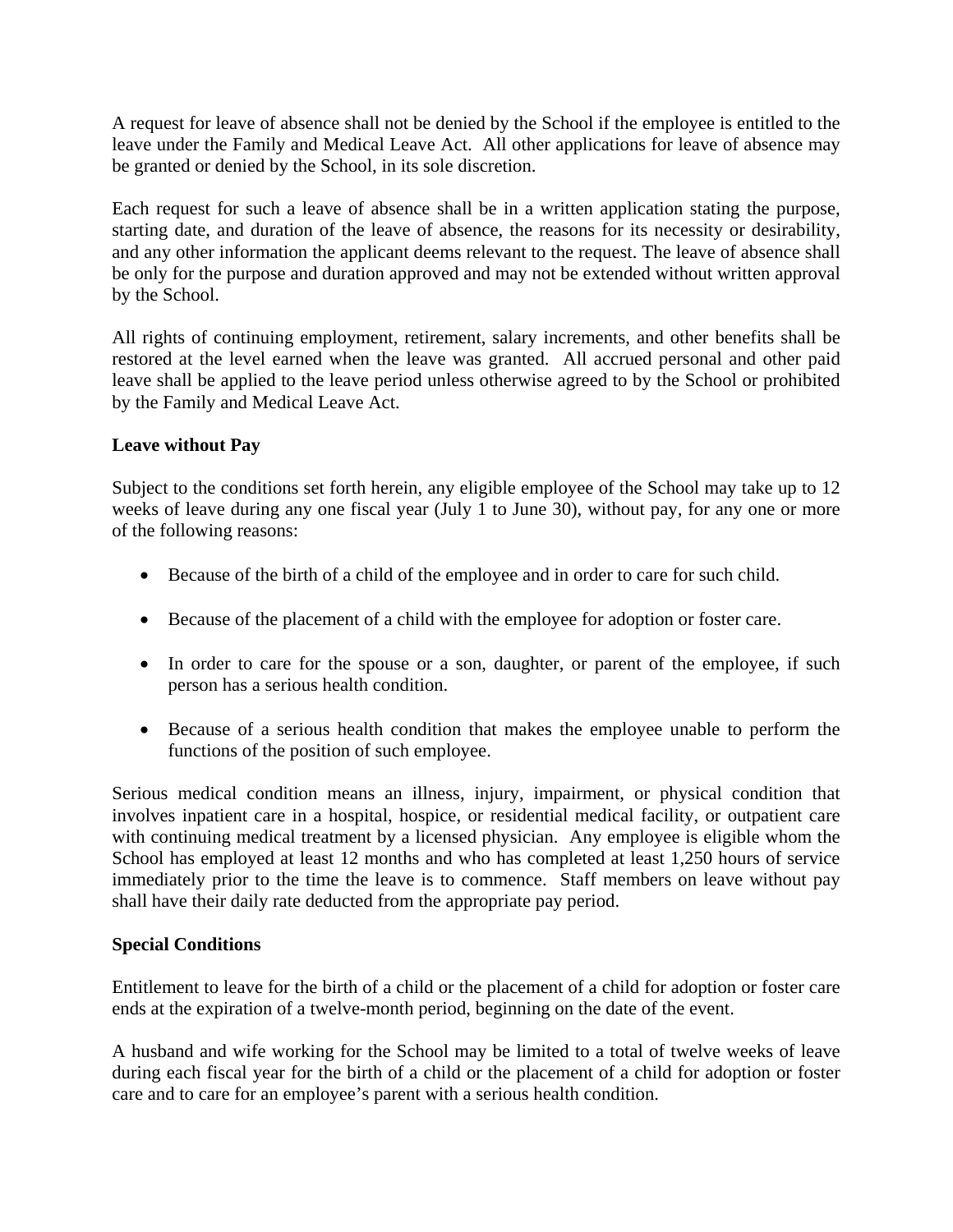The School shall not require an employee to substitute accrued sick leave for leave used due to a birth, adoption, or foster placement. An employee shall substitute accrued vacation or personal leave for leave used due to a birth, adoption or foster placement, to the extent available by policy, unless otherwise agreed to by the School.

In any other circumstance, an employee's accrued sick, vacation, personal or other applicable leave shall be substituted for leave, to the extent available by policy, unless otherwise agreed to by the School.

### **Notice**

An employee must provide at least 30 days' notice before the leave is to begin if the need for the leave is foreseeable based on an expected birth, placement for adoption, or foster care, or planned medical treatment for a serious health condition of the employee or family member. If 30 days' notice is not practicable, notice must be given as soon as practicable. The notice shall be in the form of a request for leave of absence as specified in this policy. The School may deny leave to any eligible employee until the employee has provided the required notice.

### **Medical Certification**

All leave shall be supported by medical certification provided by the employee's health provider in the form of the exhibit accompanying this policy. In any instance where the leave must be preceded by 30 days' notice, the medical certificate should accompany the request for leave of absence. In any other instance, the medical certificate should be provided within 15 days after the leave commences.

The employee may be requested to provide re-certification of medical conditions in support of leave if the School feels that the circumstances so warrant and notice is given. Re-certification shall not be required for intervals shorter than thirty days.

Whenever a medical certification or re-certification is required of an employee, notice describing such requirement and providing the form of such certification shall be provided to the employee. An employee shall not be denied leave or other rights under this policy.

### **Intermittent or Reduced Time Leave (IRT)**

Leave may be taken intermittently or on a reduced leave schedule only (1) if medically necessary to care for a family member or for the employee's own serious health condition or (2) if approved by the School. The School for the term of the leave, may transfer the employee to an alternative position with equivalent pay and benefits.

If the IRT leave is for an instructional employee (one whose principal function is to instruct students in a class, small group, or as individuals), the School can require the employee either to take leave for a period or periods of a particular duration not greater than the duration of the planned treatment or to transfer temporarily to an available alternative position with equivalent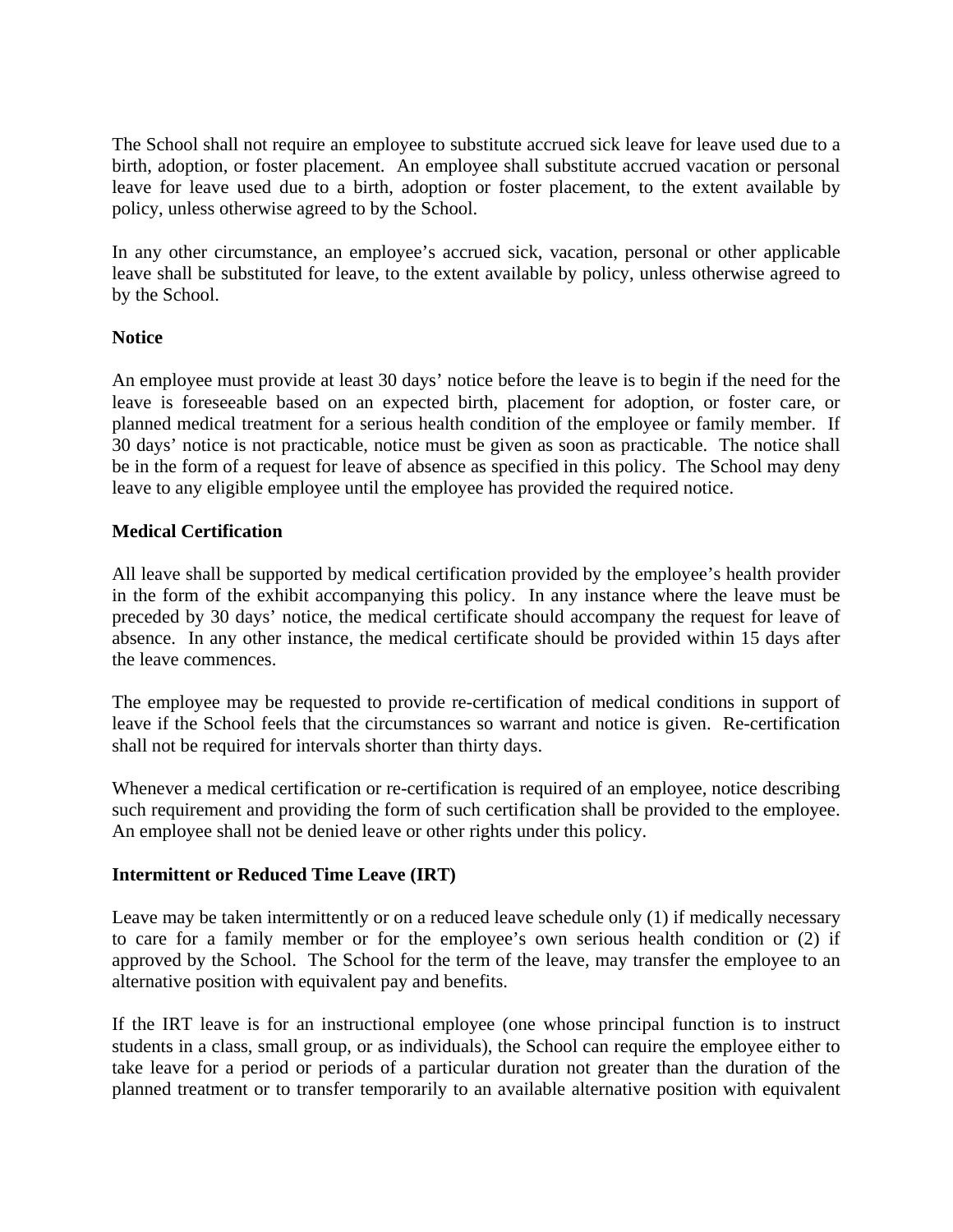pay and benefits that provides better accommodation of recurring periods of leave, provided the leave is:

- Requested to care for a qualifying family member or as a result of the employee's serious health condition preventing job performance;
- Foreseeable, based upon planned medical treatment; and
- For more than 20% of the working days in the leave period.

The employee may be granted leave under these circumstances, subject to reasonable efforts to schedule treatment so as not to unduly disrupt the educational program.

# **Special End-of-Semester Circumstances for Instructional Employees**

Under each of the following conditions, leave for an instructional employee may be required to continue to the end of the academic semester:

- Leave begins more than five weeks before the end of the semester, leave is for at least three weeks, and return to employment would occur during the last three weeks of the semester.
- Leave other than for the employee's serious health condition begins within the last five weeks of the semester, leave is for greater than two weeks' duration, and return to employment would occur during the last two weeks of the semester.
- Leave other than for the employee's serious health condition begins within the last three weeks of the semester and leave exceeds five working days.

# **Employee Notification**

With each request for leave, the employee shall be notified:

- About provisions of this policy.
- As appropriate concerning the expectations, obligations, and consequences of taking leave.
- That leave may be withheld until a requested notice is provided or the time frame is met.
- That if leave is granted to an employee who is unable to perform the work required, restoration may be denied until the employee has complied with the request to provide medical certification of ability to return to work.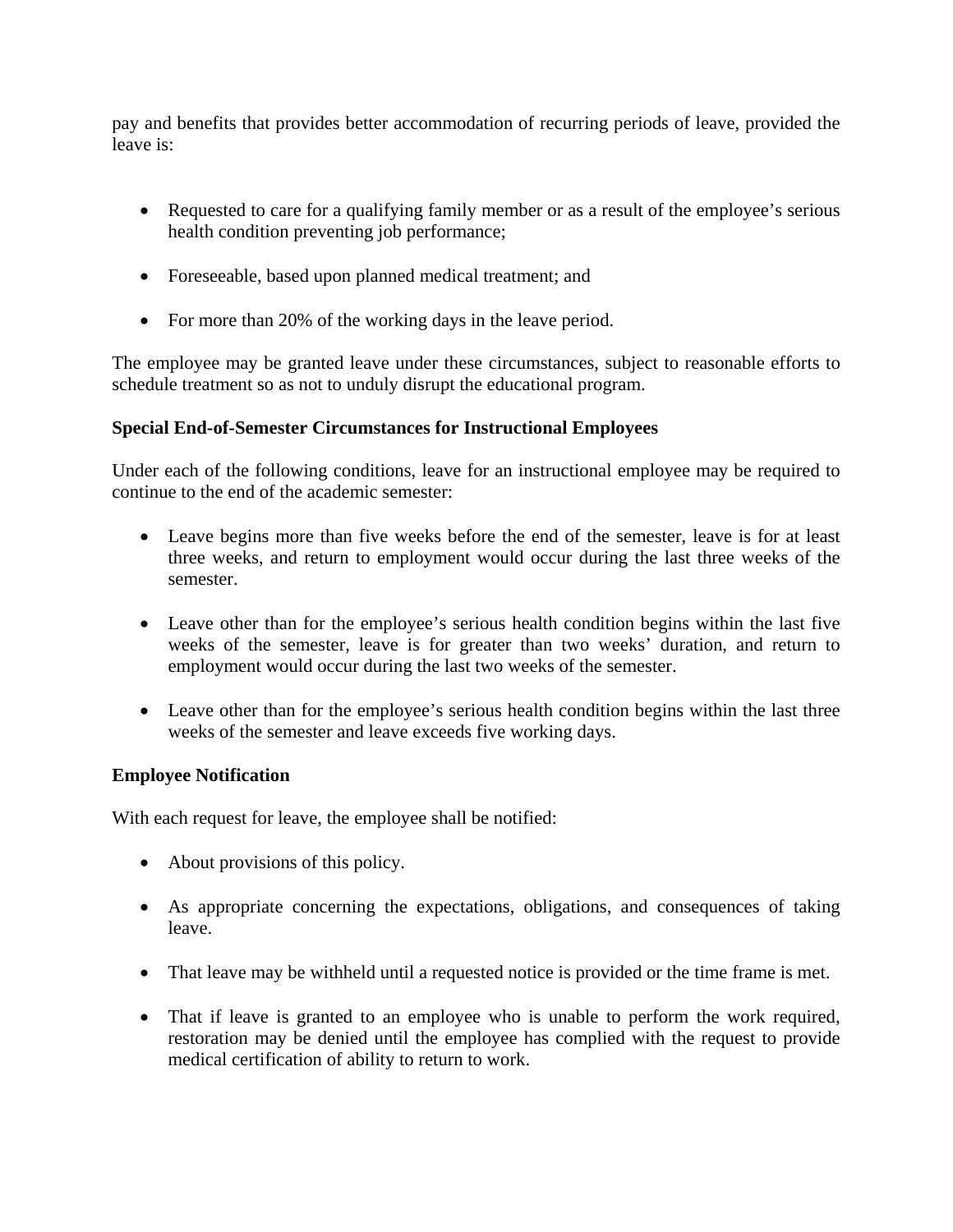### **Health Care Continuation**

An employee taking leave shall be entitled to have the health care plan in which the employee is participating continue under the same terms and conditions applicable to actively working employees. The School shall require the repayment of any health care premiums paid by the School for continuing coverage during the period of the leave if the employee fails to return to work after the leave expires and the failure to return is not due to circumstances beyond the employee's control.

### **Position Restoration**

Upon return from leave, an employee shall be restored to the same position held before the leave commenced or to an equivalent position with equivalent pay, benefits, and working conditions. The School requires an employee to provide a medical certificate from a health care provider that the employee is able to resume work before returning from leave for a serious personal health condition. The School may delay the return of an instructional employee from leave at the end of a semester. The School may deny restoration of position to any key employee.

# **STAFF VACATIONS AND HOLIDAYS (TWELVE (12) MONTH EMPLOYEES)**

### **Vacations**

The Administrator shall approve when vacation days are to be taken.

Vacation time is an earned fringe benefit. Twelve (12) month full-time employees will be given eight (8) vacation days as determined by the Governing Council annually. These days can be used after nine (9) months of employment. The School at the employee's daily rate of pay will pay those vacation days not used within the contract year.

Administrator shall be given sixteen (16) vacation days annually.

# **STAFF LEAVE**

### **Sick Leave**

- 1. Certification of Illness. The Administrator may require a certificate from the attending physician should a period of sick leave extend beyond three (3) consecutive days or at any time due to suspected abuse. A leave form shall support all absences due to illness.
- 2. Exhaustion. When an employee's leave or vacation time has been exhausted, the employee's pay shall be discontinued.
- 3. Abuse. Abuse of leave privileges may lead to disciplinary action or termination.

### **Advance Leave Procedure**

1. The Administrator in conjunction with the Governing Council has authority to approve advance sick leave for employees.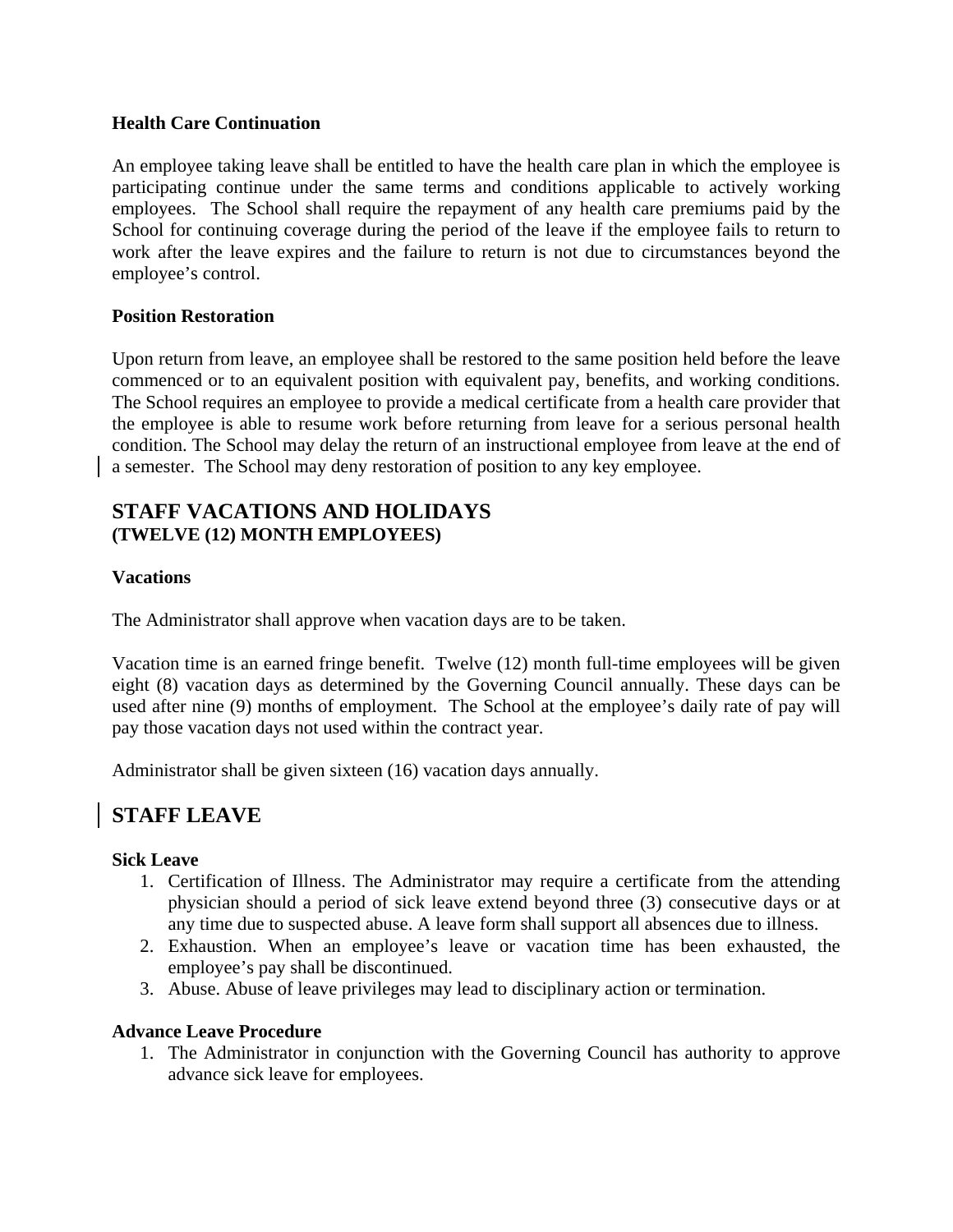- 2. Advance leave may be approved only in the case of serious disability or sickness or other need and when it can reasonably be assumed that the employee will return to duty.
- 3. The maximum advance may not exceed five (5) workdays or forty (40) hours. The provision for advanced sick leave is not intended to provide a periodic one (1) hour advance for a dental or medical appointment. The employee without any sick leave accrual can use vacation leave or leave without pay for shorter absences.
- 4. Leave must be applied against the advance. No paid leave may be used until the advance is paid back. If the employee resigns before the advance is cleared, the dollar amount due because of the advance is to be collected by offsetting it against the final paycheck, lumpsum vacation leave payment, or other payments due to the employee.
- 5. To request advance leave the employee must:
	- a) State the reasons in a memorandum to the Administrator
	- b) Attach a leave request form, completed, signed and dated, stating exactly the period involved; and
	- c) Provide a doctor's statement to support the full period if requested.

### **Holidays**

- 1. Taos Integrated School of the Arts observes the following nine (9) holidays for all officers and employees: New Year's Day, Martin Luther King's Birthday, Presidents' Day, Memorial Day, Independence Day, Labor Day, Veterans' Day, Thanksgiving Day and Christmas Day.
- 2. Holidays falling within a period of an authorized leave will not be charged to leave time.
- 3. In order to receive pay for these holidays, an employee must be at work or on paid leave status on his or her scheduled workdays immediately preceding and following the holiday.
- 4. When a holiday falls on a Saturday, the preceding Friday will be observed as the holiday. A holiday which falls on a Sunday will be observed on the following Monday.

# **Maternity Leave**

Childbirth and the complications of pregnancy will be considered as a temporary medical disability and shall be treated like any other such disability or illness.

- 1. A pregnant employee may continue working until she can no longer satisfactorily perform her duties or her physical condition is such that her continued employment would be injurious to her or her baby's health.
- 2. The employee, in consultation with her physician, will establish tentative times to begin and end the maternity leave. These times will be discussed with the Administrator and agreed upon by the employee. The Administrator will discuss the date of return after release by a physician.
- 3. Up to three (3) months maternity leave without pay may be granted.
- 4. Extension of health benefits will be in accordance with the terms of the health insurance policy. Other leave and benefits will accrue as specified in this manual.
- 5. Prior to returning to work, the employee must inform the Administrator of her starting date and provide a written statement from a physician stating that she may return to work.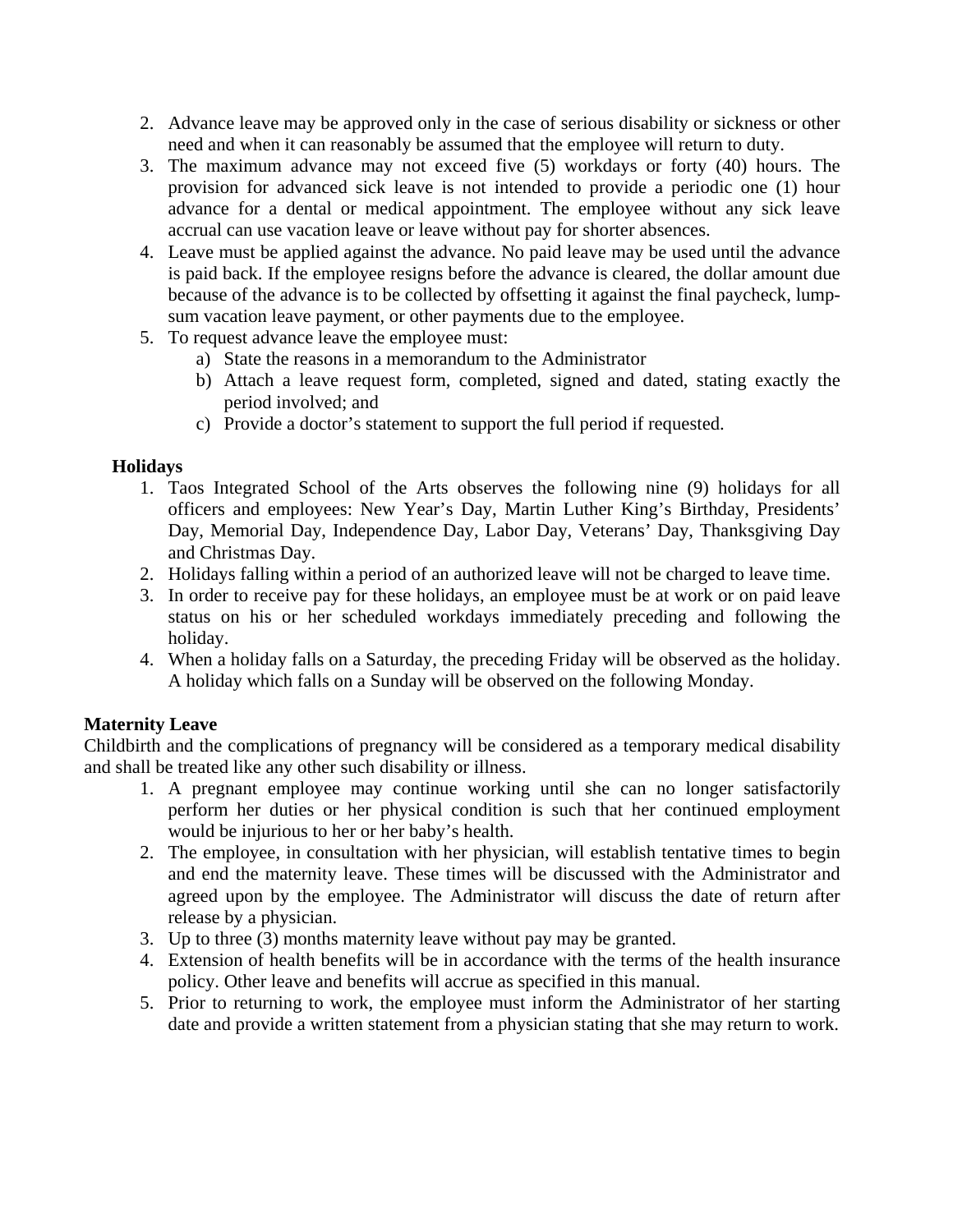### **Injury Leave**

 Any employee injured on the job, however slightly, must report that fact immediately to the supervisor. If the injury requires immediate medical attention, the employee will be taken to a physician or hospital. It will be the duty of the injured employee's supervisor to obtain information regarding the accident or injury and to submit a Worker's and Physician's Report of Injury form to the Administrator.

### **Jury Leave**

Time for jury duty shall be granted with pay. Employees will pay to TISA any jury fees received.

### **Leave Without Pay**

- 1. Upon approval of the Administrator, an employee may be granted leave without pay (LWOP) for a specified period of time.
- 2. At the expiration of a leave without pay, the employee will return to the position previously held. Failure of the employee to report for work promptly at the expiration of such leave will be considered a resignation.
- 3. A leave without pay will not constitute a break in service. However, during leave without pay, no vacation leave or sick leave accrues. It shall be the employee's responsibility to pay all premiums for life, medical, health, and other insurance benefits during LWOP status.

### **Military Leave**

 Military leave shall be without pay; however, vacation leave may be used. Full-time nonprobationary employees who leave their positions for duty in the active or reserve components of the military service are entitled to re-employment rights under the Veterans' Re-Employment Rights Law.

### **Family and Medical Leave Act**

 Taos Integrated School of the Arts shall fully comply with the Family and Medical Leave Act (FMLA) and all interim and final regulations interpreting the FMLA issued by the U.S. Department of Labor. Accordingly, all portions of this policy that pertain to the FMLA shall be interpreted in a manner consistent with the FMLA and its regulations. Subject to the conditions set fort herein, any eligible employee of the School may take up to twelve (12) weeks of leave (FMLA leave) during any one (1) fiscal year (July 1 to June 30), without pay, for any one or more of the following reasons;

- 1. Because of the birth of a child of the employee and in order to care for such a child.
- 2. Because of the placement of a child with the employee for adoption or foster care.
- 3. In order to care for the spouse or a son, daughter, or parent of the employee, if such person has a serious health condition.
- 4. Because of a serious health condition that makes the employee unable to perform the functions of the position of such employee.
- Serious medical condition means illness, injury, impairment, or physical condition that involves inpatient care in a hospital, hospice, or residential medical facility, or outpatient care with continuing medical treatment by a licensed physician. Any employee who has been employed by Taos Integrated School of the Arts at least twelve (12) months and who has completed at least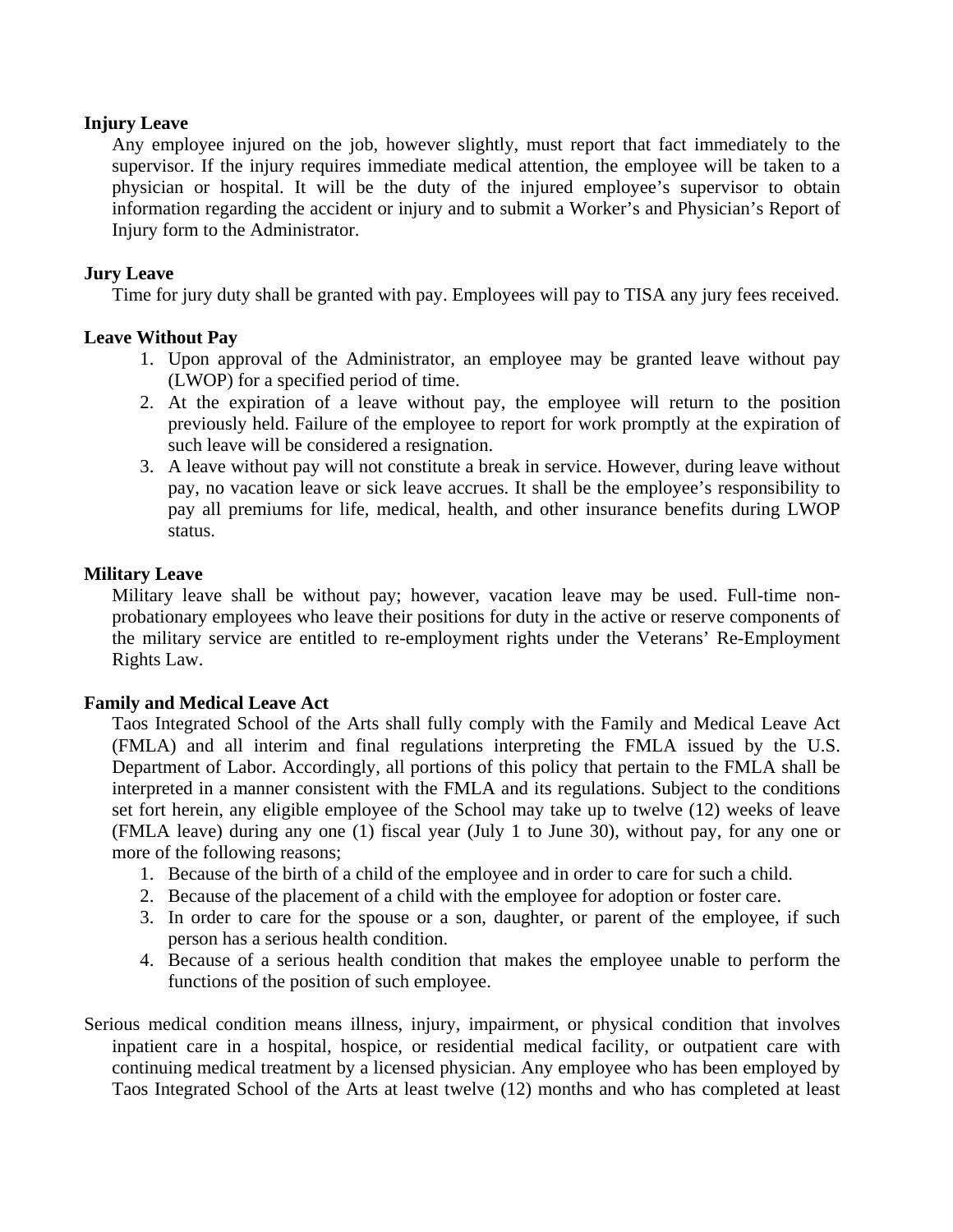one thousand two-hundred fifty (1,250) hours of service immediately prior to the time the leave is to commence shall be eligible for FMLA leave.

### **Special Condition Applicable to FMLA**

- Entitlement to leave for the birth of a child or the placement of a child for adoption or foster care ends at the expiration of a twelve (12) month period, beginning on the date of the event. A husband and wife working for Taos Integrated School of the Arts may be limited to a total of twelve (12) weeks of leave during each fiscal year for leave for the birth of a child or the placement of a child for adoption or foster care and to care for an employee's parent with a serious health condition.
- Generally, FMLA leave is unpaid. However, under the circumstances described in 29 CFR, Section 825.207, FMLA permits an eligible employee to choose to substitute paid leave for FMLA leave. If an employee does not choose to substitute accrued paid leave, Taos Integrated School of the Arts may require the employee to substitute accrued paid leave for FMLA leave. Questions regarding the circumstances under which these provisions apply should be resolved by reference to 29 CFR, Section 825.207

# **NONRENEWAL OF CONTRACTS**

### **Certified Contracts**

All certified contracts shall be for the school year and such additional days as are necessary for preparation and conclusion of all duties. The Governing Council shall offer contracts for certified personnel by May 1 for the following school year. Certified personnel who intend to return to work the following year are required to sign and return their contract within fifteen (15) days after receiving it. If the Governing Council does not receive the contract within the fifteen days, the contract shall be considered null and void. Notice of the Board's intention not to reemploy a certified person will be given on or before April 15.

### **Support Staff Agreements**

Classified employees who are offered a contractual agreement by the Administrator shall receive the contract by May 1 for the following school year. Classified personnel are required to sign and return the agreement within fifteen (15) days if he/she intends to return to work the following year. If the agreement is not returned to the Administrator within the fifteen (15) days, the agreement shall be considered null and void.

# **FINGERPRINTING REQUIREMENTS**

# **New Hires**

All personnel hired by the School shall be fingerprinted as a condition of employment.

# *For 2/3 Teaching Assignments:*

The rate of pay will be calculated at 66% of the appropriate step on the salary schedule. The School would provide no medical, dental, life or disability insurance package. The employee would be required to maintain a one-hour preparation period on-campus.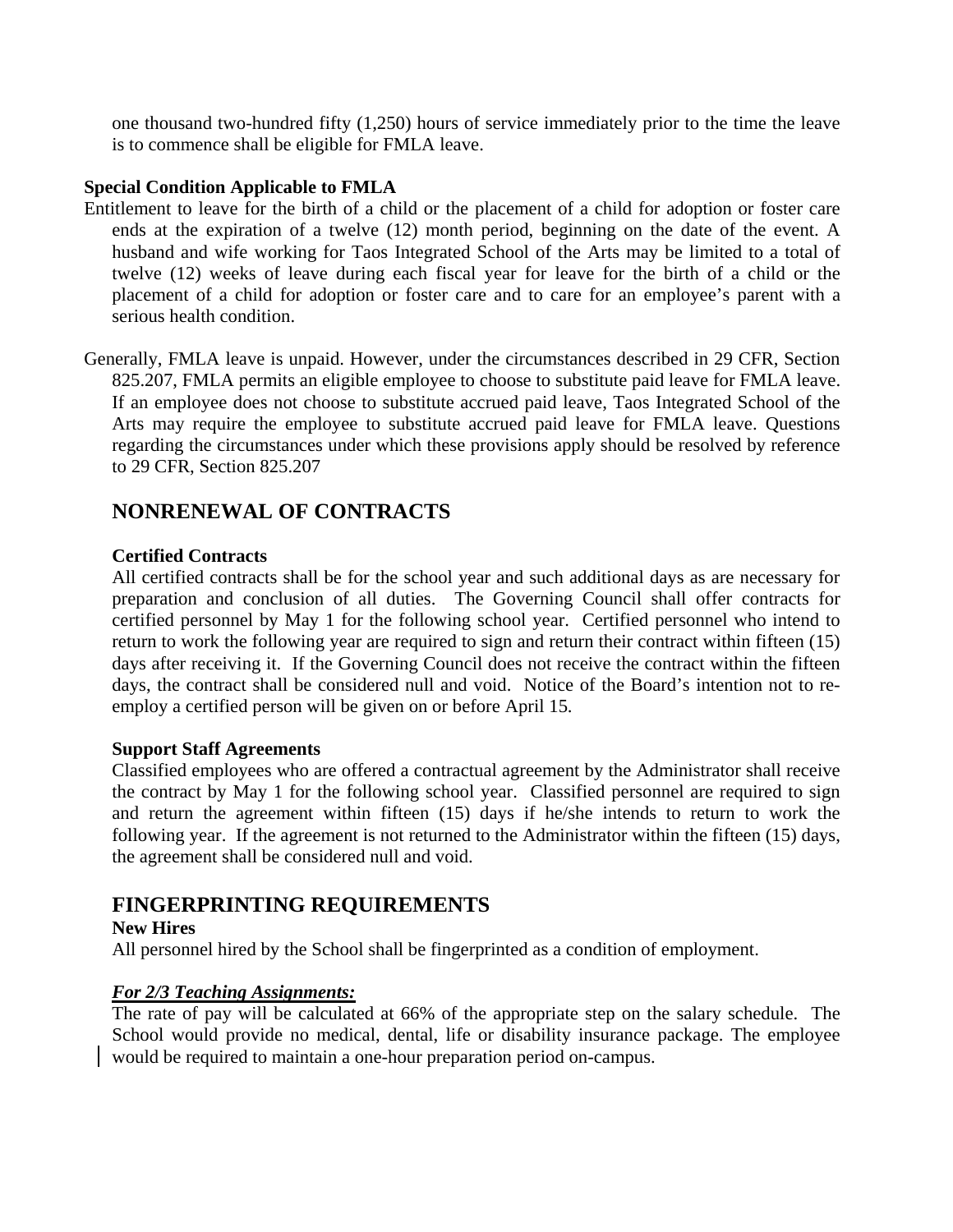# **STAFF ORIENTATION AND TRAINING**

The Administrator will establish a program to provide orientation for all new School employees. At a minimum, this program will cover the following items:

- Goals, objectives and programs of the School.
- Personnel policies.
- Terms of employment.
- General disciplinary rules and procedures.
- Salary and fringe benefit plans.
- Self-improvement opportunities.
- The evaluation program and name(s) of evaluator(s).
- Legislation changes.
- Handling of body fluids (blood-borne pathogens)

# **PROFESSIONAL STAFF DEVELOPMENT**

The Governing Council recognizes its particular responsibility to provide opportunity for professional development time. Such opportunities include, within budgetary limitation, special in-service training courses, workshops, school visitations, conferences, professional library and assistance from supervisors and consultants.

Such professional development opportunity may be assigned by the Administrator requiring attendance outside the regular school calendar. Staff will be provided advance notice, daily stipend, and travel expenses as determined on a case-by-case basis. If staff must attend a conference outside the school calendar, staff will receive the following stipend:

- 1) \$50.00 per day.
- 2) Lodging and meal reimbursement.

Reimbursement rates for Taos Integrated School of the Arts are in accordance with the Federal per diem rates as follows:

| Breakfast: | \$6.00 |
|------------|--------|
| Lunch:     | \$6.50 |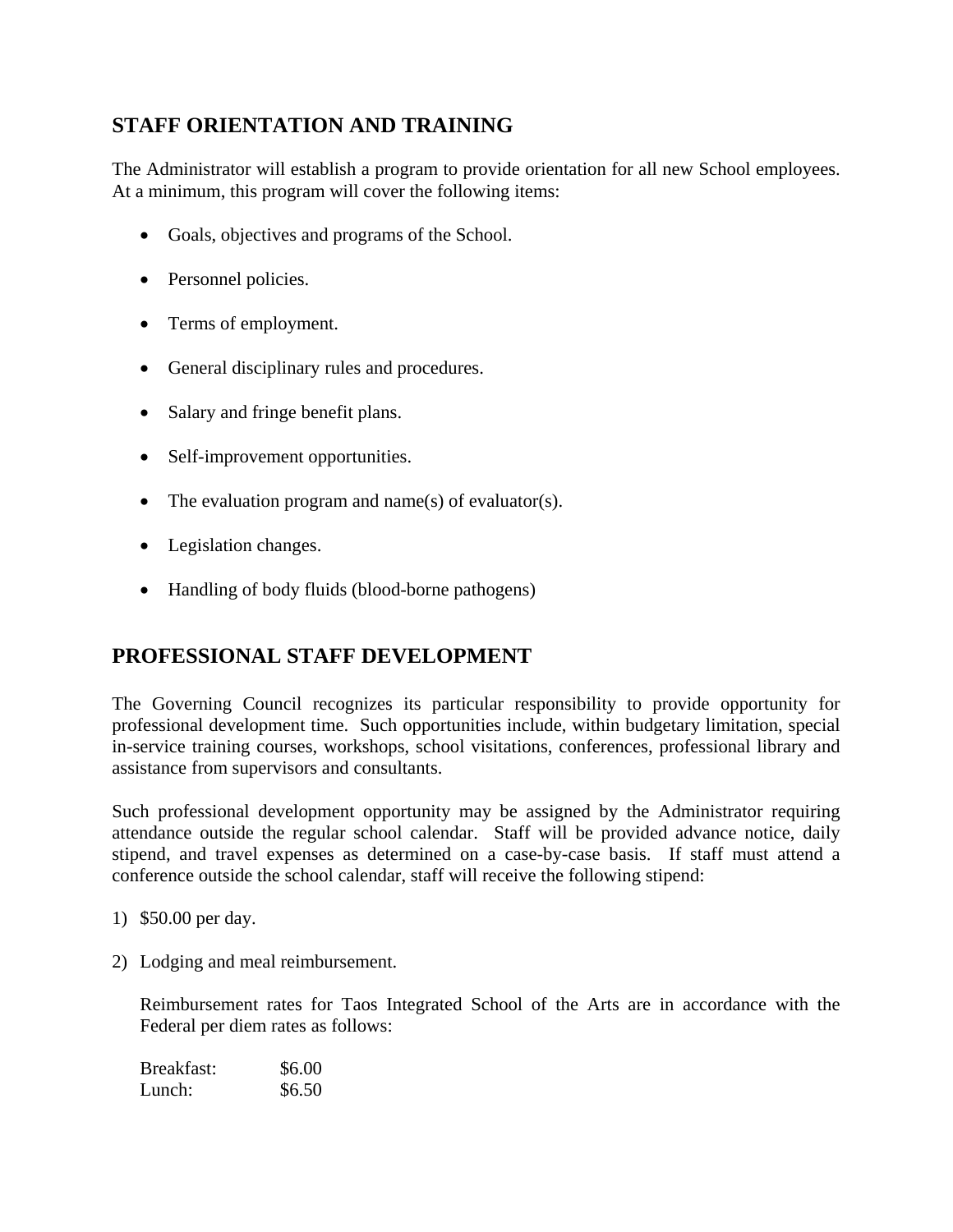Dinner: \$15.50

Note: Reimbursement of meals is limited to \$28.00 per day, regardless of location.

| In-state Lodging:     | \$50.00 |
|-----------------------|---------|
| Out-of-state Lodging: | \$55.00 |

To attend meetings or conferences, certificated employees must obtain approval from the administration at least ten (10) days prior to the meeting or conference dates (whenever such prior request is possible). Each full-time certified employee is granted professional staff leave days as needed, with Administrator approval.

As part of the approval process, the employee will be asked to complete a form stating the purpose and usefulness of the conference to the School. A form will also be completed upon return from the conference describing the usefulness of the workshop or conference and its benefits to the classroom or school.

The following guides will be used in granting release time and/or travel expense:

- Value of the meeting or conference.
- Funds available in the appropriate budgets.
- Availability of a substitute, if one is necessary.

With prior approval, a per diem subsistence allowance and/or mileage for private automobiles may be paid as provided in state law or Board policies. The necessary form and instruction for filing travel claims are available at the administration office.

### PAY, BENEFITS, REIMBURSEMENT

**Policy** 

The school board, in conjunction or consultation with Faculty Council, is responsible for developing a fair and equitable pay system, a benefits package which contributes to the overall satisfaction of current and prospective employees and procedures to reimburse employees for their out of pocket costs according to established procedures. All college recommendations are subject to board approval.

Monetary credit for completion of continuing education

In the case of an employee completing one of the above criteria, he/she shall receive the appropriate step increase at the start of the next contract year.

Permanent part-time curriculum support employees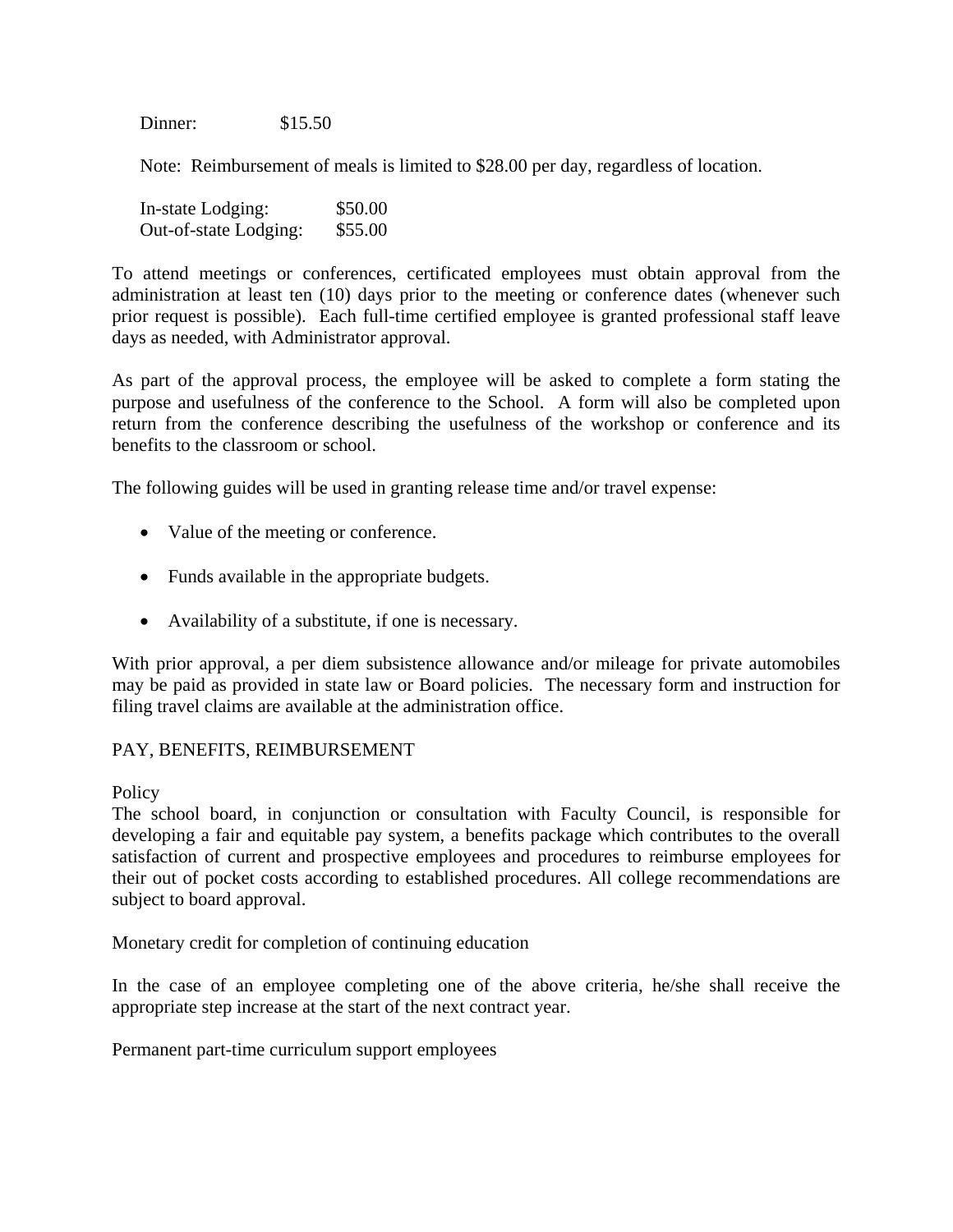These employees include kindergarten assistants, classroom aids, and child-care workers. They do not hold primary responsibility for planning and implementing services.

Administrative employees

Includes Administrator, administrative assistant, secretary and mentoring position.

Permanent full-time instructional employees (regular and special education)

An optimal load for a full time instructional employee shall consist of 22 periods per week, dividing this time between Block Lessons (counting as 10 periods) and an additional 12 periods throughout the week. In the case of the Kindergarten teachers, their morning duties shall count for 14 periods and they will teach an additional 8 periods per week in other areas. These teachers shall also supervise all other required non-instructional times as listed in the Teachers Description of Duties and receive full benefits as listed in the manual to follow. These teachers will also be responsible for attending all meetings and other functions as listed in the Teacher's Description of Duties.

Permanent part time benefited instructional employees

In the case of an employee holding primary instructional responsibilities but not working the full time load, their salary shall be determined at a percentage rate of the full time structure (including experience, training, etc.) Benefits shall be provided if the employee works a minimum of 5/8ths time. These employees shall be expected to fulfill all criteria as listed in the Teacher's Description of Duties that apply including faculty meetings and special events.

Relief of periods for administrative duties

In the case of teachers that through the recommendations of the Faculty Council assume the role(s) of FACULTY CHAIR (UPPER OR LOWER), their full time teaching load shall be lessoned at a rate determined by the demands of the position and as allowed by the overall school budget.

# **STAFF SCHEDULES AND CALENDARS**

All staff members shall report to their duty stations on time each workday and shall, as scheduled, be available until the designated time(s) they are scheduled to leave.

Staff members are expected to be in their respective rooms or work areas as the schedule prescribes so that they may see students, parents, and/or attend to other duties as assigned.

In order to ensure the safety of students and security of the school campuses, staff may be assigned supervisory duty during the workday. These duty assignments shall be considered a regular part of a staff's duties and shall be fulfilled accordingly.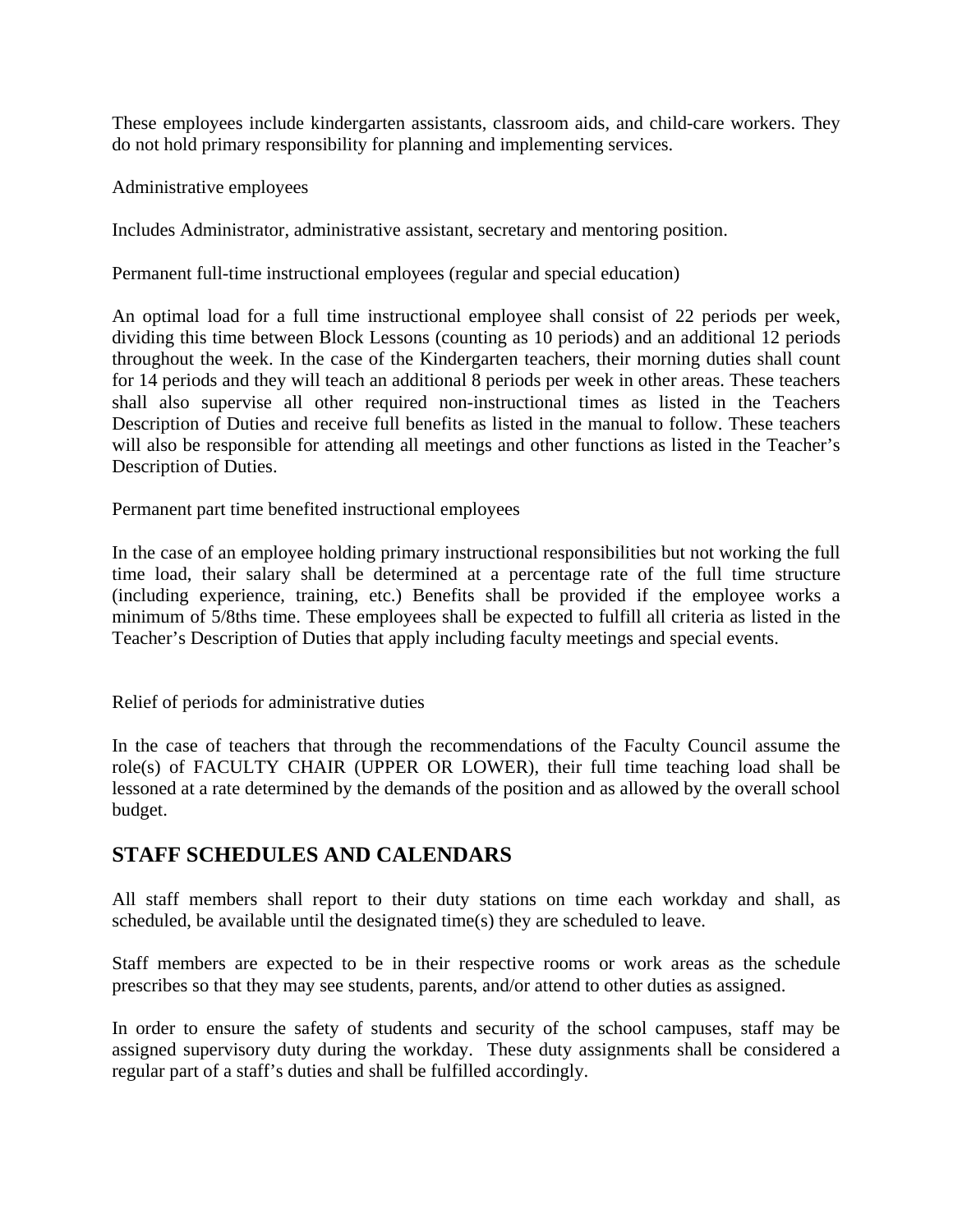# **STAFF MEETINGS**

The Administrator will arrange for and hold staff meetings on a weekly basis, or as needed.

All pertinent staff members are required to attend any such meetings unless officially excused by one of the Administrator prior to the meeting.

# **STAFF DUTIES AND RESPONSIBILITIES**

# *Every Teacher Shall:*

- Hold students to a strict account for disorderly conduct.
- Exercise supervision over students on the playgrounds and during recess if assigned to such duty.
- Keep a school grade book, including attendance, which the School Board shall carefully preserve as one of the personnel records of the school.
- Make the decision to promote and recommend the gift of time to a student in conjunction with the recommendations of the Administrator. Only the Administrator may overturn such decisions.
- Comply with all rules, regulations, and policies of the Charter Council that relate to the duties as prescribed.

A teacher shall not use sectarian or denominational books, teach any sectarian doctrines, or conduct religious exercises.

A teacher who fails to comply with the above is guilty of unprofessional conduct and is subject to disciplinary action by the Charter Council.

# **EVALUATION OF STAFF MEMBERS**

The Governing Council shall involve its certified teachers in the development and periodic evaluation of the teacher performance evaluation system. This process shall lead to the improvement of the quality of instruction and the strengthening of the professional ability of the teacher.

# **Evaluation Criteria**

- Evaluation shall be a cooperative endeavor between evaluator and the staff member.
- Open communication shall be considered essential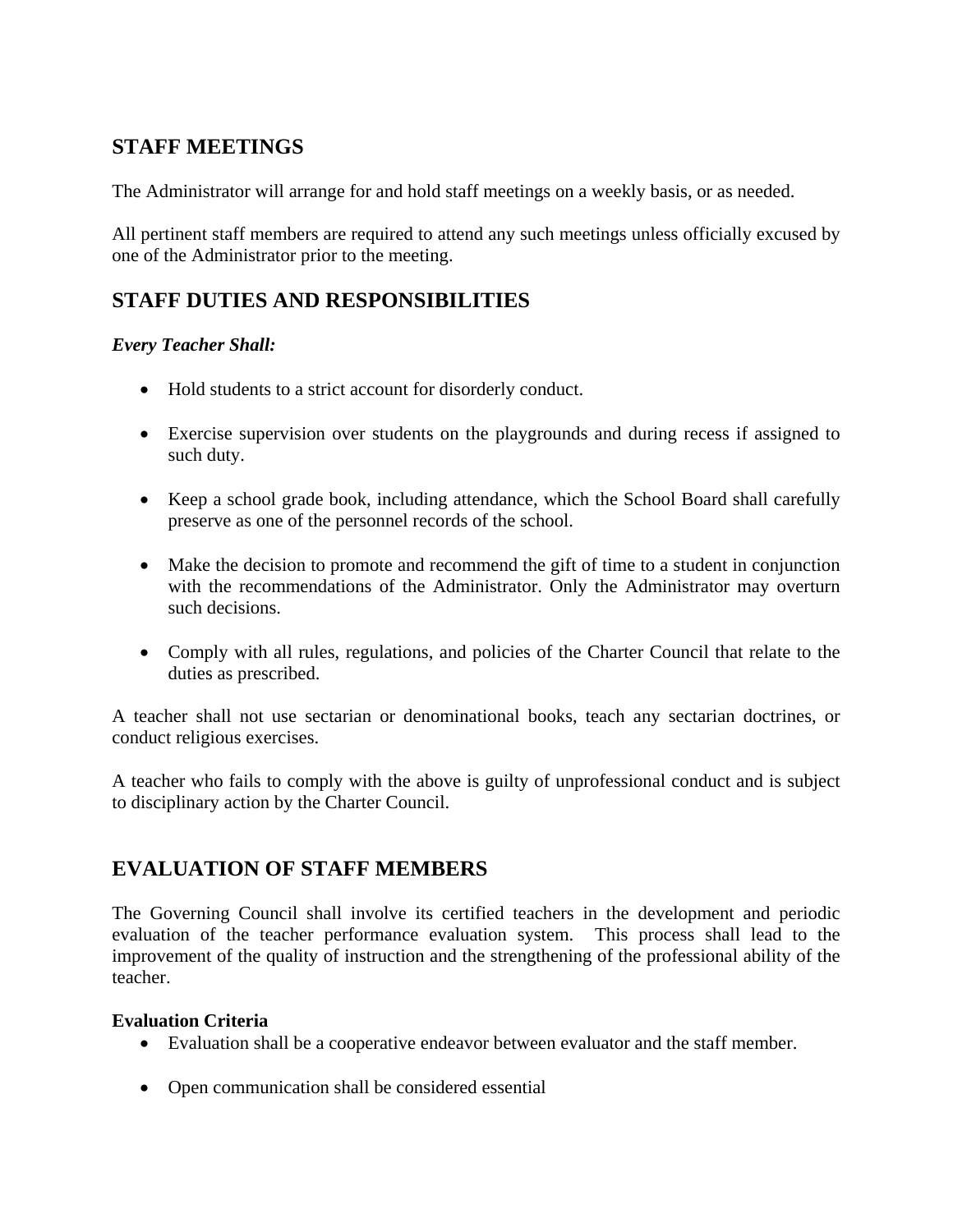- The agreed-upon purpose of evaluation shall be to work toward common goals for the improvement of education. This shall include attention to student and staff success.
- Evaluation shall be continuous, flexible, and sensitive to need for revision.
- The result of evaluation(s) shall be a course of action of the improvement of instruction. This course of action shall be set in motion by specific recommendations mutually reviewed by the evaluator and the staff member.
- Evaluation shall be considered one aspect of effective management, rather than a discrete entity.
- Effective evaluation depends on accurate information; therefore, input from all appropriate sources shall be used.
- A teacher's classroom performance is inadequate if the teacher receives a rating of *unsatisfactory* in one or more of the component/indicator statements set forth in the school's teacher evaluation system. These components include: planning, use of materials, presentation, professional conduct, professional relationships, professional characteristics, classroom control, effectiveness of instruction, and classroom environment.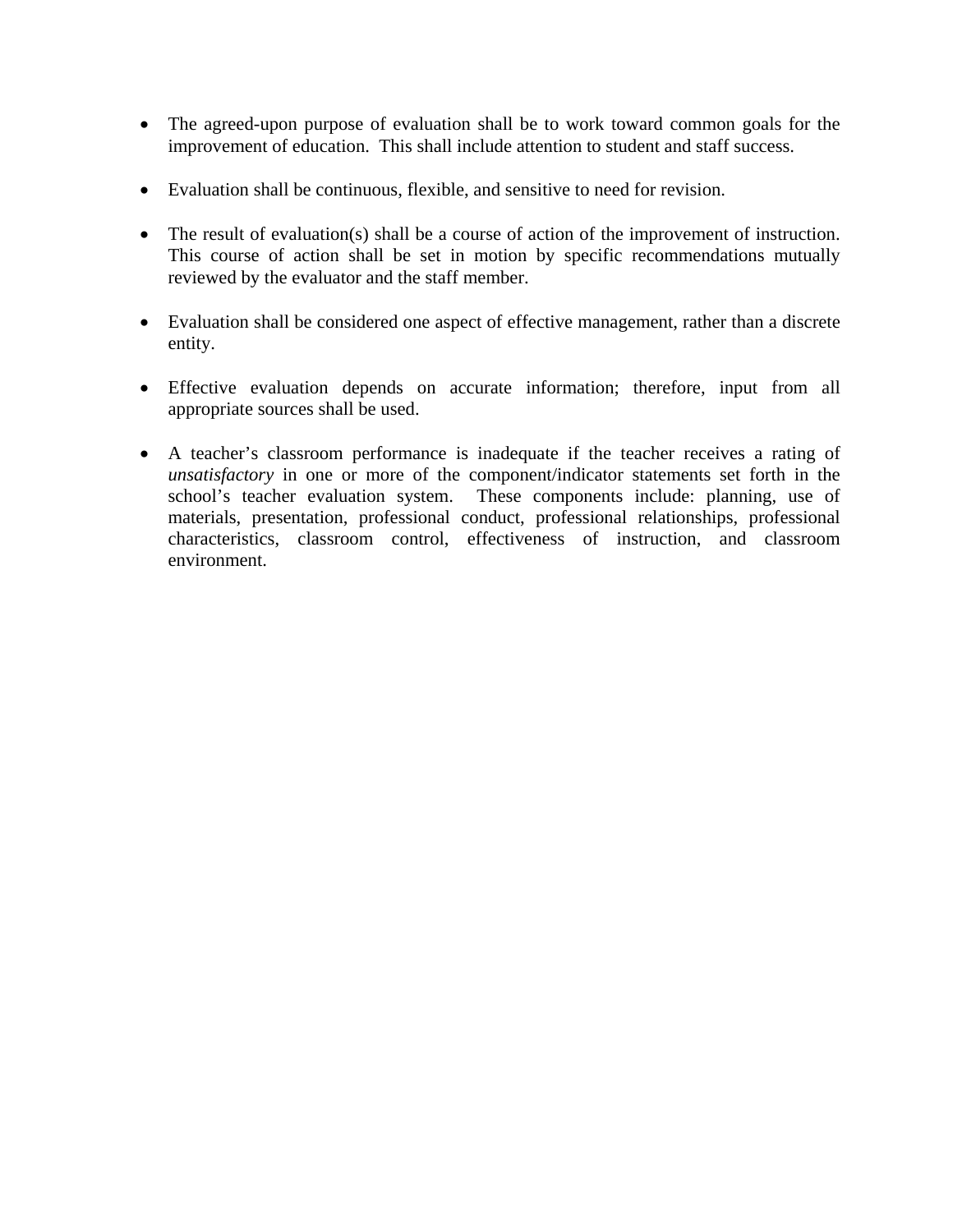# **B. Student Disciplinary Codes and Expectations**

Discipline at TISA is to be considered as an aspect of moral guidance and not a form of punishment. Students are expected to have respect for teachers, for other students and for property and to be diligent in their studies. The purposes of discipline are:

1. To provide a classroom situation conducive to learning.

2. To promote character training, i.e. to cultivate the virtues that ensure moral living and to redirect misguided behavior.

3. To develop self-discipline.

Students are on their honor at all times, whether on campus or on an outing. Additionally:

- Students are expected to comply with school rules and regulations at all times.
- Students are to remain courteous to their fellow students and teachers. Verbal and physical abuse are strictly prohibited
- The dress code must be followed.
- All classes must be attended regularly and on time.
- Drugs, alcohol and tobacco are strictly forbidden on school grounds.
- Walkmans, Discman, iPods, cell phones, beepers and other electronic equipment and games may not be used on campus.
- Chewing gum is not permitted in school buildings.

When an TISA student chooses to not follow the rules and guidelines of the classroom, playground, or other school facility, the adult responsible for the supervision of the children, i.e. the teacher, playground monitor, or administrator, will make a choice for the student. In certain cases, removal from the group is necessary to protect the student and/or the learning environment of the school. This removal is necessary when a student:

- 1. Is in physical or psychological danger or puts another in danger
- 2. is irrational or unreasonable, or
- 3. Pushes beyond the limits of respect in speech or actions.

If possible, the adult who removes the child will work quickly to help the student regain selfcontrol. If this happens, then the two parties can continue to work together to redirect the inappropriate behavior. If regaining control does not happen, the student will be sent to the principal's office and the following **discipline cycle** will be set in motion:

**STEP ONE:** A student referred to the office for the first time will meet with the Administrator, complete the referral form, and inform his/her parents of the meeting by telephone or letter. Documentation of the meeting will be entered into the computer and a hard copy placed in a Behavior Management Notebook kept in the director's office.

**STEP TWO:** If a student is referred to the office a second time within a two-month period, the student will again meet with the director and notify a parent or guardian. A conference with parents/guardians, teacher, student, and director will be scheduled and a contract will be drawn up listing actions that will be taken by each participant in the conference. A date to review the contract will be scheduled.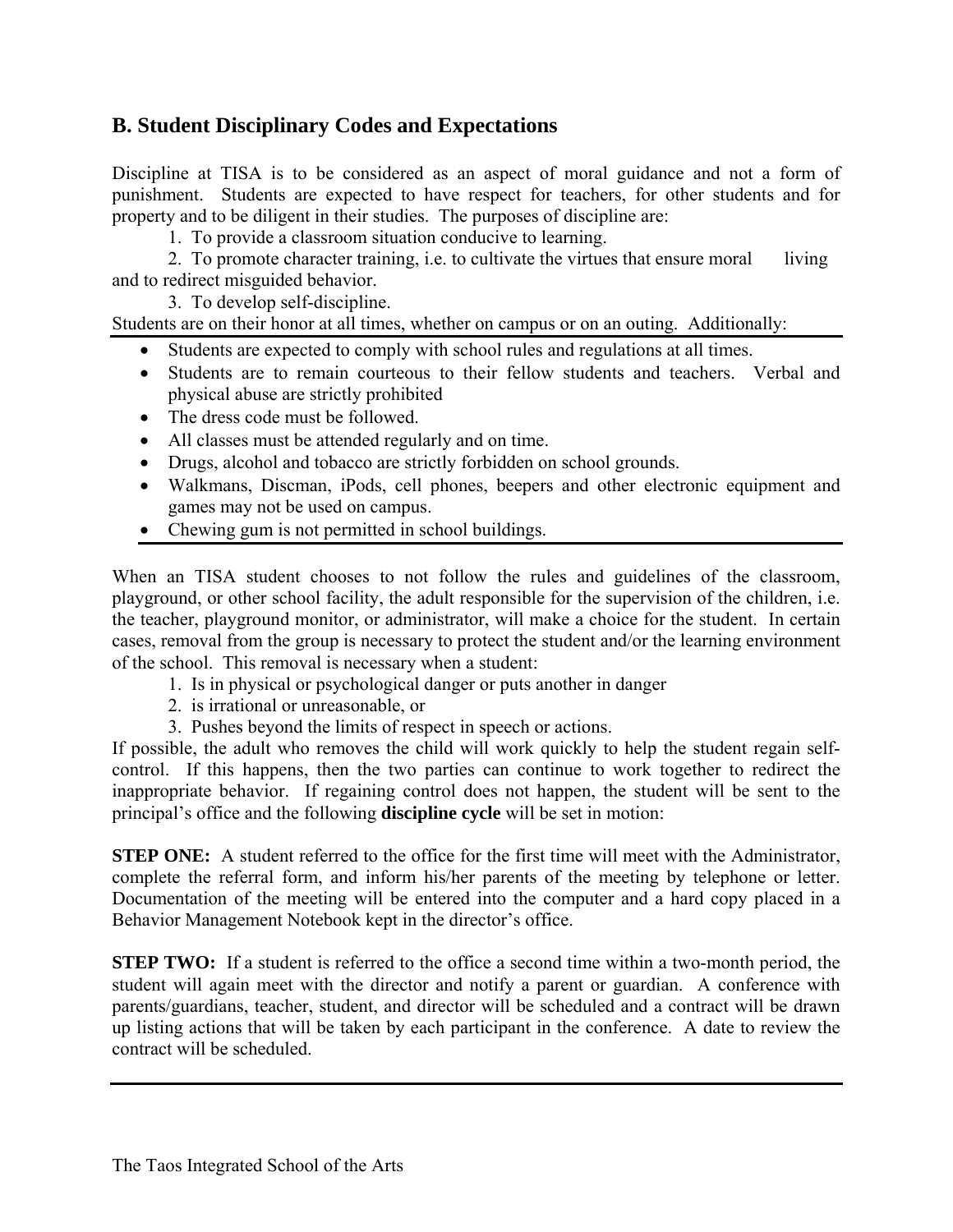If a student is sent to the office repeatedly, or in extreme cases, the director determines that the seriousness of the action warrants **starting at Step 3:** 

**STEP THREE:** The student will meet with the Administrator and notify the parent/guardian that a suspension of up to three days has been imposed. The Administrator will determine the length and type of suspension (in school or out-of-school). A conference will be held with student, parents, teacher and Administrator in attendance and a written plan will be created to assist the student with self-control. This plan will be monitored within specified time limits. All schoolwork missed must be completed and a probationary period to monitor and review progress will be set once the student is ready to return to class.

**STEP FOUR:** When little or no change is evident and school personnel have exhausted all available means to affect change, the student will move to Step 4. The Administrator will recommend expulsion or permanent removal from the school. Parents will be notified in writing, the reasons for removal will be given, and the right to request a hearing will be explained. The director may reconsider the expulsion when the parent/guardian makes a written request for a special hearing.

# **Anti-Bullying Policy**

In keeping with the mission of Taos Integrated School of the Arts to provide a safe and nurturing educational environment, this policy is designed to create a climate in which all types of bullying and intimidation are regarded as unacceptable and to promote consistency in our approach to this issue. We believe that it is the right of members of the school community – students, faculty, staff, and families - to be free of bullying and, if bullied, to be provided with help and support.

We define bullying as harmful behavior that is generally conscious and is often part of an ongoing pattern of behavior. We also recognize that bullying can take many different forms and these include:

 Emotional bullying which involves attacks against a person's emotional well being and includes spreading rumors and excluding others from activities.

 Verbal bullying that involves name-calling, insults, and other verbal forms of humiliation and harm.

Physical bullying that involves bodily aggression such as hitting, kicking, and punching.

The purpose of this policy document is to outline our responsibilities as staff, faculty, students, parents/guardians, and families to eliminate social, emotional, and physical intimidation and bullying in any form within the Taos Integrated School of the Arts community. It is our intention to take positive and supportive action for the prevention of, and intervention in, bullying situations. It is our goal to inform students and parents of the school's expectations and to foster a productive partnership, which helps maintain a bully-free educational environment.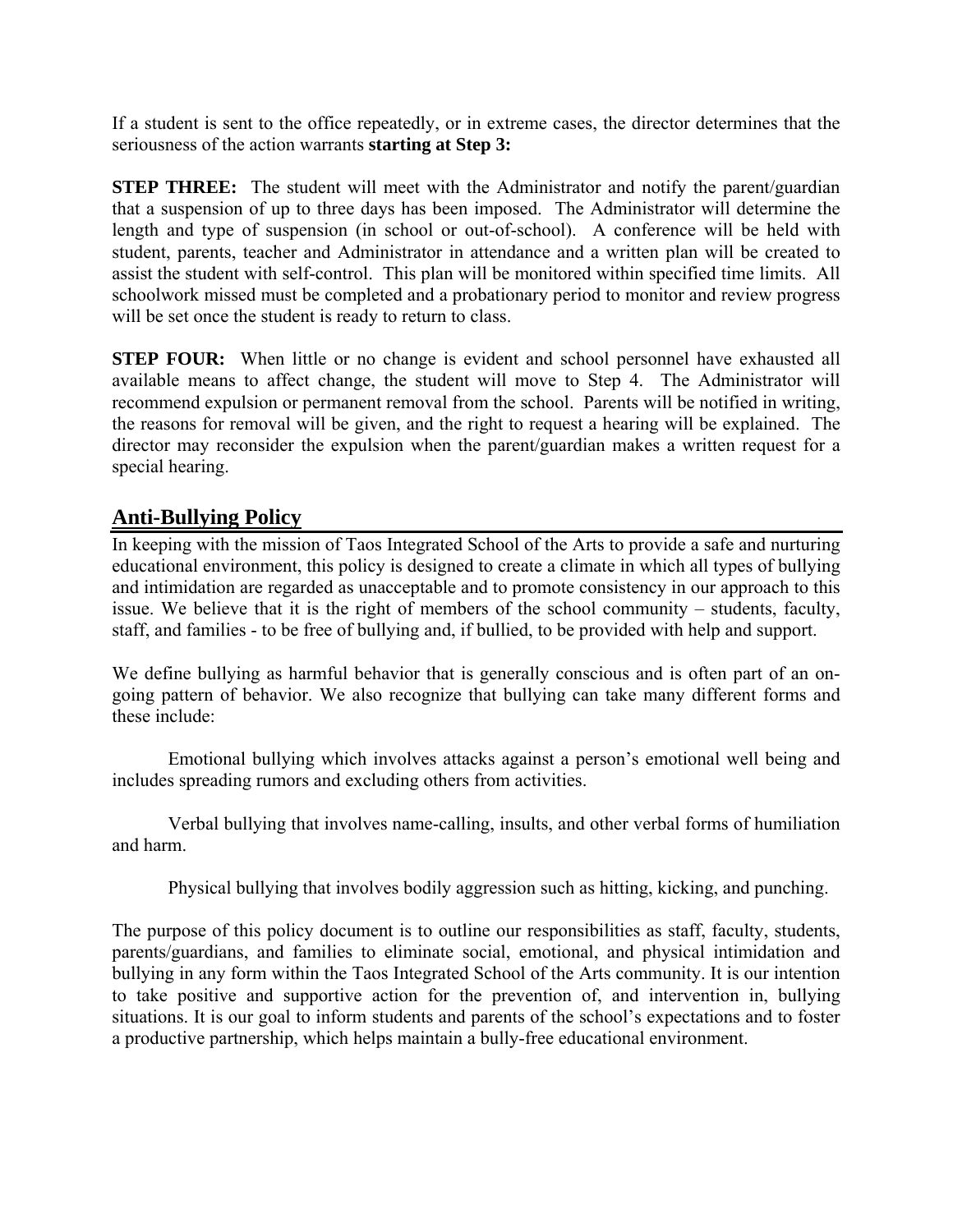### **Bullying may involve, but is not limited to:**

**Hitting Kicking Punching Choking Pinching Slapping Pushing Taunting Teasing Name-Calling Excluding Threatening Intimidating Insulting Stealing Rejecting Spreading Rumors Using Racial Slurs Scaring Sexual Harassment** 

# **Faculty and Staff Responsibilities**

- Be a positive role model in word and action at all times.
- Work to remove opportunities for bullying and/or harassment through active supervision at all times.
- Be observant of signs of distress or suspected incidents of bullying and/or harassment.
- Intervene appropriately, when acts of bullying and/or harassment are suspected or observed.
- Report suspected or observed incidents of bullying and/or harassment to the appropriate administrator, faculty/staff member, and/or parent/guardian.
- Complete documentation when appropriate.
- Work to build, support, and maintain a bully free campus environment

# **Student Responsibilities**

- Treat others with respect, kindness, and courtesy.
- Be aware of how your words and actions affect others.
- Read, sign, and uphold the TISA anti-Bullying policy.
- Refrain from participating in acts of bullying and/or

harassment.

- Report suspected or observed acts of bullying and/or harassment to the appropriate administrator, faculty/staff member, and/or parent/guardian.
- Work to build, support, and maintain a bully free campus environment.

# **Parent Responsibilities**

- Be a positive role model in word and action at all times while on the TISA campus.
- Demonstrate respect and courtesy in all TISA relationships.
- Read, sign, and uphold the TISA anti-Bullying policy.
- Discuss and clarify the policy with your child/children.
- Take an active interest in your child's social relationships and friendships.
- Watch for signs of distress in your child or sudden changes in their behavior or demeanor. All of these may indicate a potential problem.
- Communicate with TISA administrators, faculty/staff members about suspected, observed, or reported incidents of bullying and/or harassment.
- Commit to working with TISA personnel when your child is involved in a bullying and/or harassment incident.

Consequences for bullying and/or harassment may include, but are not limited to:

- Meeting with administrator and/or appropriate school personnel
- Mediation
- Removal from classroom, playground, and/or classroom activities
- Individual behavior plans/contracts
- Disciplinary hearing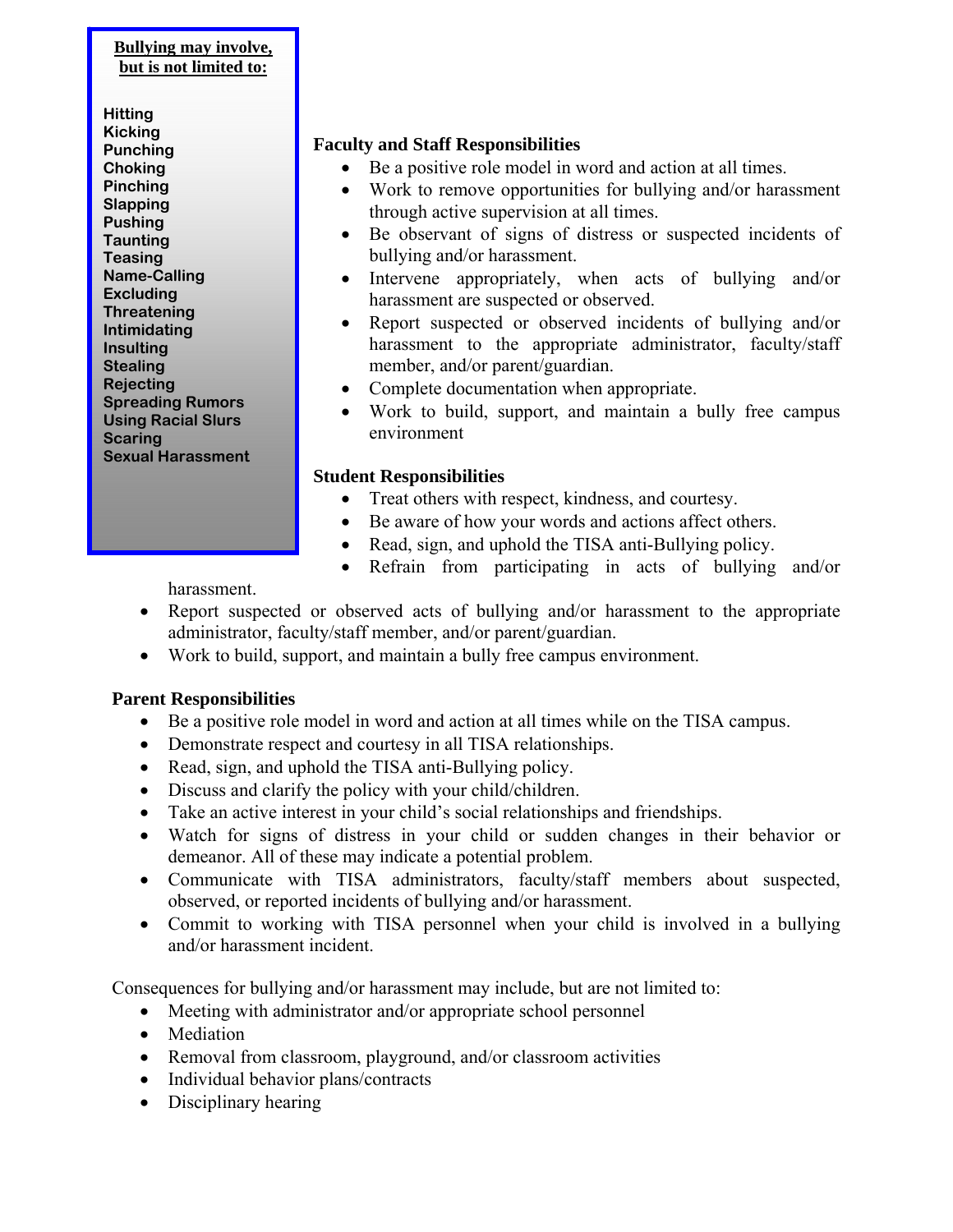- Short term suspension
- Long term suspension
- Expulsion

# **Reporting Bullying Behaviors, including Sexual Harassment, Abuse and Molestation**

• Any student, employee, volunteer or school community member who believes he or she has been the victim of any form of bullying or sexual harassment by another student, employee, volunteer or school community member should report such incident to the Administrator. If the Administrator is the alleged perpetrator of the incident or incidents, then the report should be made to the Governing Council.

# **Personal Appearance and Dress Code**

TISA recognizes that all students have an intrinsic worth based upon who they are and not what they wear. The school expects students to maintain a neat and well-groomed appearance and to dress in the spirit of the code outlined below. Decisions regarding the dress code will be referred to the class teachers and administrator. Guidelines for the dress code are listed below:

- Clothing with writing and/or pictures portraying characters or logos that have as a primary purpose advertising a product, movie, television show, etc. are prohibited. If an article of clothing not listed becomes a classroom/school distraction, the teacher may request that the clothing not be worn to school.
- Items intended to be worn outdoors, such as sunglasses, hats, caps, heavy sweatshirts, etc., are not to be worn indoors.
- Dresses, skirts, and shorts should be no more than 3" above the knee. Shirts and blouses must cover the midriff when the student's arms are raised. Tank tops, spaghetti straps and bare midriffs are not suitable for school. Sleeveless blouses should cover the shoulder. Pants must fit and should not drag on the ground.
- Shoes suitable for running (sneakers) should be worn at all times for outdoor activities. Platform sandals, flip-flops, high-heels and jellies pose a safety hazard and should not be worn to school.
- Temporary tattoos, unnatural hair colors, nose rings or studs on any facial features (excluding ears), and long dangling earrings are not acceptable on school grounds or at school sponsored events.

Consequences for being out of dress code include:

- Cover clothing with another article of clothing.
- Remove article of clothing and replace with another. Lost and found clothing may be provided.
- Parents may be called to bring appropriate clothing.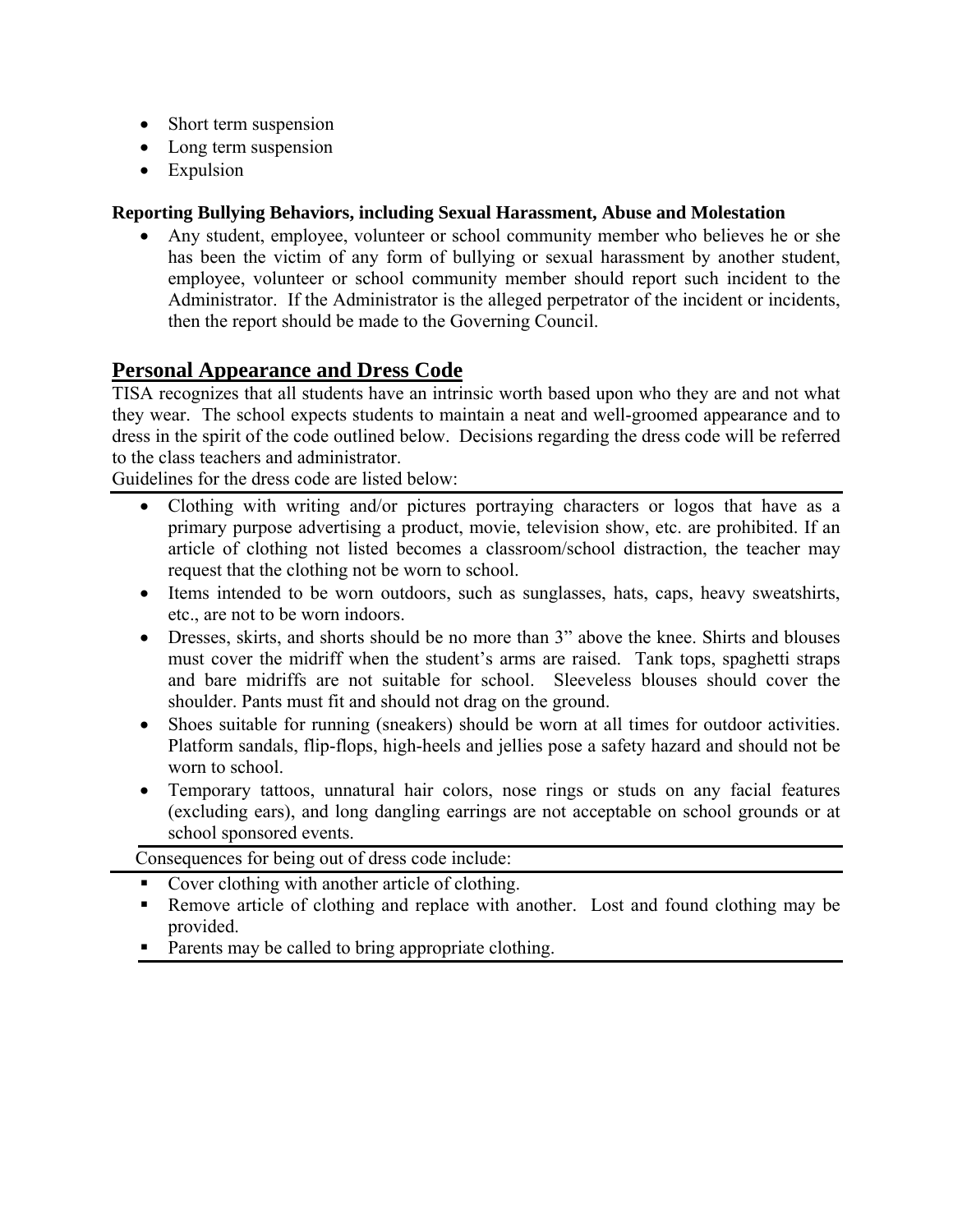# **Appendix E**

# **Bibliography**

A+ Schools. A+ *Sustainable Arts-based School Reform.* Greensboro, NC: University of North Carolina. [on-line]. [http://aplus-schools.uncg.edu](http://aplus-schools.uncg.edu/)

Banks, James. (2008). *Teaching Strategies for Ethnic studies.* Boston: Allyn & Bacon.

Bockert, S.L. (1980). A study of the synergism from hemispheric predominance and its applications for elementary and secondary education. *Dissertations Abstracts International.* 41, (02A), 157. (UMI No. 8018289). Taken from McCarty, Kristine A. *The Effects of Visual Arts Integration on Reading at the elementary Level: A Review of the Literature.* [on-line]. [www.eric.gov/ERICDocs/datat/ericdocswsql/content\\_storage 01/0000019b/80/28/08/1c.pdf](http://www.eric.gov/ERICDocs/datat/ericdocswsql/content_storage%2001/0000019b/80/28/08/1c.pdf)

Burnaford, G. Brown, S., Doherty, J.,& McLaughlin, H. J. (2007). *Arts Integration Frameworks, Research, and Practice.* Washington, DC: Art Education Partnership. [on-line). [www.aep](http://www.aep-arts.org/)[arts.org](http://www.aep-arts.org/)

(CAPE) Chicago arts Partnerships in Education. [www.capeweb.org](http://www.capeweb.org/)

Chicago Arts Partnerships in Education. *Chicago Arts Partnerships in Education's Research and Evaluation series: Contributions to Arts and Learning. A Final Report: Developing Early Literacy Through the Arts.* [www.capeweb.org/research/cal02.pdf](http://www.capeweb.org/research/cal02.pdf)

Deasy, R.J.(ed). (2002). *Critical Links: Learning in the Arts and Student Academic and Social Development.* Washington, D.C.: Arts Education Partnership. [on-line]. [http://www.aep-arts.org](http://www.aep-arts.org/)

Fiske, E.(ed).(1999). *Champions of Change: The Impact of the Arts on Learning.* Washington, D.C.: Arts Education Partnership. [on-line]. Abstract from ERIC. (ERIC Document No. 367587).

Guggenheim Museum. *Guggenheim Museum announces Findings of Study Evaluating Impact of Arts Education on Literacy.* N.Y.:[on-line]. [www.learningthroughart.org/LTA\\_PressRelease.pdf](http://www.learningthroughart.org/LTA_PressRelease.pdf)

Jenson, r. H. (19994). The Schooled Mind: Do the Arts Make a Difference? Year 2. Oxford, OH: Miami University. Center for Human Development, Learning & Teaching. [on-line]. Abstract from ERIC. (ERIC Document No. ED378196).

Kovalik, S. & Olsen, K. (2001). *Exceeding Expectations: A User's guide to Implementing Brain Research in the Classroom.* Covington, WA: Susan Kovalik & Associates.

New York University. Center for Field Research and School Services. *An Evaluation of the 1972-1973 Guggenheim Museum Children's Program Learning to Read Through the Arts.* NY. [on-line]. (ERIC Document No. ED111903).

(PEAK). Progressive Education in Art &Academics for Kids. [http://englewood.k12.co.us](http://englewood.k12.co.us/)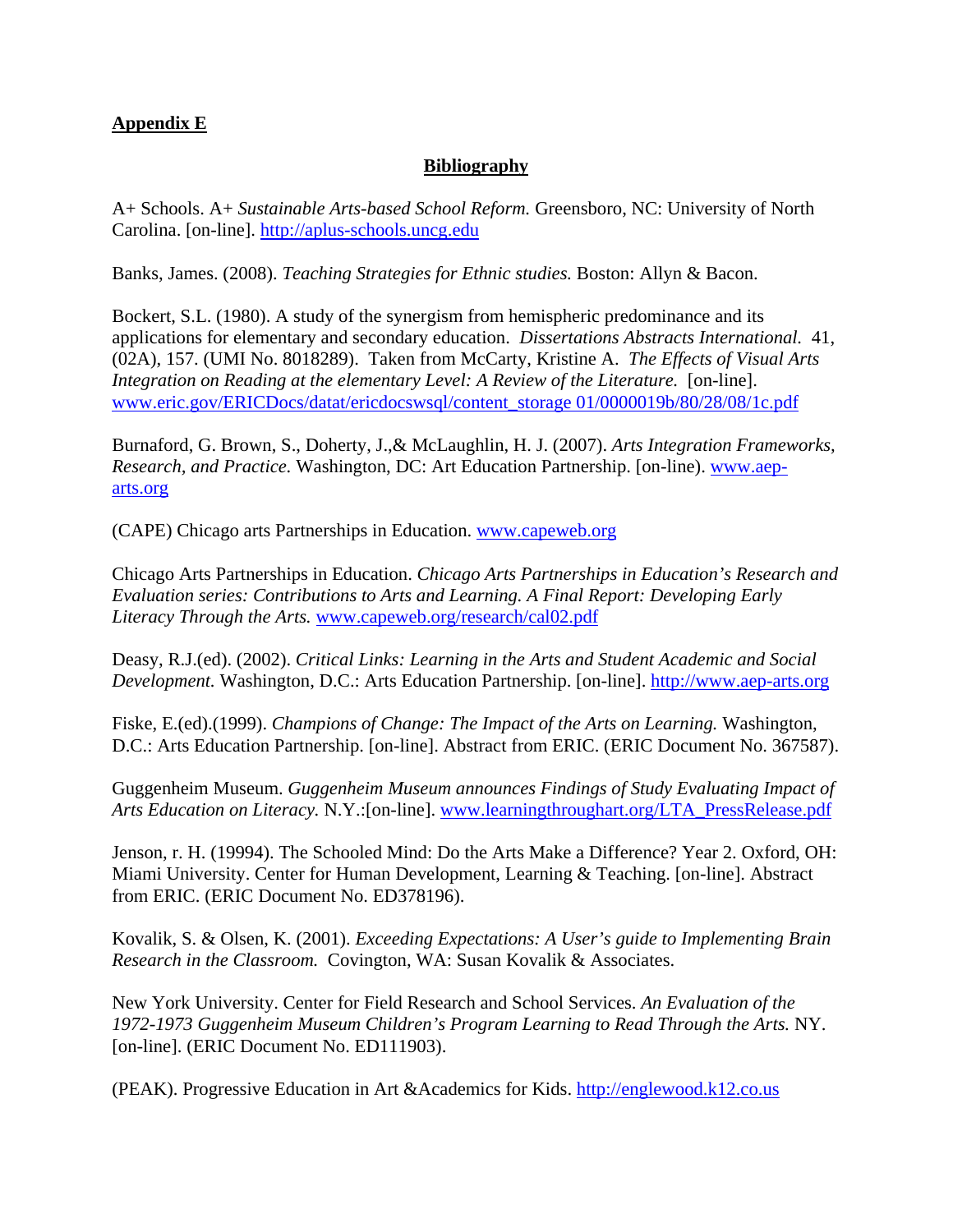Sautter, C. Arts Education Link. [www.artseducationlink.net/articles/School\\_Reform\\_Strategy.html](http://www.artseducationlink.net/articles/School_Reform_Strategy.html)

Spitz, A. & Associates. (2000). *Learning and the Arts: Crossing Boundaries.* Chicago, IL: Grantmakers in the Arts. [on-line]. [www.giarts.org](http://www.giarts.org/)

U.S. Department of Education. (1995). *Learning to Read Through the Arts Program.*  Washington, DC: [www.ed.gov/ubs/EPTW/eptw4/eptw4h.html](http://www.ed.gov/ubs/EPTW/eptw4/eptw4h.html)

Winner, E. & Hetland, L. (2000). The Arts and Academic Achievement: What the Evidence Shows. In the Arts in Education: Evaluating the Evidence for a Causal Link. *Journal of Aesthetic Education,* 34(3-4), pp. 3-10. Fall/Winter. Champaign, IL: University of Illinois Press.

Winslow, Leon L. *The Integrated School of Art Program.* McGraw-Hill Book Company, Inc: New York. 1939.

Woolfolk, Anita, E. *Educational Psychology.* Allyn and Bacon. 1998.